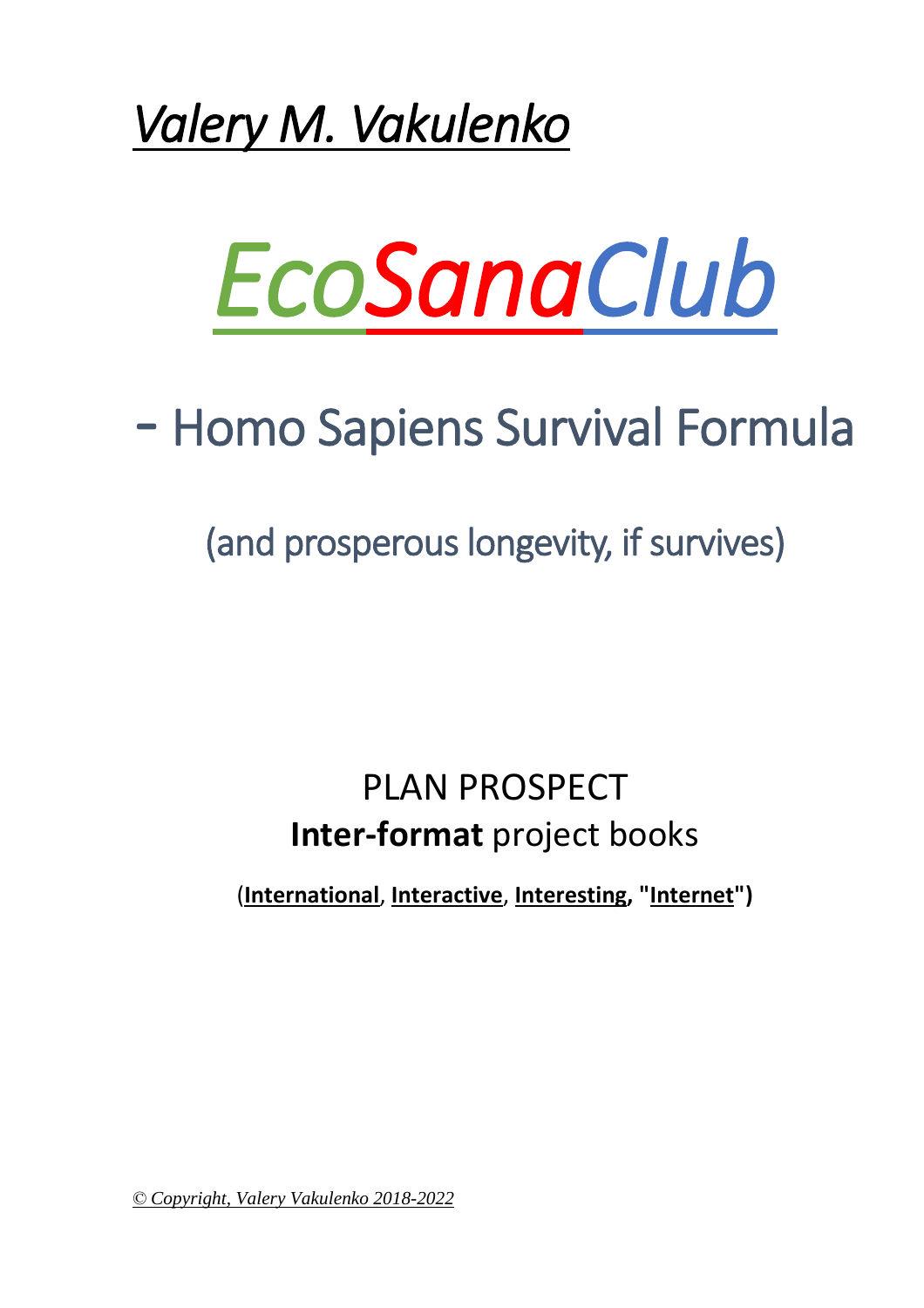# **AUTHOR'S FOREWORD**

In a situation of risk of large-scale world war, especially nuclear war, the problems, and ways of survival of mankind, which have been analyzed in this work in relation to peacetime, become even more relevant. First of all, knowledge of these ways is necessary to prevent the destruction of humanity as a species. And it is necessary not only for the powers that be, but also for every reasonable person.

Many have now become obsessed with war reporting and analysis and are beginning to believe that the problem of survival is solved by having more advanced weapons and an army. But such an approach leads to an arms race, which does not solve the problem, but exacerbates it. There is a growing risk of war on a global scale due to chance or the madness of someone with access to nuclear or other weapons of mass destruction.

In addition, a new, truly existential threat has emerged. Even if we wage war according to all the rules of the Vienna Convention, with proper conventional weapons, it could still lead to the death of mankind. For, on the one hand, there is an enormous stockpiling of weapons and, on the other hand, the habitat of Homo sapiens is extremely depleted and fragile. It cannot withstand the massive additional destruction and pollution of the atmosphere, fields, forests, reservoirs, etc., to which wars inevitably lead. And what heaps of rubbish from destroyed military and other equipment and from destroyed buildings mixed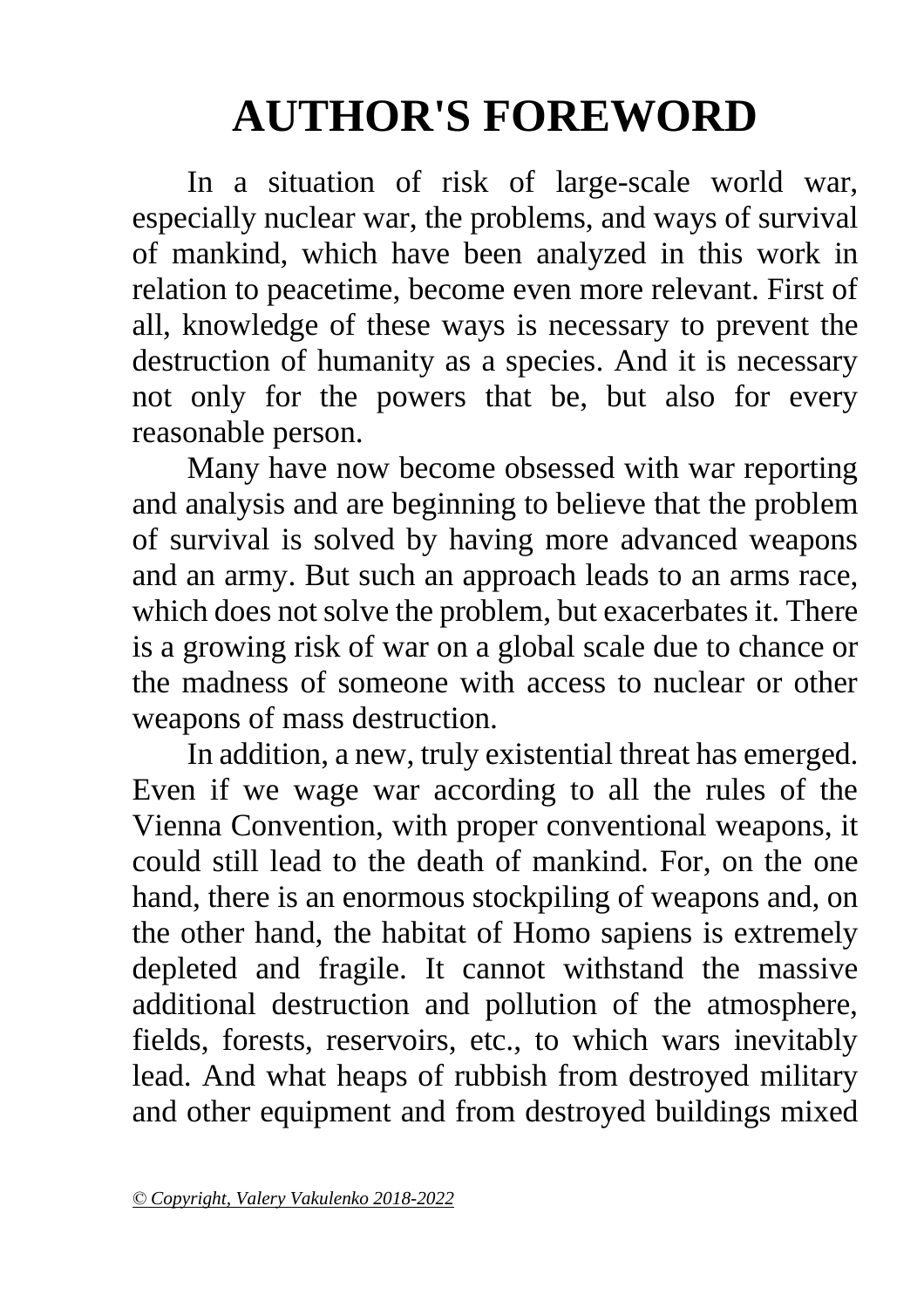in with what was inside them? What additional resources will have to be taken again from Mother Nature in order to rebuild what has been destroyed?

 So, creating and stockpiling new weapons does not solve the problem, but only postpones and exacerbates the catastrophe.

 It is our belief that people need to change their values, their survival paradigm, and their world order. We need to find, and use means and methods that simultaneously address the three challenges:

(A) Contribute to the well-being of the survival and development of HOMO SAPIENS,

B) prevent or at least reduce the threat of disaster,

B) help to survive if one does happen.

I started working on wartime sustainability issues back in the eighties, when I worked in a defense research center and wrote my dissertation. Then, for 14 years, I dedicated my public work to sustainable development in the UN sense. I have been working on this project for 4 years (and in a sense, all my life). At first, I planned to write it as a book but then I decided that in the age of Internet a long text (longread) is not eco-friendly and not very effective. So, I decided to keep the length of the text to a minimum, just to outline the essence of the idea and the technology of its implementation.

As is customary in science (although the author has devoted most of his conscious life to business and public activity, but before that he managed to gain experience in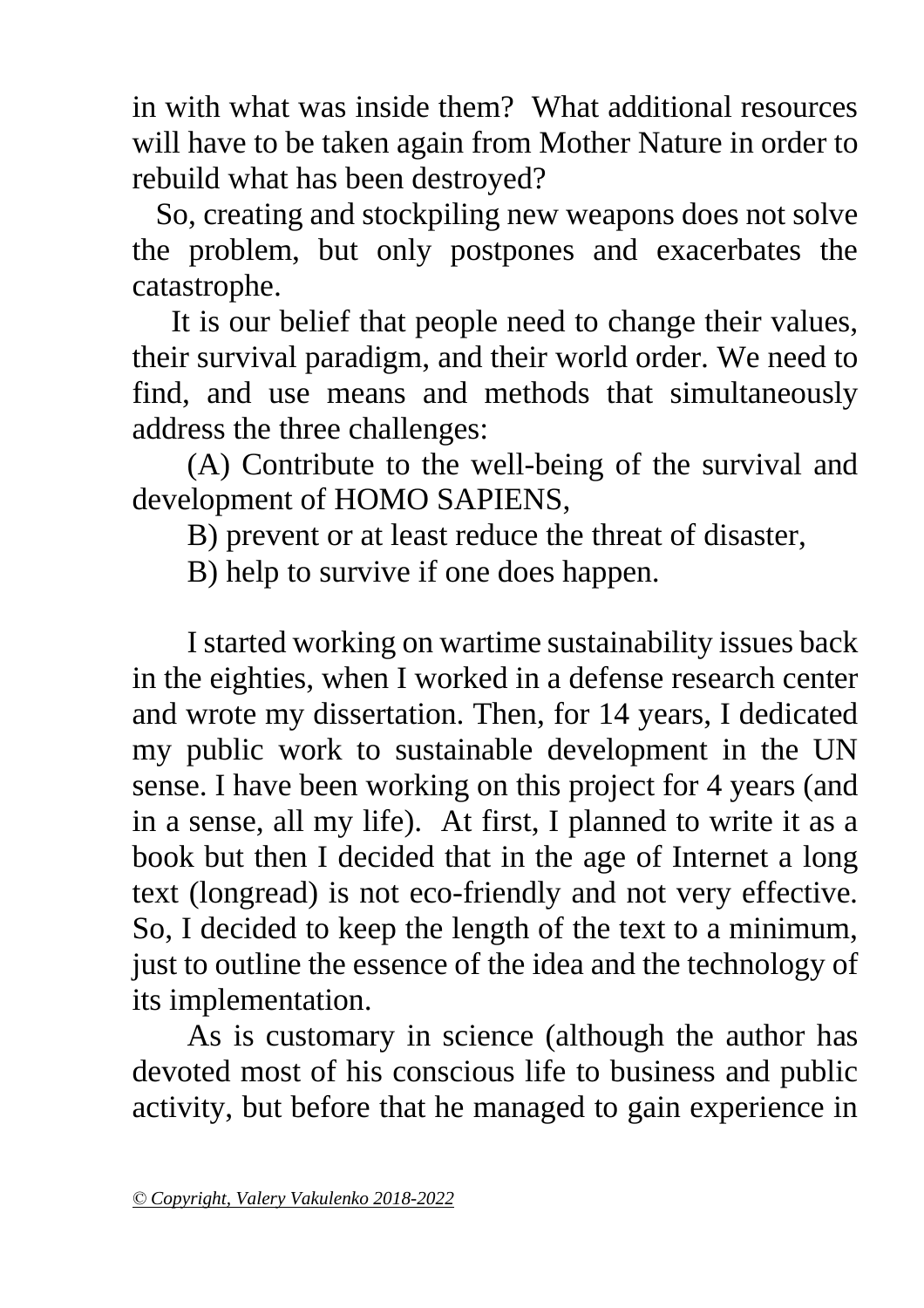scientific work and a degree in economics) made a Plan Prospectus and posted it on a specially prepared website on 23 February 2022. Within hours, overnight Putin announced a 'Special Military Operation' in Ukraine and immediately its implementation began...

There are hardly any normal people who have not experienced the shock of such large-scale military action, especially as the risk of nuclear war was immediately apparent! And in this state of shock, it was somehow not a question of creativity, ecology, health, and the well-being of society.

But... whoa! How can we not care about ecology, how can we not care about health and society? After all, it is wars that do the most damage to all of this! And it is after wars that humanity, at least its reasonable part, thinks about WHAT should be transformed to avoid such things in the future. How to restore what has been destroyed, what to recreate and what to change completely, following the challenges from the future? It is not only about destroyed buildings, landscapes, or agricultural works. It is much more important what is destroyed or unfinished in the minds of individuals and in society!

But that's exactly what the project-book is about! It is about the fact that the most important thing is LIFE (how useful to be reminded of this, at a time when people are killing each other en masse)! It is about the fact that life is impossible without normal NATURE which gave birth to all of us and allows us to exist (while wars destroy both flora and fauna)! That along with LIFE, HEALTH is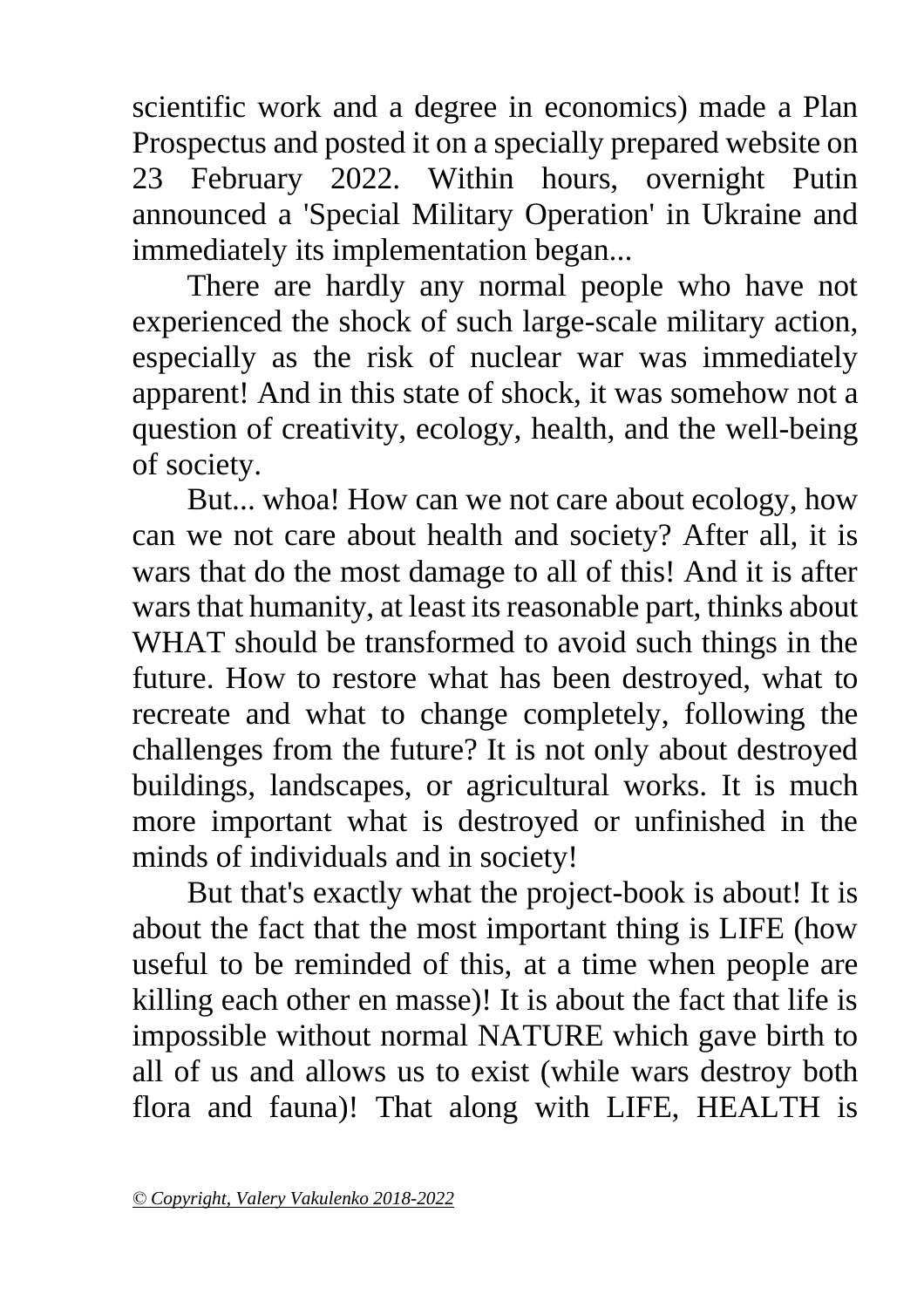crucial (statistics show that besides those killed, wars produce 3-4 times more wounded, physically and mentally crippled, i.e. people deprived of full HEALTH!)

As a result, I am of the opinion that, on the contrary, it is the right time for a huge number of active and intelligent people to learn, discuss and get to the bottom of these issues.

Firstly, humanity was already on the precipice of ecological and climatic catastrophe, as well as of the Sixth Extinction. A large-scale military conflict with the risk of a transition to a world nuclear war could finally push Homo Sapiens into the abyss of non-existence. But if people have the intelligence and will to act correctly (which is what we seek to reveal in this project-book), this disaster can help to avoid all catastrophes at once (just like the saying "there was no luck, but unhappiness helped").

Secondly, here we have laid down consideration of how to maintain and enhance health and well-being in the face of the significant reduction in natural and other resources that is inevitably coming, and which will affect almost everyone to a greater or lesser extent.

The third pro argument of a psychological nature is revealed in the Afterword to this text and will not be spoiled here.

So maybe it is no accident that it took me so long to finish this book project and finally published it right on the eve of such a tectonic shift in history? Anyway, I am sure of one thing: there will be no harm in promoting these ideas and suggestions (so that the commandment "do no harm"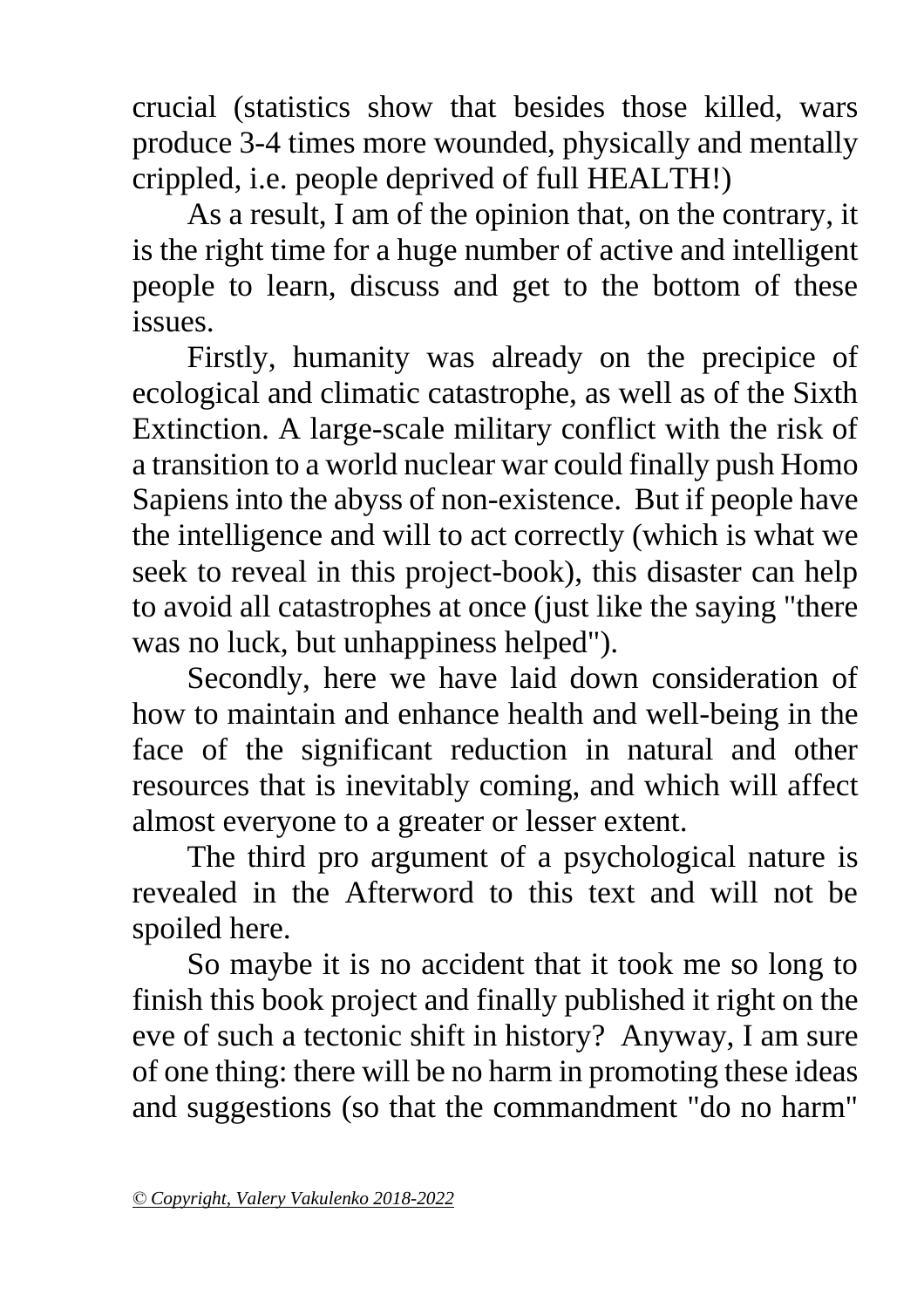will be observed), but useful knowledge, skills and habits Inter-book-project can give those who wish a considerable amount, even in its summary form in the prospectus. And on the most important topics indicated in the table of contents.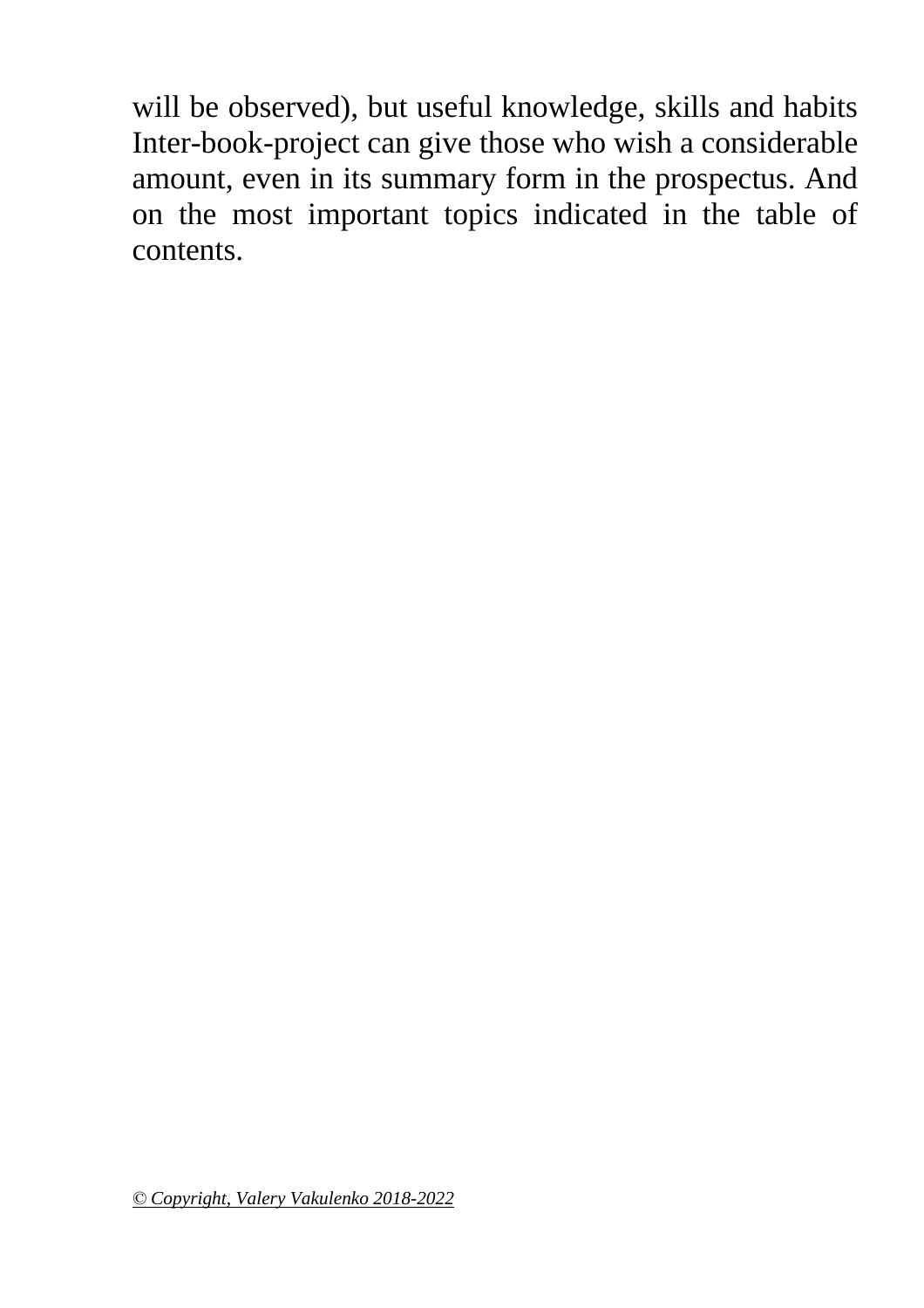## **CONTENTS**

### Inter-project **EcoSanaClub - ESCape** to **Life**

**[TEASER](#page-7-0)**

**[INTRODUCTION](#page-9-0)**

**[Chapter 1.](#page-17-0) [ONE LIFE](#page-17-0)**

**[Chapter 2: THE TWO MEASURES OF LIFE: QUANTITY AND](#page-17-1)  [QUALITY.](#page-17-1)**

**[Chapter 3. THE THREE FRIENDS OF HEALTH: PHYSICAL,](#page-18-0)  [MENTAL AND SOCIAL H](#page-18-0)EALTH.**

**[Chapter 4. THE FOUR ROOTS THAT NOURISH HEALTH:](#page-20-0)  [BREATHING, NOURISHMENT, MOVEMENT, INCLUSION.](#page-20-0)**

**[Chapter 5. NATURE'S FIVE VITAL RESOURCES FOR HUMAN](#page-22-0)  [HEALTH/WELL-BEING](#page-22-0)**

**[Chapter 6. THREE SIXES IN THE HANDS OF STUPIDITY.](#page-26-0)**

**[Chapter 7. THE SEVEN SCALES OF HABITAT. Our statuses and](#page-36-0)  [opportunities to influence at these scales.](#page-36-0)**

**[Chapter 8. EIGHT EFFECTIVE ECO-RULES](#page-40-0)** to save Homo [Sapiens and its habitat.](#page-40-0)

**[Chapter 9. NINE PROJECTS TO FULFIL THE](#page-48-0)  [ECOSANACLUB'S MISSION.](#page-48-0)**

**[Chapter 10. Generations declaration](#page-56-0)**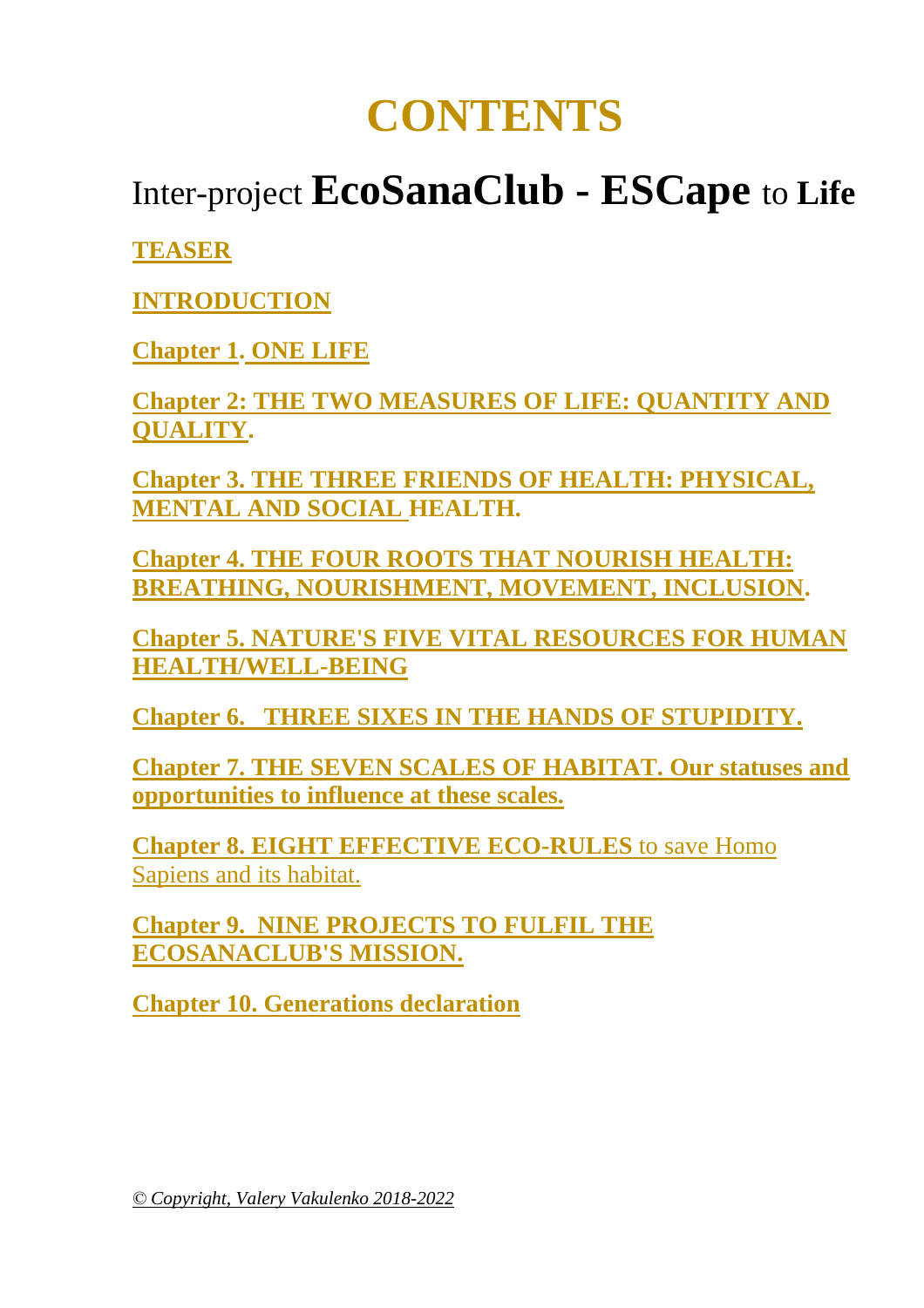## **TEASER**

<span id="page-7-0"></span>**The protagonist of this book is Homo Sapiens. He and his species are engaged in a titanic struggle for destruction against... Nature. Nature is the mother of Homo Sapiens, she gave birth to him, gave him everything he has. Without Nature, Homo would not live a week. Yet he persistently, day after day, maims and kills her. What awaits the hero in this struggle?**

Each of us has a relation to this "hero", and it is difficult for us to adequately discern ourselves from the outside. But, if we do, the question arises: is **Homo Sapiens really the apex of the good creations of the Creator, Nature, or other higher forces of the universe, destined to make this world more perfect? Or is he a dead-end offshoot, an idiot who will eventually destroy most of what Nature has created over billions of years, over thousands of years by himself, and himself in addition?**

Apparently, it will be up to the current generations to answer this existential question. And within the next decade.

And the answer must be deeds, not words. And the price of this answer is the lives of all together as a species, and the lives of everyone as an individual: men, women,

*<sup>©</sup> Copyright, Valery Vakulenko 2018-2022*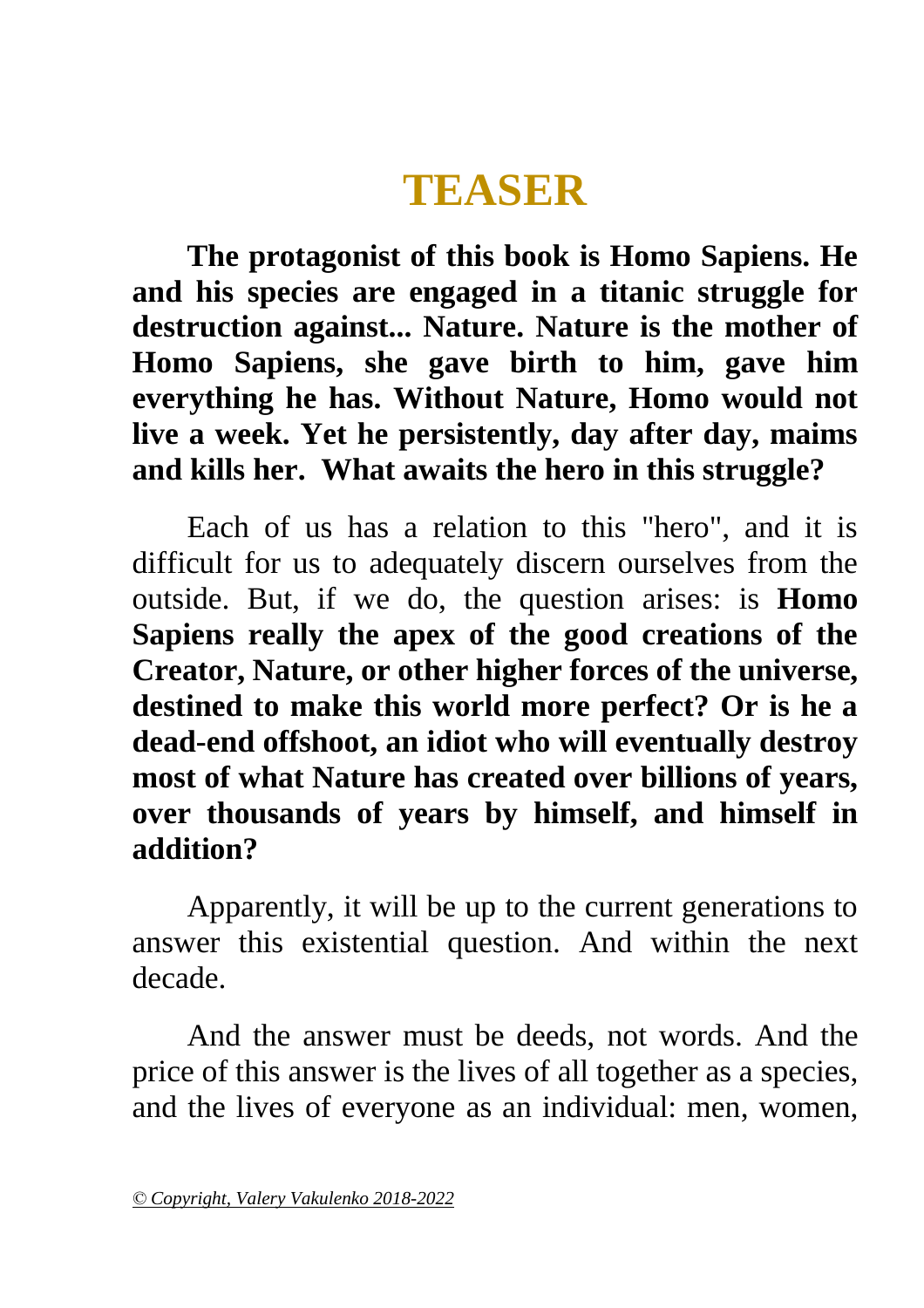the rich, the poor, the elderly... But the highest price is the lives of children, who are innocent of anything, but may lose much more than their 'caring' parents.

Let us not forget the lives of the majority of those we humans have domesticated, bred, and enslaved (all our "cats, dogs, cows, lambs, chickens, birds" etc.), of which there are now many times more animals on earth than wild animals capable of surviving on their own.

Despite the vastness of the issues and the complexity of the topic, we will try to present and discuss it in a way that is unburdening and even entertaining, understandable to people with different levels and areas of knowledge. This is because everything we discuss will be based on the most accurate knowledge and its sources. For all that we will consider is of paramount importance to the life, health, and well-being of **all** normal people. And it is up to them to implement the solutions we develop.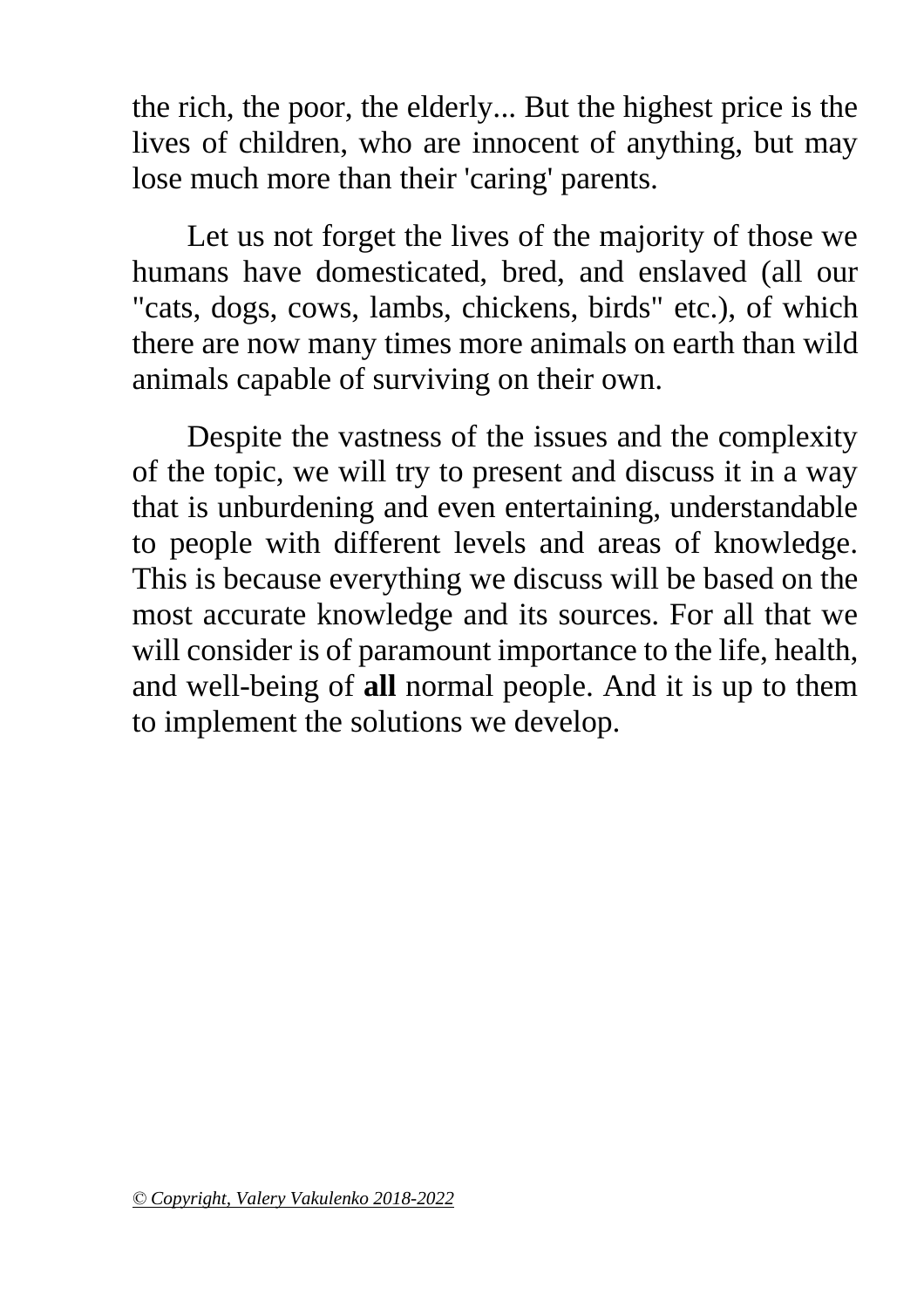## **INTRODUCTION**

# <span id="page-9-0"></span>**Who brought people to the survival line and how?**

Survival, world order, health, happiness and other existential (self-existence-related) questions have plagued people for thousands of years. Countless authors have produced even more different kinds of books and publications on these topics. However, despite warnings from the most far-sighted and conscientious minds, their voices have not been heard, and by our time humanity has indeed come to the line of survival.

The industrial mode of economy of the last few centuries has given humans unprecedented power, comparable, and even in some ways superior, to that of Nature. But these same processes, with their division of labor, narrow specialization, etc., have led to a massive de-development (a significant reduction in important cognitive abilities) in humans. Including even many graduates of the world's prestigious universities and those who have found themselves among the elites of various scales. Often, by misunderstanding and unthinking support of the respective "human masses".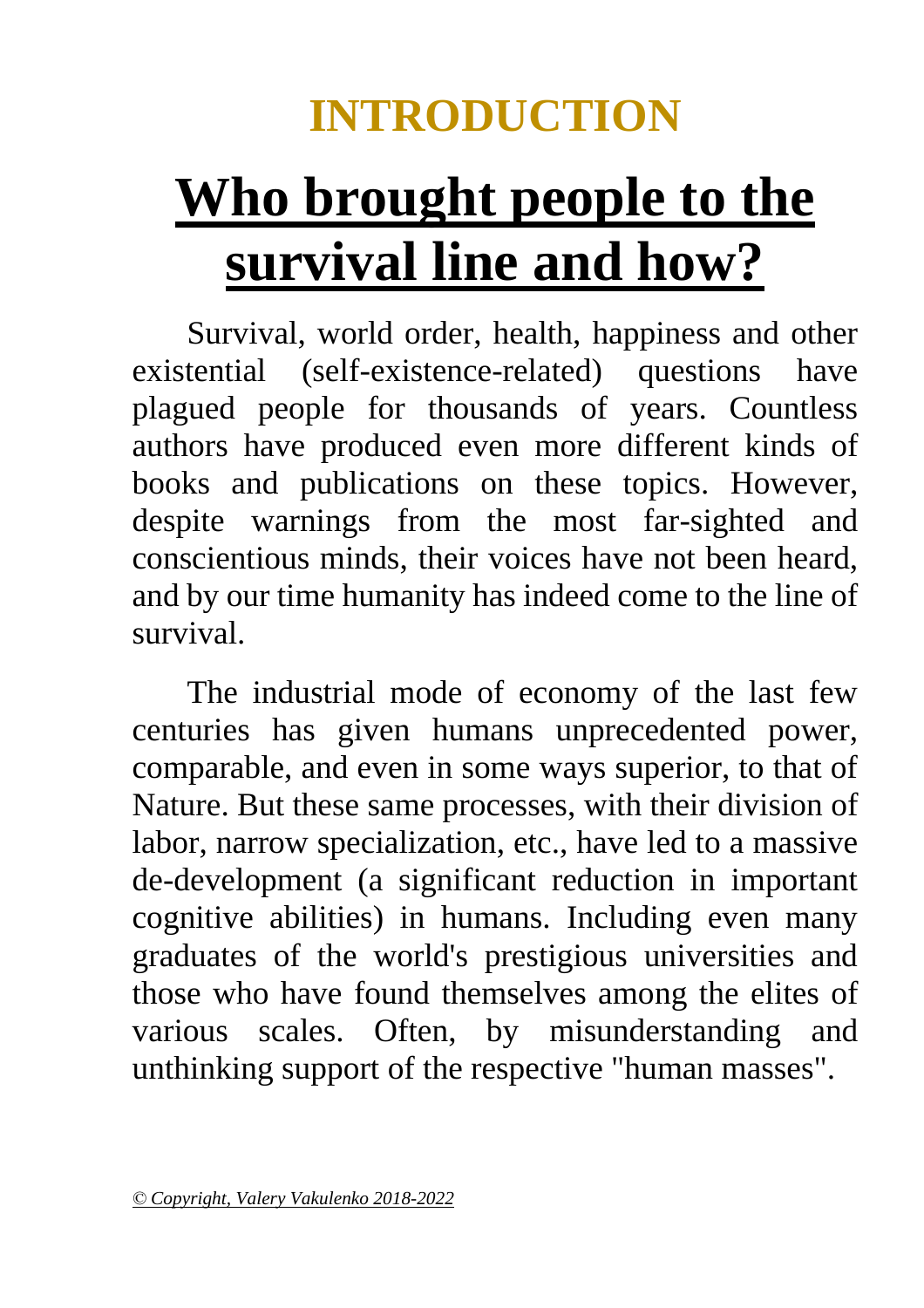Moron, of course, is a harsh and unpleasant word. But tell me how else you can call people who effectively, using the latest "achievements of scientific and technological progress" and the organization of work, in general, seeking the health, welfare and longevity of themselves and their offspring, do the exact opposite! After all, they are sawing off the branch on which they sit - they ruin their environment! And therefore, their lives and the lives of their descendants for whom, as they themselves assure everyone, they work in the sweat of their brow?

Even (and even more so) if these people have ascended to the Olympics of Power, Business, Media, Culture, Art, etc.

Well ok, not to turn away people who are not lost for good deeds with a rude word, let's call it "ecomoronism". But being aware that if a person does not understand how he himself and the house in which he lives, the cradle in which he was born, the Mother Nature that gave birth to him, then he is the very real retard! Even if he has a high status, IQ and a lot of diplomas.

## **What is eco- Moronism and who is it for?**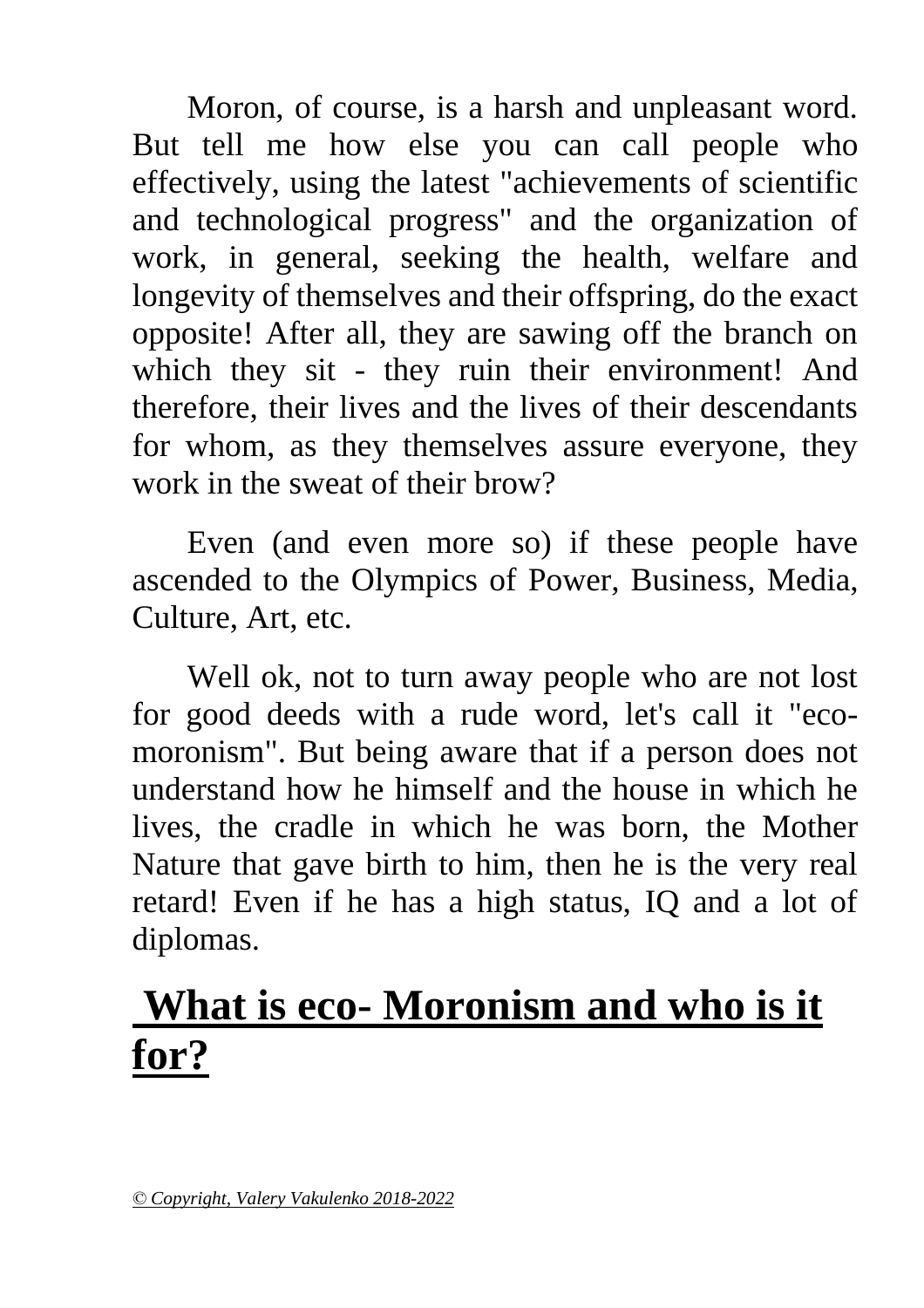To tell you the truth, for most of my life I too belonged to the brave cohort of eco-idiots. I didn't pay much attention to environmental/sustainable development issues when I was at university and postgraduate level, working in factories, on construction sites and in agriculture, conducting scientific research, heading social organizations of various scales. Even in my own business, related to urban planning and development, and thus to land and Nature, for the first 10-15 years I did not think much about the impact on the environment.

It was only after delving into this subject that I realized that, like the vast majority of others, all these theoretical and practical efforts were essentially aimed at taking resources away from Nature, making something out of them that was not very necessary or even necessary for human life, extracting added value from it and setting it off in the same circle, but on a larger scale.

It was only fifteen or twenty years ago, when I found out what was happening to Nature and how it threatened us and our descendants, that I started to push eco- moronism firmly and persistently out of myself, my family, relatives, friends, colleagues, and everyone else I could reach. I have understood and created something important in this field, which I believe I am obliged to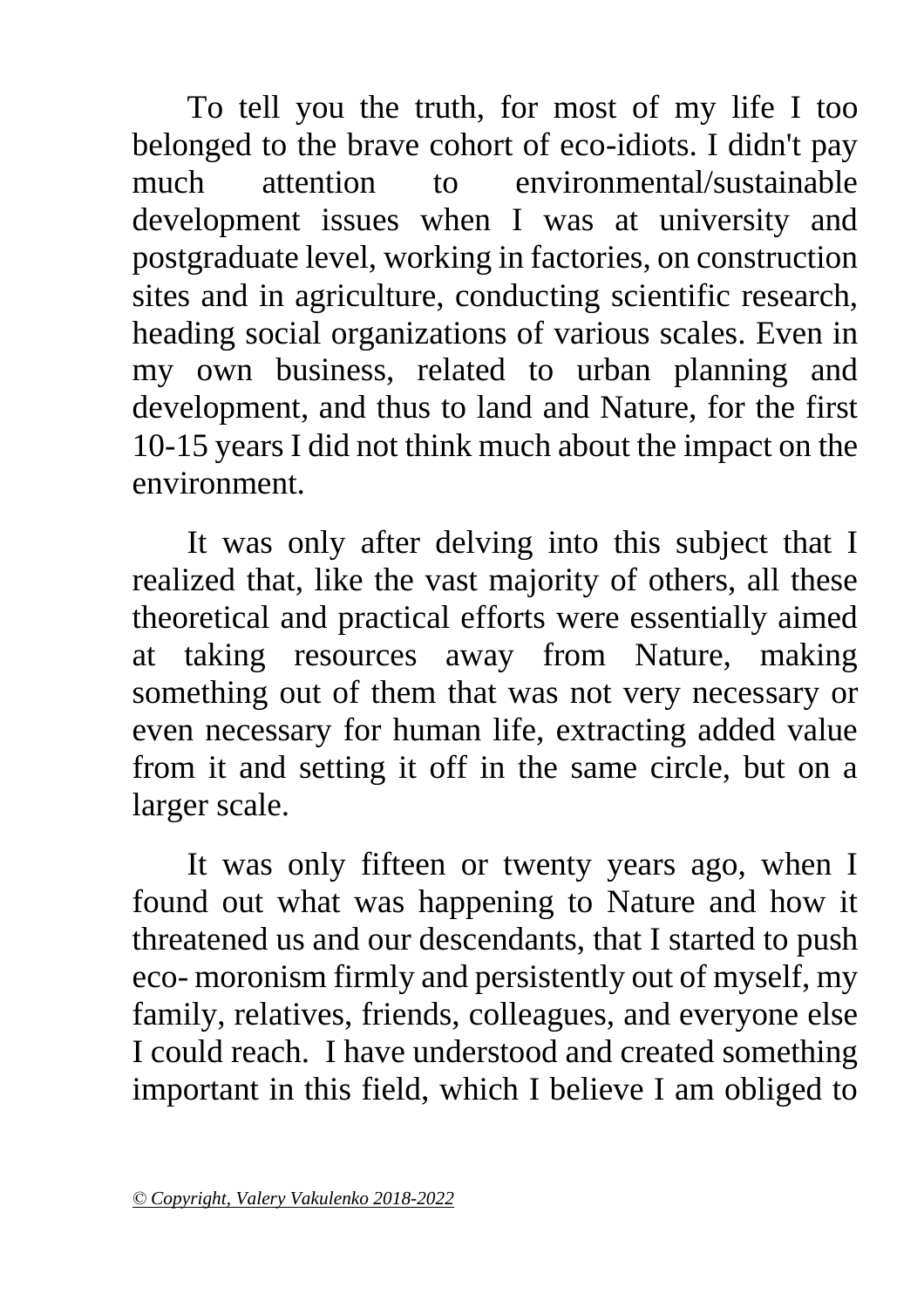share with other Homo Sapiens for their personal, as well as family and general well-being.

The problem of preserving and enhancing habitats concerns all Homo sapiens. Because if the climate or atmospheric air composition is significantly degraded, for example, no one can survive, protect their health, or at least thrive. The goal of the project is therefore to make the maximum possible for all Homo Sapiens on Earth, even if this maximum is a small fraction of the desired outcome.

## **Who needs the EcoSanaClub and why?**

In essence, the project is all woven together from the essential knowledge and skills that politicians, businessmen, public figures, and other public figures should possess. However, for the author, this project did not and does not contain political or commercial objectives. It is a symbiosis of education and coaching, but not narrowly thematic, but the broadest - species survival training, including "Life coaching" and "Health coaching" (promising professions, by the way!).

In this project the author, together with other colleagues, would like to get off the mainstream of the road to oblivion, which the majority of the population of the planet is now recklessly following. I would like,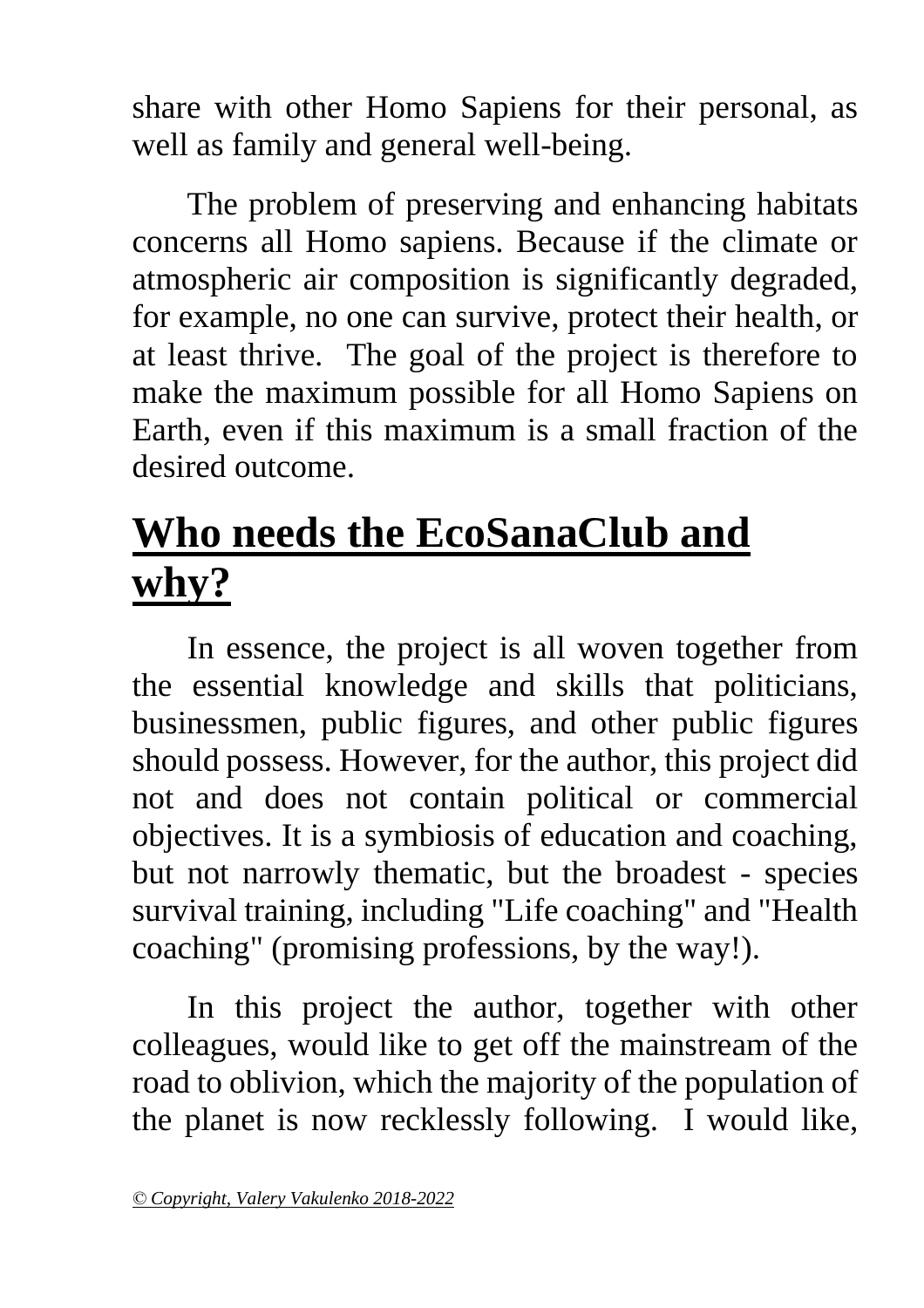together with those who have already grown to scientifically verified knowledge and practices of wellbeing, and those who are still striving to reach them, to move to the road of survival and wellbeing of longevity.

Most of all, I would like to help children, because they are the least to blame for the eco-flaw of adults, the most interested in it and have no opportunity to resolve the issue on their own.

Since this sounds like missionary work, I want to explain in the first person. No, I am not another Messiah, Anunnak or reptiloid. I have not been sent by a higher power to open the eyes of earthlings (although who knows.... Well, at least I don't know that for sure yet).

On the contrary, unfortunately, I am an ordinary person who (as it became clear later) has spent most of my life doing the wrong thing, or at least not in the right way, i.e. without regard for ecology. For engineering and development, to which I have devoted quite a few years, is about how to create lifeless objects that kill nature and people from life-giving natural resources. Economics, marketing, management help to do this killing in the fastest and most efficient way, also took me a part of my life. And all of this I did without paying tribute to ecology, which I now regret.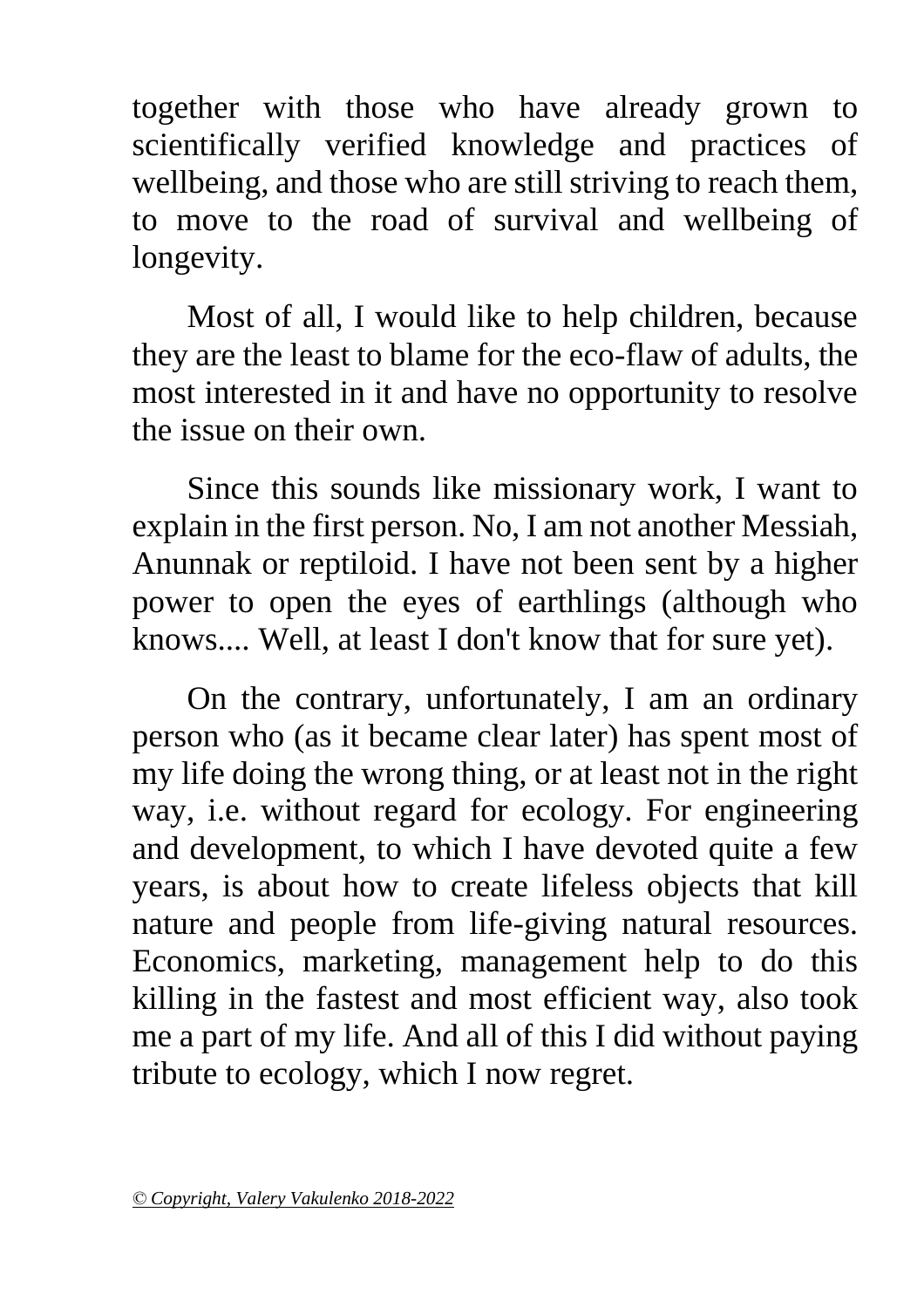On the other hand, I am a happy head of household, father of four sons, twice a grandfather, a man with several educations, a degree and practical experience in labor, business, and social activities. I have always cared about social issues/problems. Public service is not a fad for me, but a natural, challenging but rather interesting and, most importantly, meaningful activity.

I have always strived and continue to strive to know the truth in important and relevant matters. I try to live "not according to a lie" (while respecting the issues of survival and security of my family and associates), because I believe that an adequate reflection of the realities of life in consciousness, rhetoric and everyday practices only helps a successful life. One should only strive to ensure that this reflection/understanding is truly adequate at all levels and in all hypostases.

I have been purposefully collecting, analyzing, and verifying information on the health of Nature, People and Society for about a decade and a half now. I work out many things in practice, publish, speak, discuss with colleagues and with a wide audience from very different social strata/segments and from different countries and regions. I am retrieving from the archives, from the depths of my own and older people's memory, pictures of life's practices, trying to understand which ones were discarded wisely and which ones were discarded out of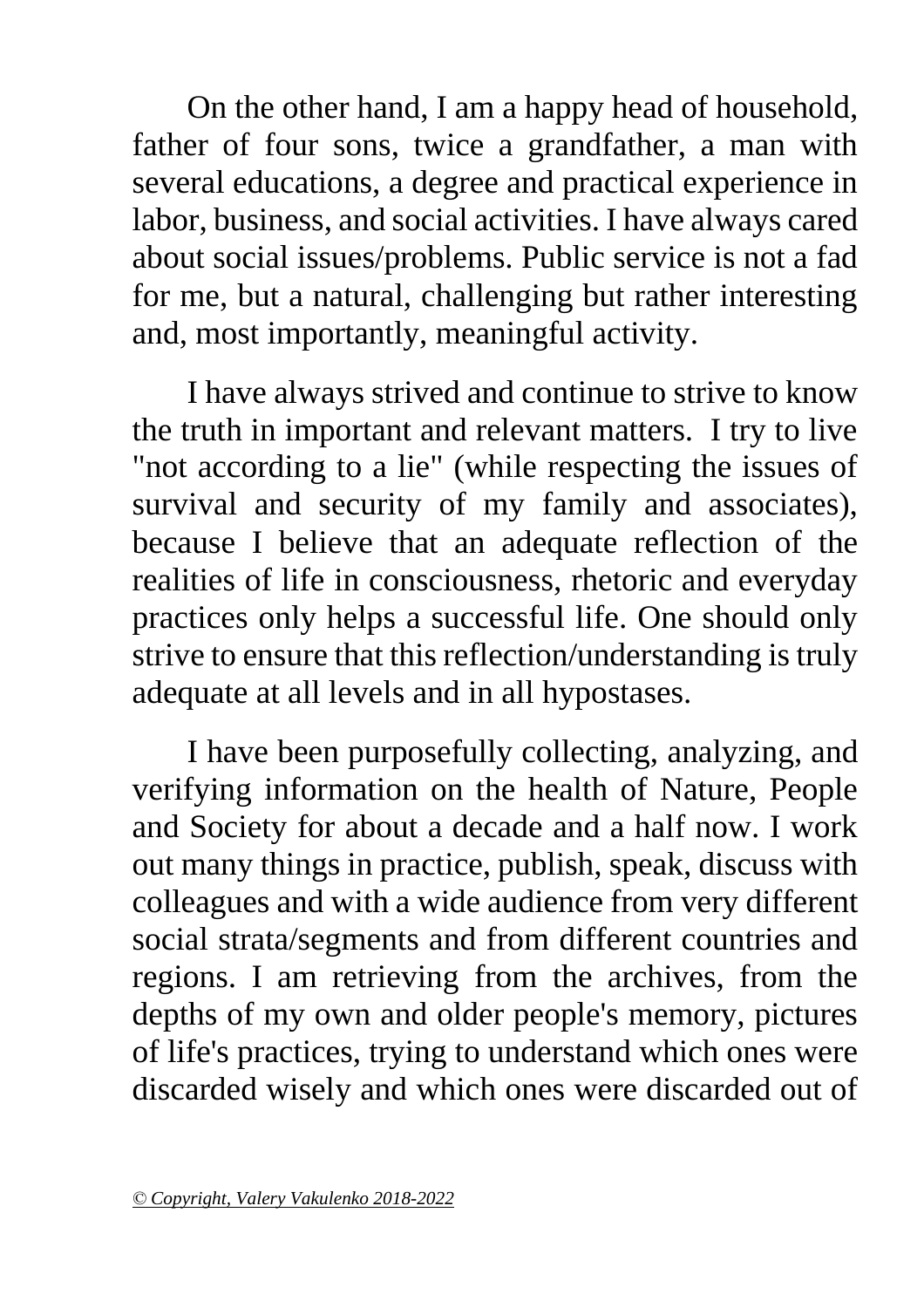stupidity and lack of understanding of the consequences for posterity. And even a superficial analysis clearly shows that mankind could easily avoid many of life's problems simply by not making erroneous turns at the forks of civilization's movement.

On the other hand, knowing these wrong turns, in many cases, allows you to bounce back, reset and get on the right track in life. We refer to this as ESCape to Life. It is easily remembered by the ESC key, which is on any computer keyboard in the upper left-hand corner. That said, ESC is an acronym for EcoSanaClub. That is why the fuller name of the project-book and our formula for saving Homo Sapiens looks like

## *EcoSanaClub - ESCape to Life!*

This project book is very complex and important for our entire species. It is also very dynamic, as BigLife is constantly making adjustments and new challenges, such as pandemics and natural disasters. I cannot complete this book on my own, and I hope to involve in this process bright and caring heads from different spheres and corners of the Earth.

The more so because the process of CO-creation itself, it is also useful, interesting, and partly a result. I have taken on only what I have done well in life: formulating an idea, developing a concept, structuring,

*<sup>©</sup> Copyright, Valery Vakulenko 2018-2022*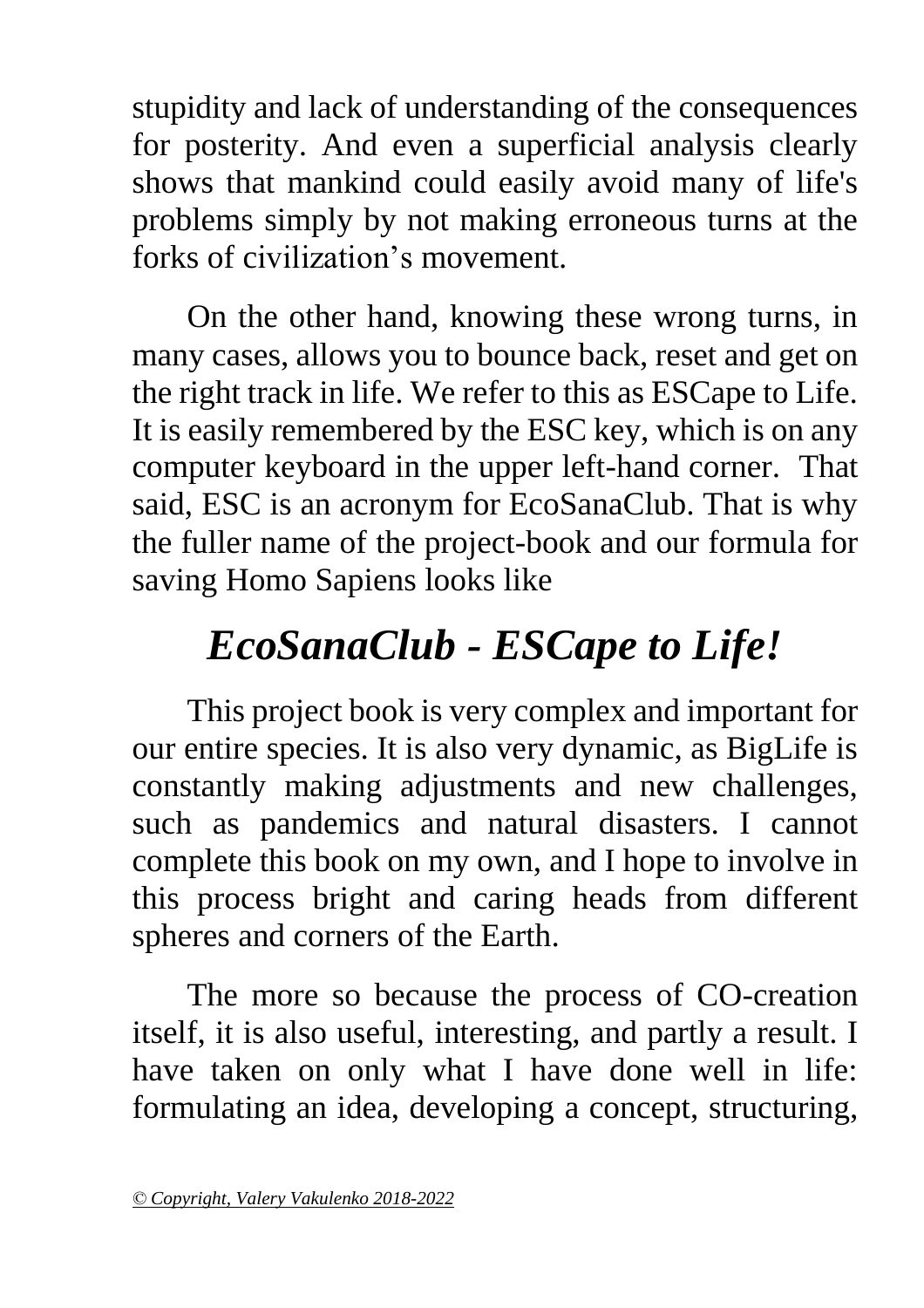and organizing collaboration. Let's present this in the form of a table of contents with a disclosure of the essential ideas (outline-prospectus) of the book-project.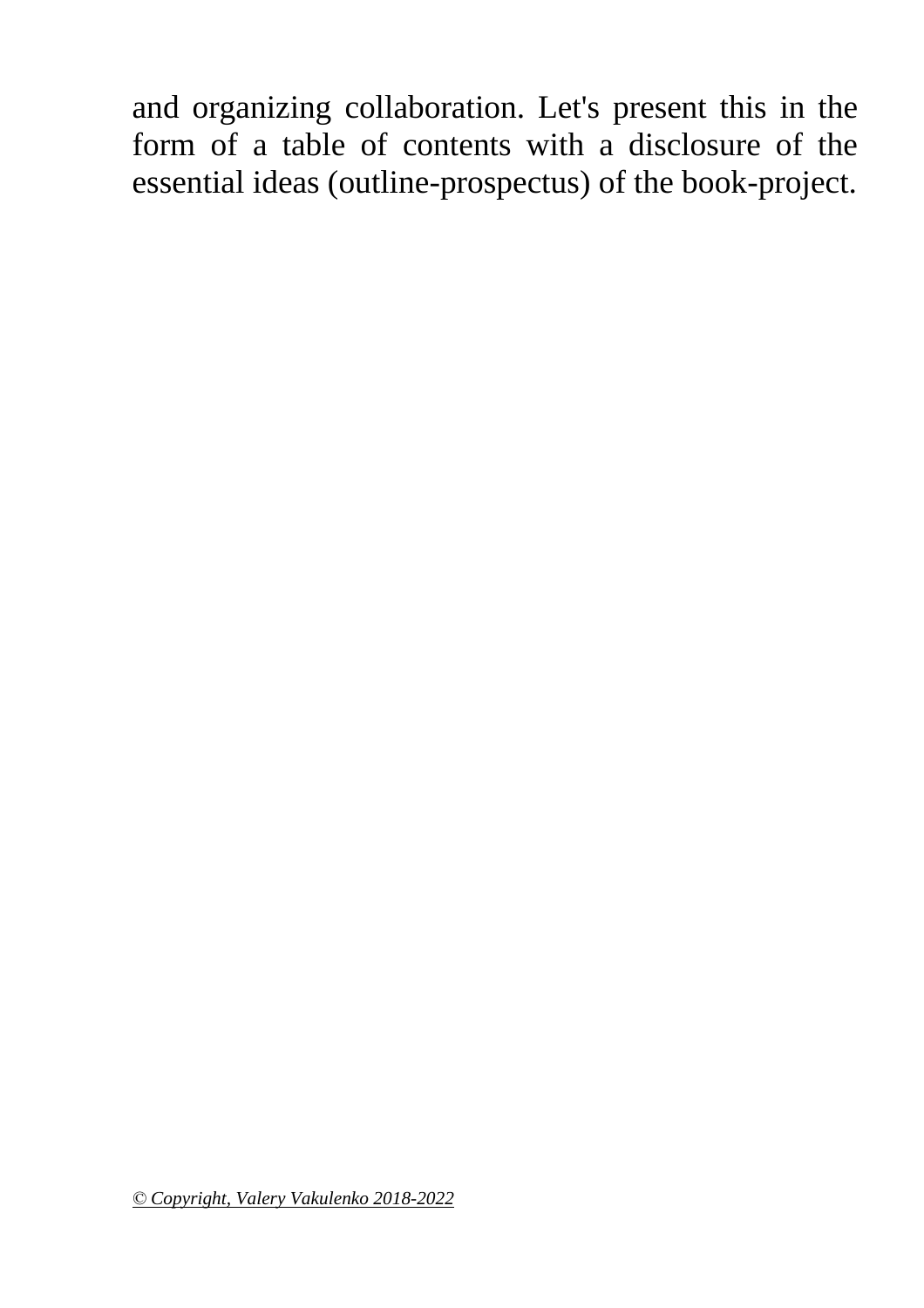<span id="page-17-0"></span>**Chapter 1 . ONE LIFE.** And man has one, and in the Cosmos/Universe Life is one and consists of matter, energy and/or algorithms (data). And these algorithms may have been conceived by the Creator, we add.

<span id="page-17-1"></span>The cosmos is infinite and far away from us, so we will not go there. Let us only note, since we will need it, that in it, in addition to Life, there is Nothingness. And let's deal with human life, which, as we have noted, is one, but has **two dimensions**.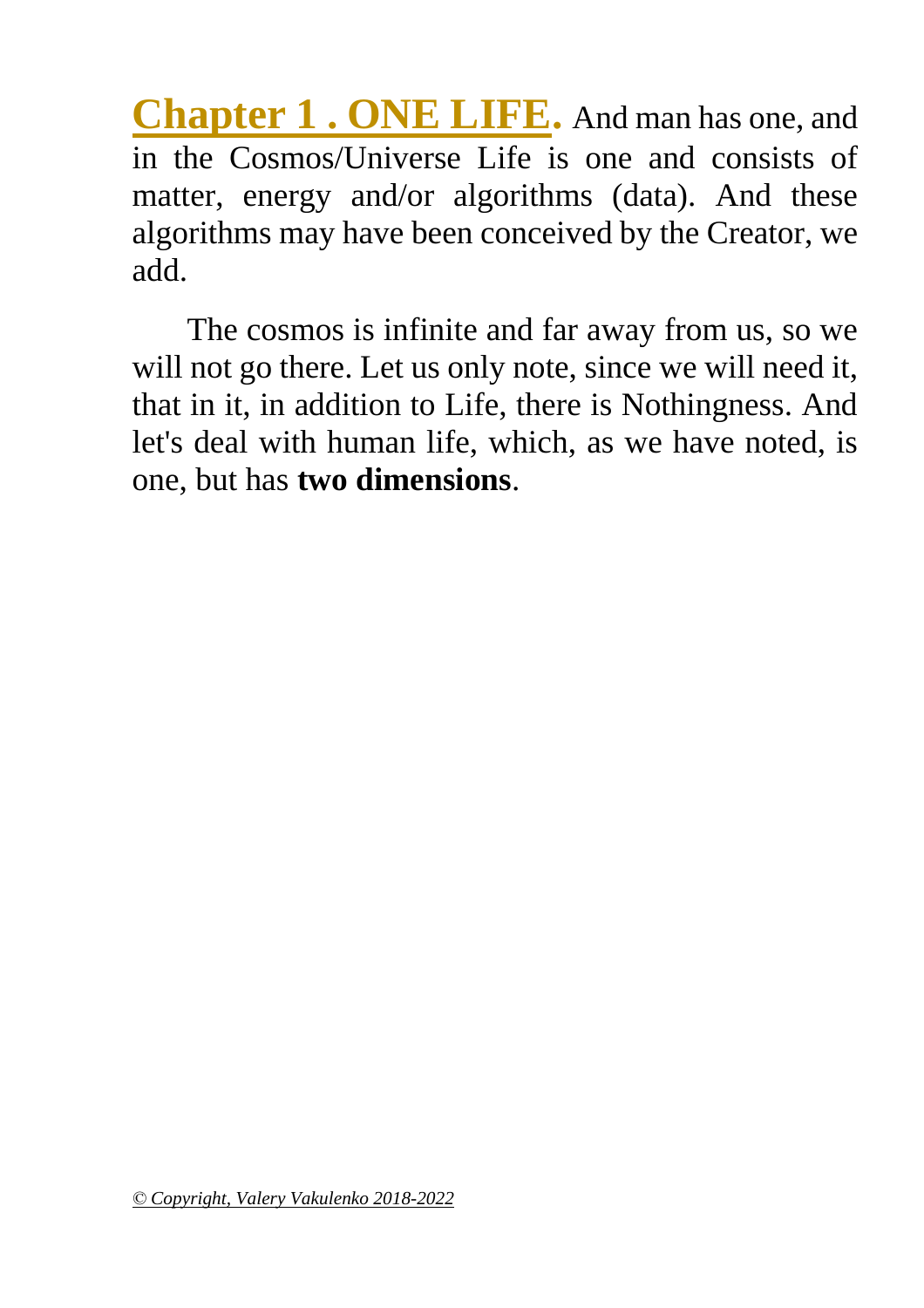## **Chapter 2. THE TWO MEASURES OF LIFE: QUANTITY AND QUALITY.**

<span id="page-18-0"></span>Quantity is duration, measured in years, the more the better. Quality of life is first and foremost Health, which according to the WHO (World Health Organization) has **three facets**.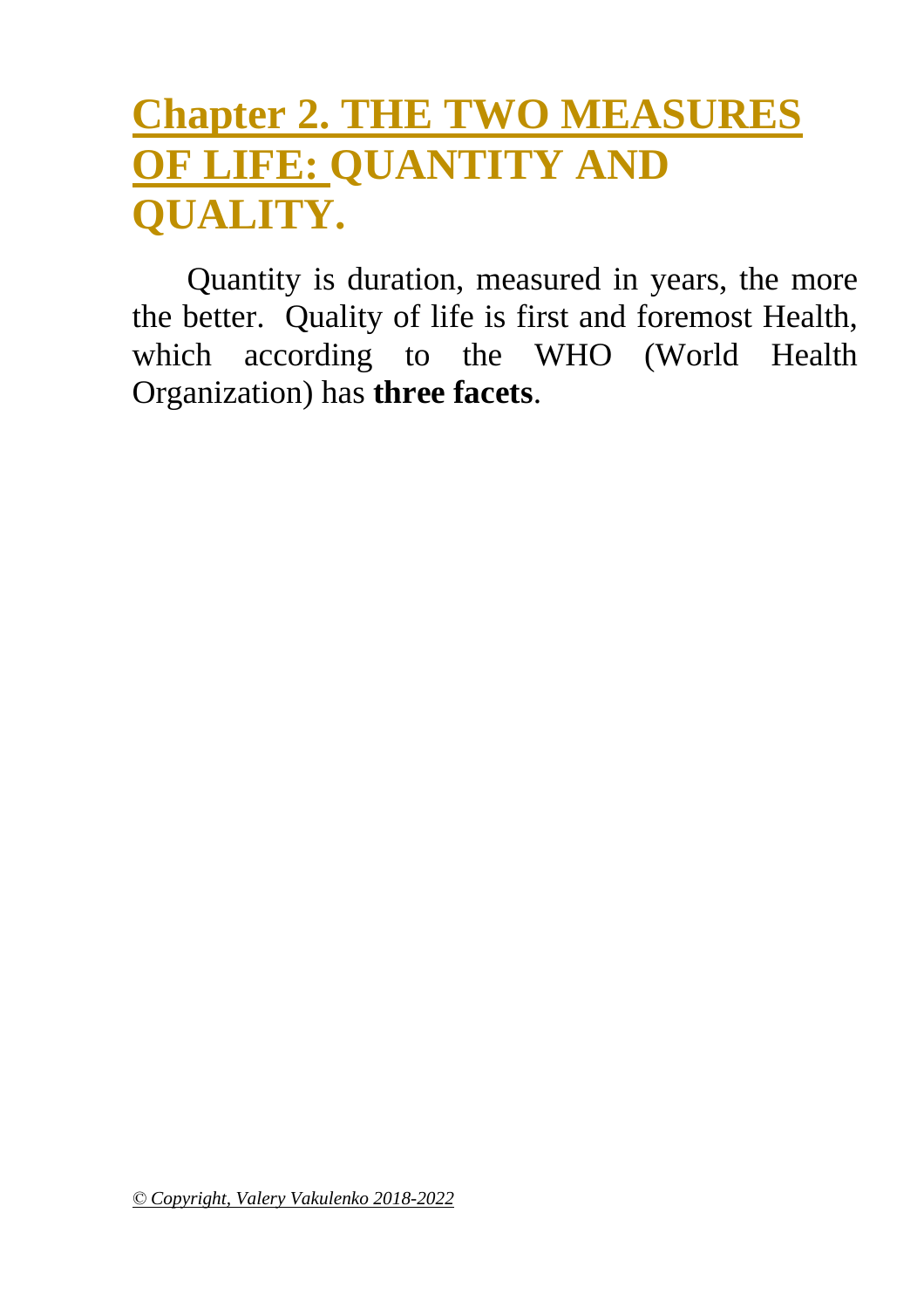## **Chapter 3. THE THREE FRIENDS OF HEALTH: PHYSICAL, MENTAL AND SOCIAL HEALTH.**

These facets, according to the WHO (World Health Organization), show the state of health.

Incidentally, the world's leading expert on the subject of happiness, Harvard University professor Tal Ben-Shahar, defines this coveted state as Physical, Intellectual, Spiritual, Emotional and Social Wellbeing. So, as many of us have guessed, health can almost be equated with happiness.

We will present it as a tree with its trunk, branches, and leaves. All of them are interconnected, but we will highlight physical well-being as the trunk (Mens sana in corpore sano - in a healthy body a healthy spirit). Let us look at the roots that most significantly nourish the trunk and the rest of the health tree. There are four of them.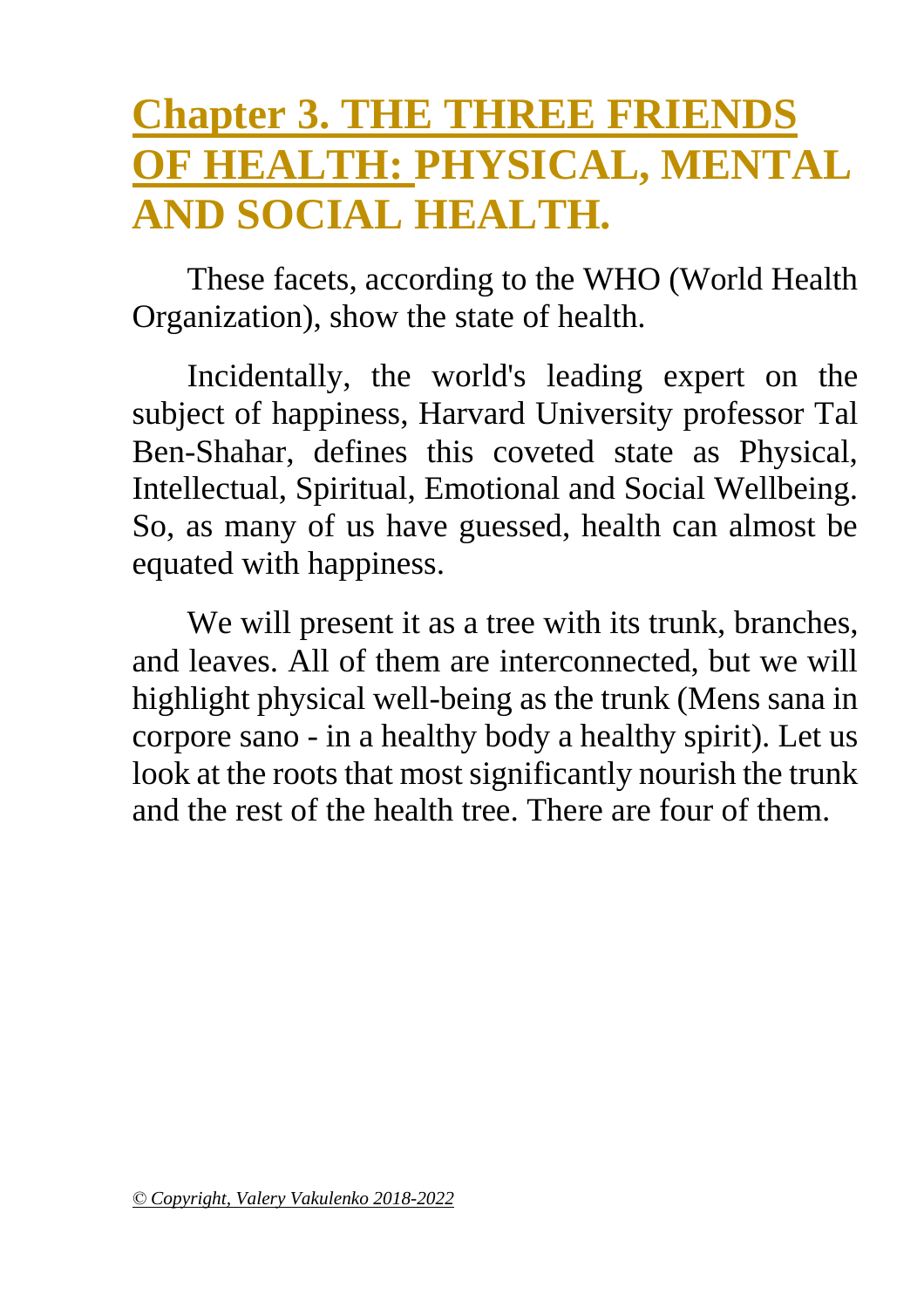## <span id="page-20-0"></span>**Chapter 4. THE FOUR ROOTS THAT NOURISH HEALTH: BREATHING, NOURISHMENT, MOVEMENT, INCLUSION.**

This is how the form of life called Homo Sapiens evolved, that it/we need: **Breathing**, which is the consumption of air (and of a certain qualitycomposition); **Nourishment**, which is the consumption of water and food (also not just any food, but from certain natural elements and creations); **MOTION**, which uses as fuel all that we consume, helps to get new food, arranges and keeps everything we consist of in proper condition; and finally, in order, but not in importance, **INPUT**, which we understand in two manifestations.

The first is the macro-incorporation of our organisms into the organism of Nature, the Biosphere. In other words, the incorporation of the "small" life of the individual into the macro-Life of the Earth or the Cosmos. These are interconnected and mutually nourishing constituent parts, and they should not just be included in each other, but have the most extensive exchange of elements.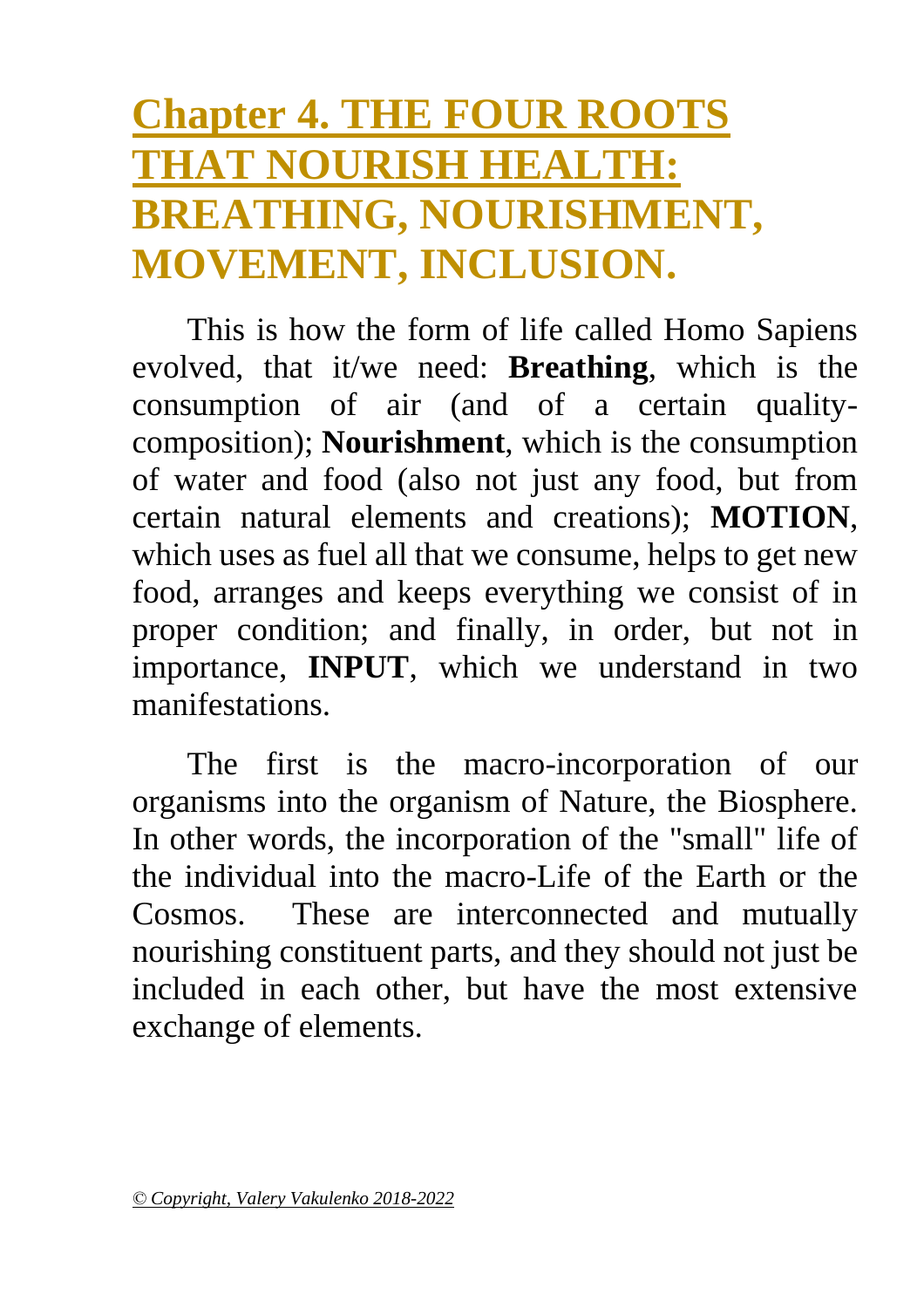The second is to turn on all the channels within our body through which all the trace elements in our body systems move, supplying its organs and parts with the necessary oxygen, energy, various chemical and biological elements and other things needed for proper life activity. The need for this inclusion is due to the fact that with our "civilised" behaviour (stress, improper consumption and movement) we constantly create blockages in the way of the body's elements, damaging our health and life itself. That is why the most intelligent of Homo Sapiens use special techniques for both kinds of inclusion. These are called meditations, prayers and auto-training, among others, and they are very important and effective.

But **five resources** are needed for the proper condition of this and all four together of the roots of the tree of health.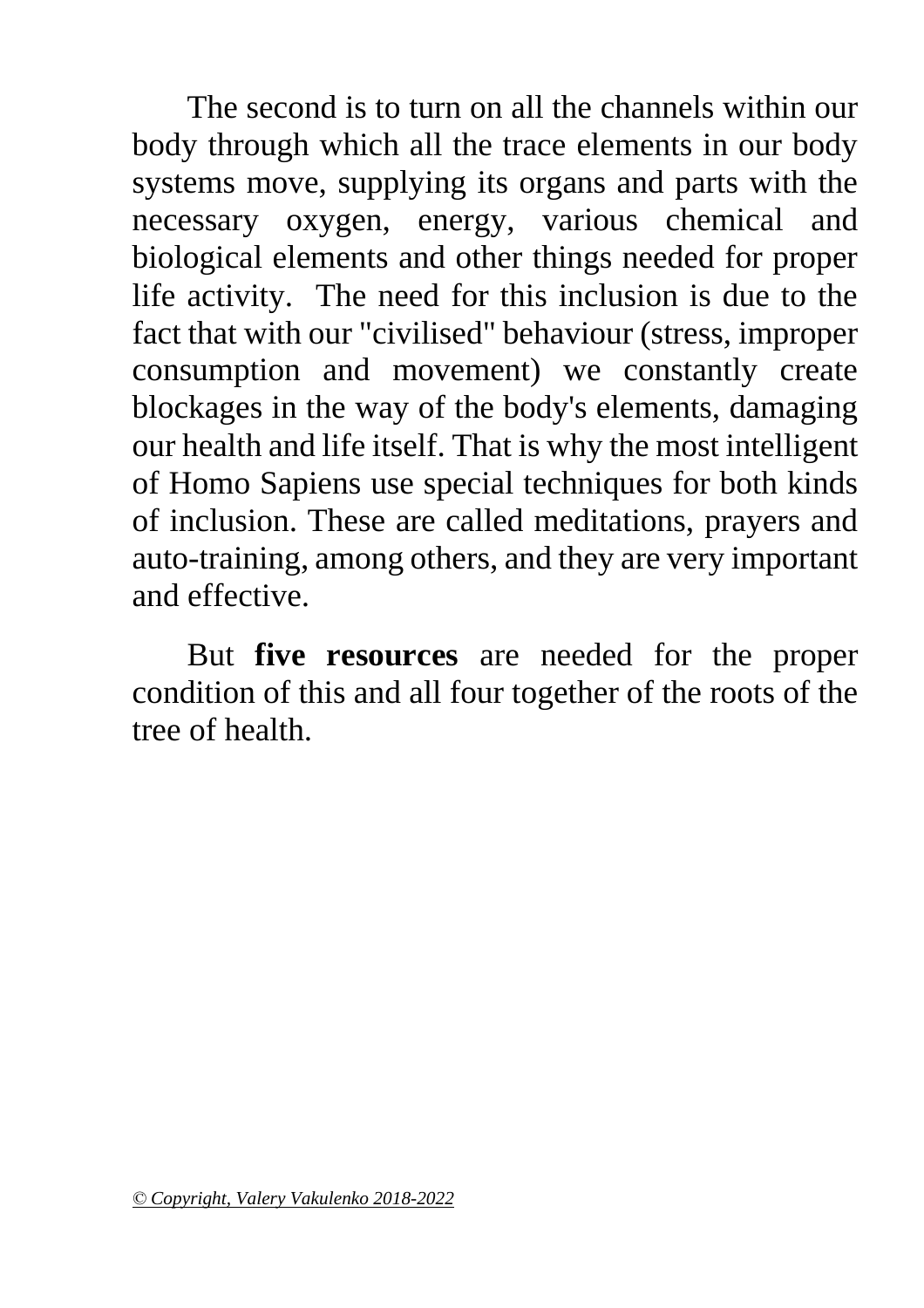## <span id="page-22-0"></span>**Chapter 5. FIVE VITAL NATURAL RESOURCES FOR HUMAN HEALTH/WELLBEING**

Since man physically (as well as mentally and socially) is a part of Nature, his condition, which is called health, depends on the most important components of Nature. These constituents are resources for the human body and its systems, and their quality determines the proper functioning of the body, just as the quality of fuel determines the performance of an engine and the quality of water determines the taste of a drink.

The top five resources are:

**-air** (atmosphere);

**-water** (hydrosphere, freshwater reservoirs are particularly important);

**-flora** (plant life, forests, wetlands and fertile soils are particularly important);

**-fauna** (wildlife, wildlife species are particularly important);

**-climate** (its stability is critical for the good survival of humans and other fauna and flora).

*<sup>©</sup> Copyright, Valery Vakulenko 2018-2022*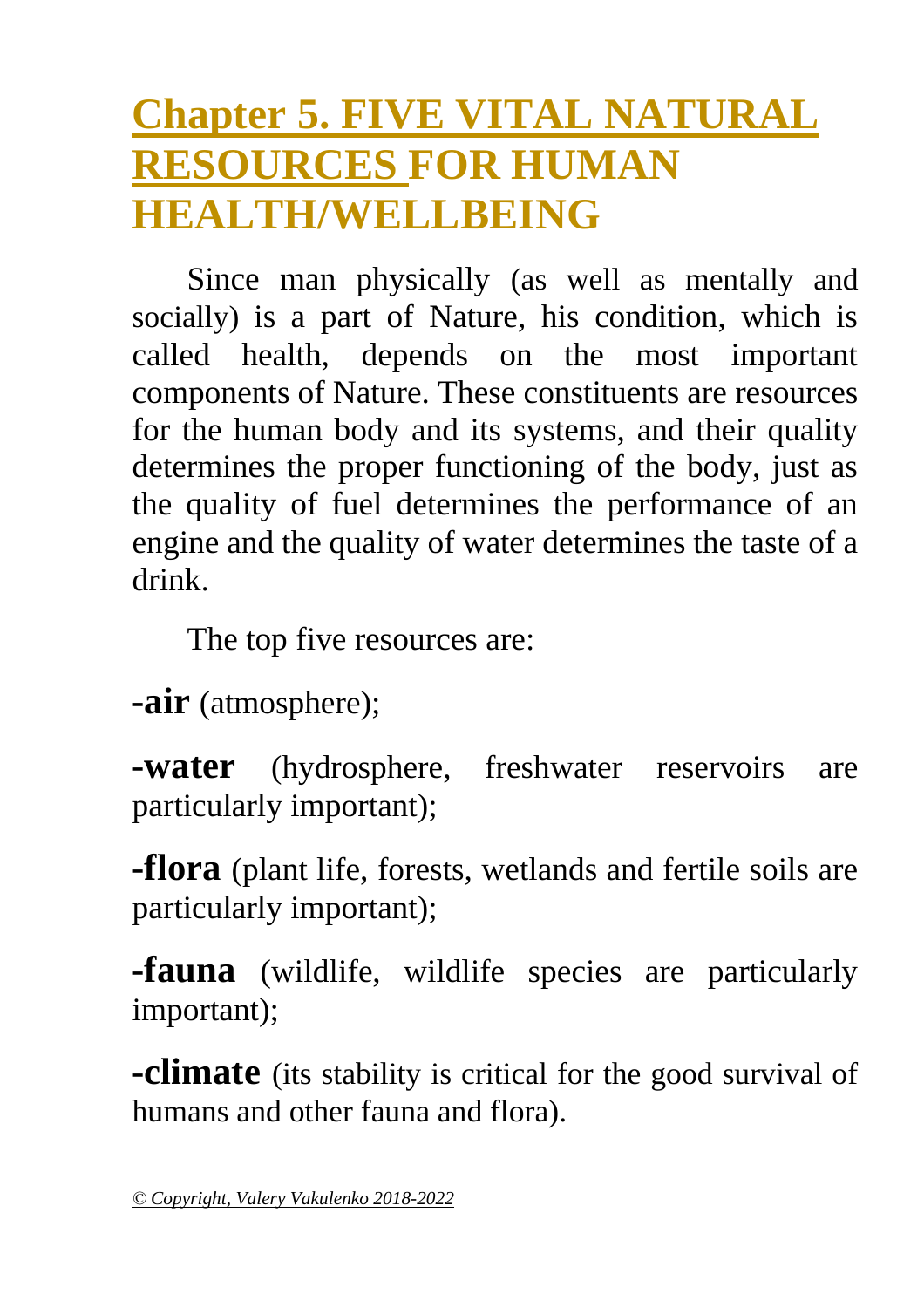It has already been absolutely and indisputably proven by serious scientists and recognized by the UN, its relevant bodies (IPCC, etc.) and all responsible nations that all the above-mentioned components of Nature/Biosphere are rapidly deteriorating. That is, the state of air, water, flora, fauna and climate is becoming increasingly harmful to humans. It has also been indisputably proven that this deterioration has an anthropogenic origin, that is, it is the work of human beings, the result of their economic (it would be more accurate to say "mismanagement") activities.

Judge for yourself: in the last two and a half centuries man has done more damage to Nature-Life than his ancestors did in tens of thousands of years and all the other inhabitants of Earth in tens of millions of years before that!

There is no denying that in this period people conducted economic activity according to the rules of capitalism, in which the aim of activity was to make a profit. This goal setting shaped in many cases the corresponding ethics and morality, reflected in maxims such as "not a thief is not caught, but a successful businessman", "profit at any price", "if you are so smart, why are you so poor?" and the like.

Yes, capitalism has dramatically increased labor productivity, expanded the variety of goods and services to a mind-boggling degree, increased their availability and quantity for people. But ask the question: was all this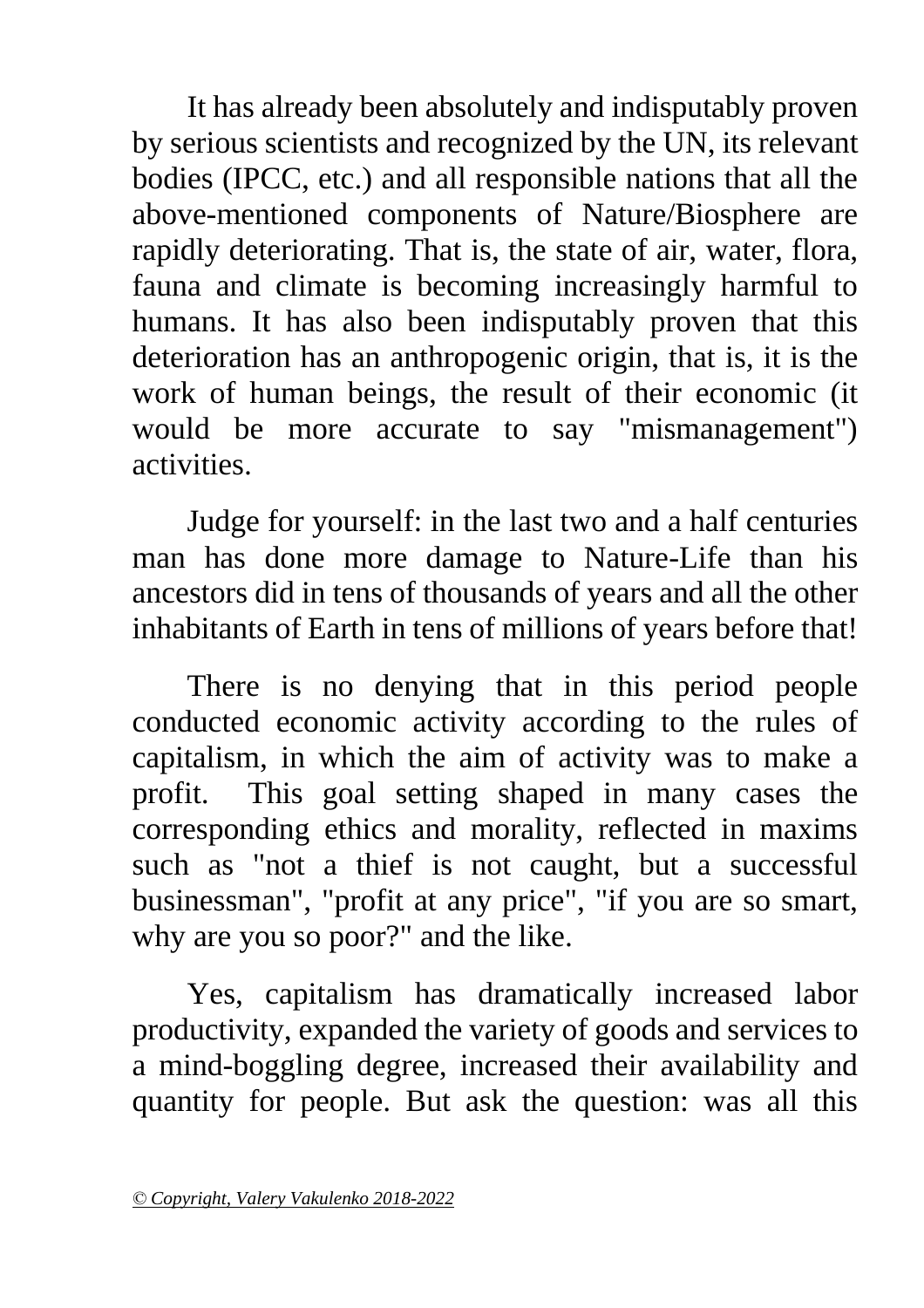intensity, all this stimulation to achieve "at any cost and in the shortest possible time" ambitious but essentially often unnecessary goals and accomplishments necessary? In any case, since the most important conditions for the preservation of human and Nature's health have not been met, all this has brought the environment and humanity itself to the brink of ruin.

#### How is it that people have brought their own demise?

In short, **foolishness!** But after a brief conclusion, a thorough justification with, excuse me, elements of philosophy are required.

The point is that the universe not only has a Noosphere (still in its infancy and how to develop it we will discuss later), but also a **stupidsphere (**or, since Greek (νοῦς **σφαῖρα**) was used to describe the noosphere, connoisseurs may suggest "βλακεία **σφαῖρα**", or vlakeíasphere in the English transcription).

Here, for that matter, I venture to share with the enlightened public my latest insight, or rather a discovery-hypothesis made at the intersection of the military, business and cosmogony:

#### *Mind (cosmic) is the warlord of the realm of Life;*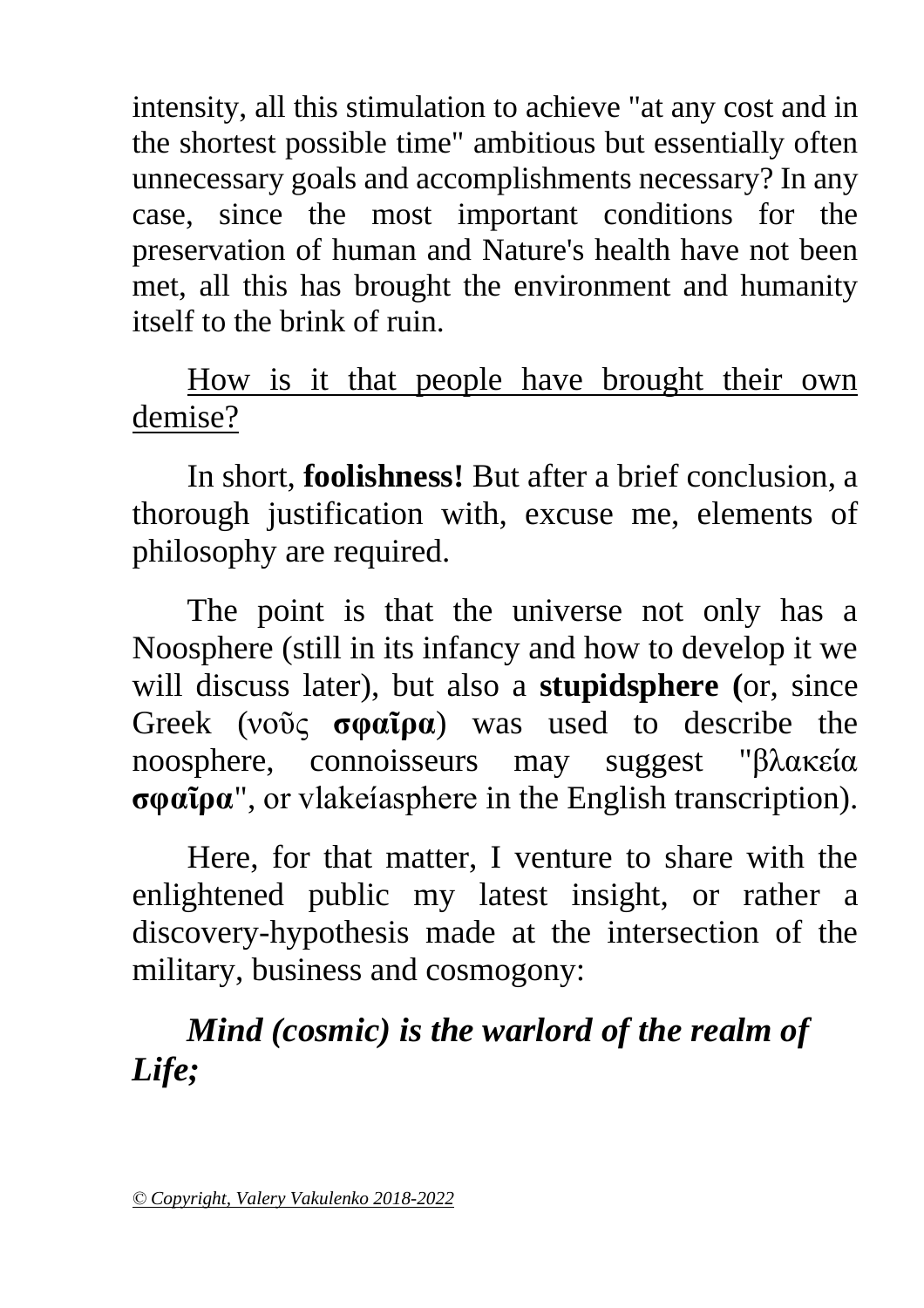#### *Stupidity (cosmic) is the warlord of the realm of Nonexistence.*

These warlords are forever and everywhere fighting a fierce battle for life and death respectively. Foolishness in the service of Nonexistence has clearly overpowered the last centuries. It has cunningly and insidiously infected people with the Six Vices, formed Six powerful armies of them and armed them with Six types of modern weapons.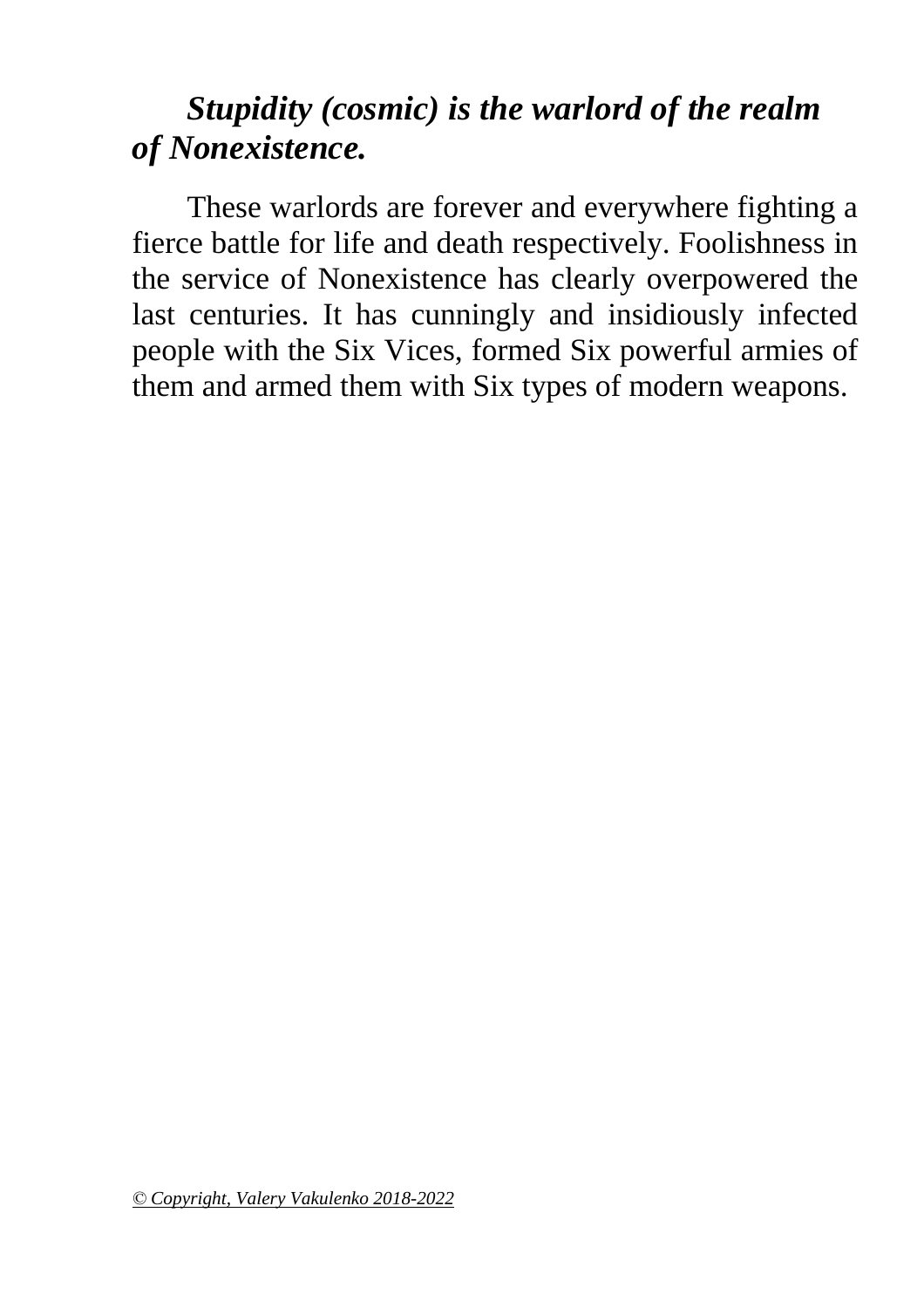## <span id="page-26-0"></span>**Chapter 6. THREE SIXES IN THE HANDS OF STUPIDITY.**

So, Cosmic Stupidity (not to be confused with individual stupidity), in fact, turned out to be not so stupid. In any case, it was smart enough to understand that the most effective thing is to influence the consciousness and behavior of individuals, so that they serve not to Reason and Life, but to it, Stupidity. And it gradually substituted with various means, sometimes with informational infections, sometimes with a kind word, sometimes with a gun, and sometimes all at once, with harmful vices useful for everyone and everything, with which Homo Sapiens lived for tens of thousands of years.

As everyone understands in what, but in vices, and the same to someone may seem a virtue, and to someone a vice, let's make an important caveat. The author in this work speaks from the ECO-SANA-CLUB position and evaluates everything from the perspective **of usefulness or harm to the health (welfare) of nature - Man - Society** (ECO-SANA-CLUB). So it is from these positions that one must understand the composition and order of the chosen six vices.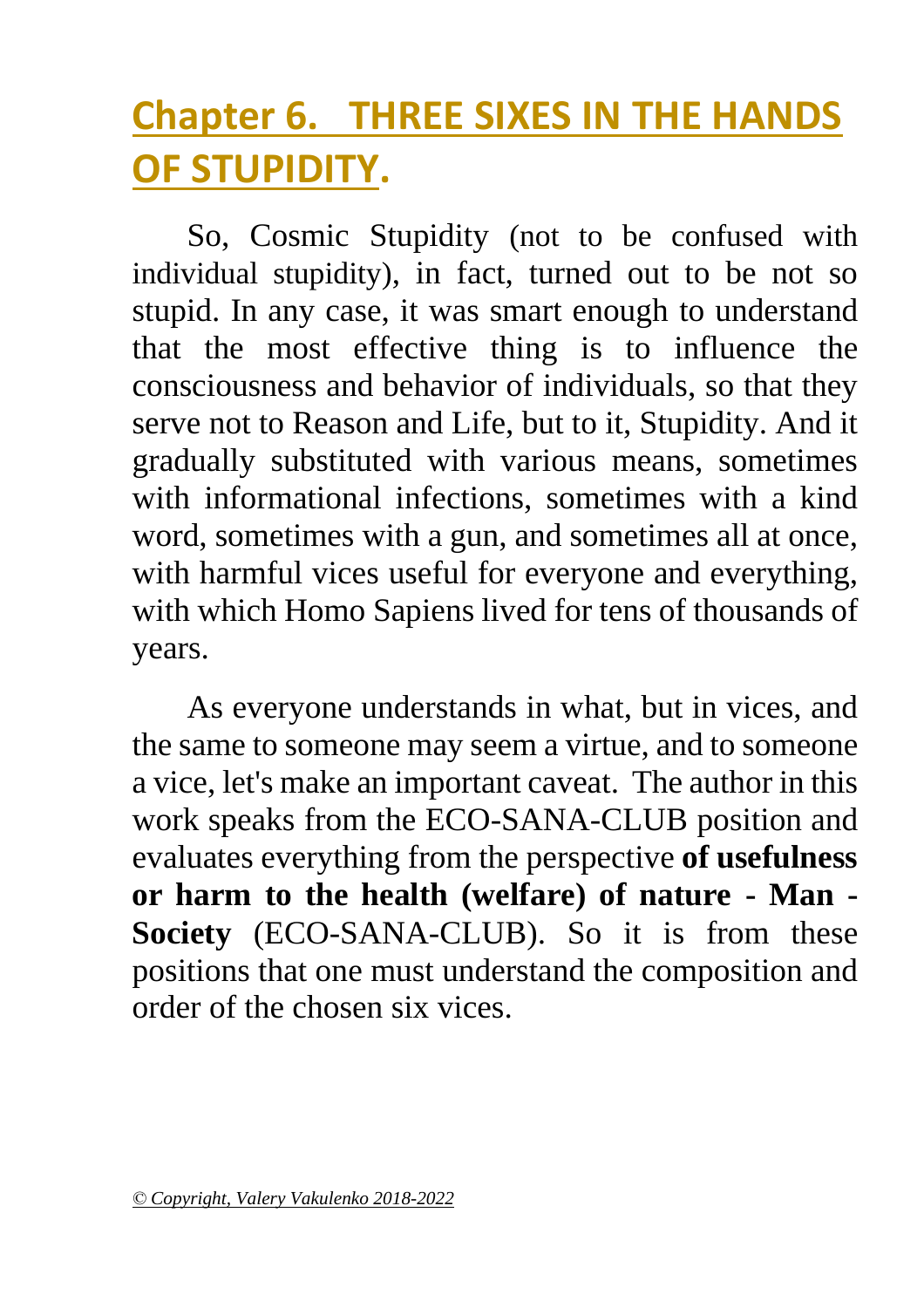## **6.1. Six Eco-vices.**

In many religious and ethical teachings, the list of vices begins with vanity, aka pride, etc. But from an ecological point of view, we criticize this vice mainly because it makes us accumulate palaces, yachts, and other luxuries. On the whole, however, in the age of the internet, vanity-ambition can serve as an engine of good deeds, so we have taken it off the shortlist. So have a number of others, such as avarice. In the context of consumer bacchanalia, it seems more like a saving virtue, especially for those around us.

And here's what we've included and why:

-Stupidity (of the individual) is the first vice in order and importance, the progenitor of all other vices leading to ruin. (Let us agree with O. Wilde that "There is only one sin - stupidity".)

**- Meanness** (mendacity) - often acts instead of and/or together with stupidity, undermines trust, cooperation, does not allow adequate understanding of what is going on, does not allow to find the right solutions, destroys society;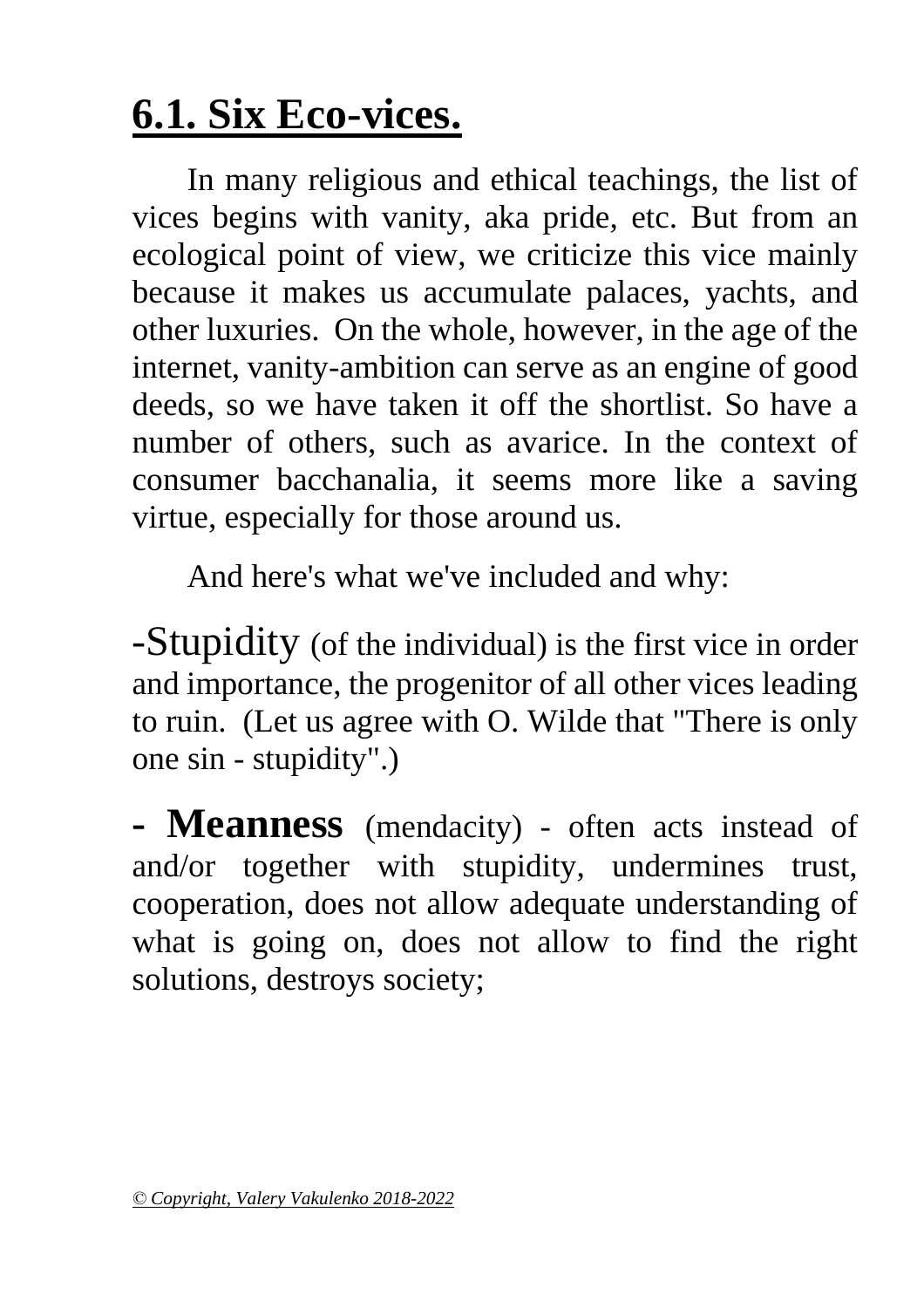-Greed - the desire to appropriate everything, while survival goals require sharing and minimizing personal appropriation;

-Aggressiveness is detrimental to the health of individuals, society and nature and results in an unsustainable expenditure of resources, including vital resources;

-Industrialization -with the depletion of natural resources -is particularly damaging;

-Laziness - it interferes with health, which requires movement and effort, but even worse that "laziness is the engine of progress" generates all sorts of objects and comfort devices that kill Nature and people;

The first two vices are the main recruiters and coaches of the six armies (groups) of Homo Sapiens, amicably, powerfully, and cheerfully destroying their environment, themselves and all other fellows, including the lesser ones. Remember, as in the fairy tale, the wooden soldiers of Urfin Jus set themselves on fire and rejoiced at the fire, not realizing that it was destroying them. Well, they were wooden fools, for sure, and acted foolishly. And there are many people who understand that by harming Nature they deprive others, including their descendants, of health and well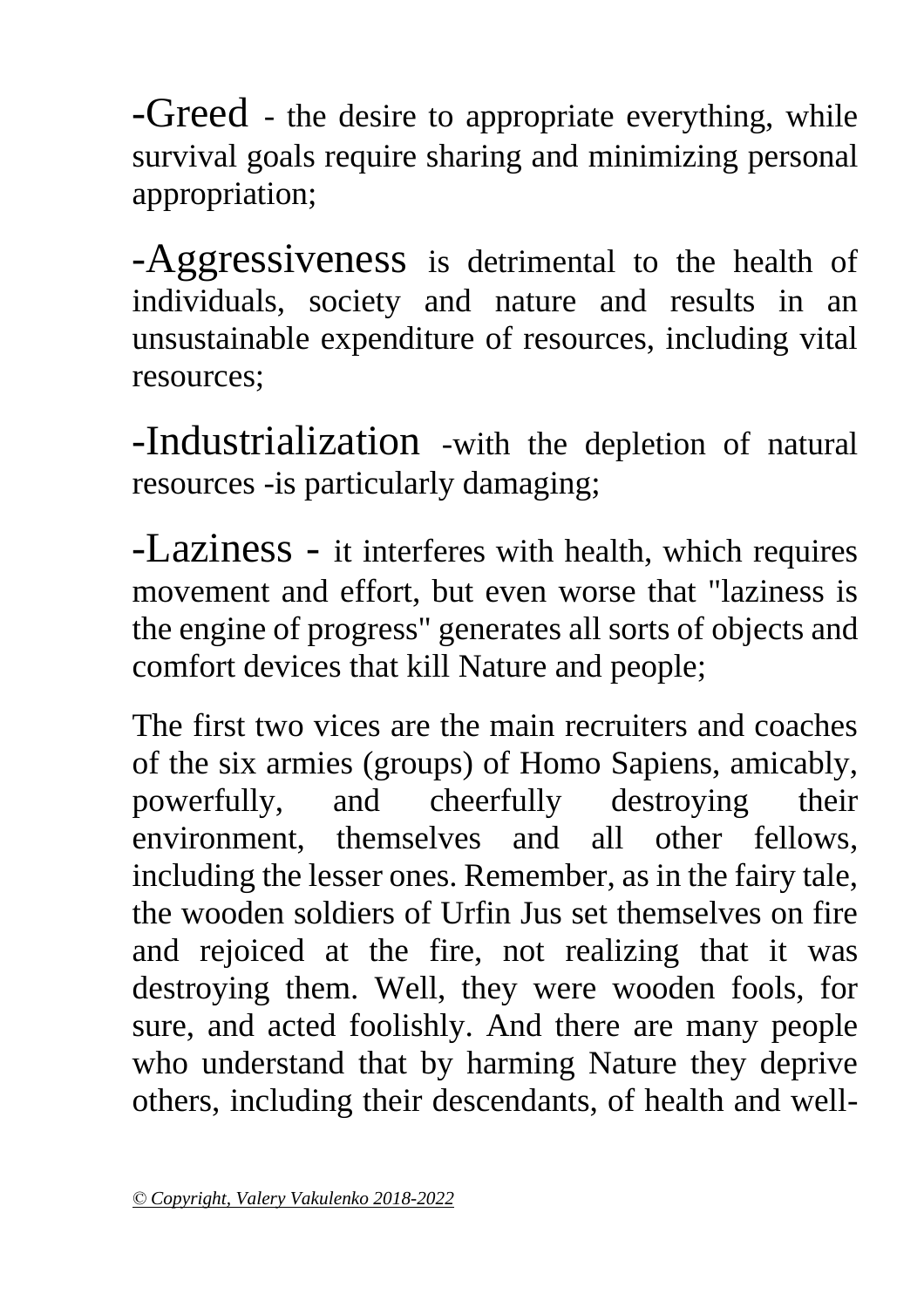being. But still they do not oppose it, simply because of a desire for comfort. What else is there to call such behavior but meanness?

## **6.2. The six armies of the current lifedestroying economic system**

To avoid repeating the unpleasant words "stupid and/or mean" in every line, we will use the acronym.

+ Stupid and/or Mean-spirited (hereafter referred to as S&S) **consumers/users** - they are the most numerous and include many members of the rest of the armies. Ultimately, everything on earth depends on them, but they are poorly aware of this and do not realise their responsibility;

+ S&S **inventors/designers** - unfortunately, most of these professions, who were not taught biology in higher education, were not required to take care of Nature and human health in business. The main thing is to come up with something new, so that it can be easier to make and sell. And they justify themselves:

(a) The need to feed his family and associates,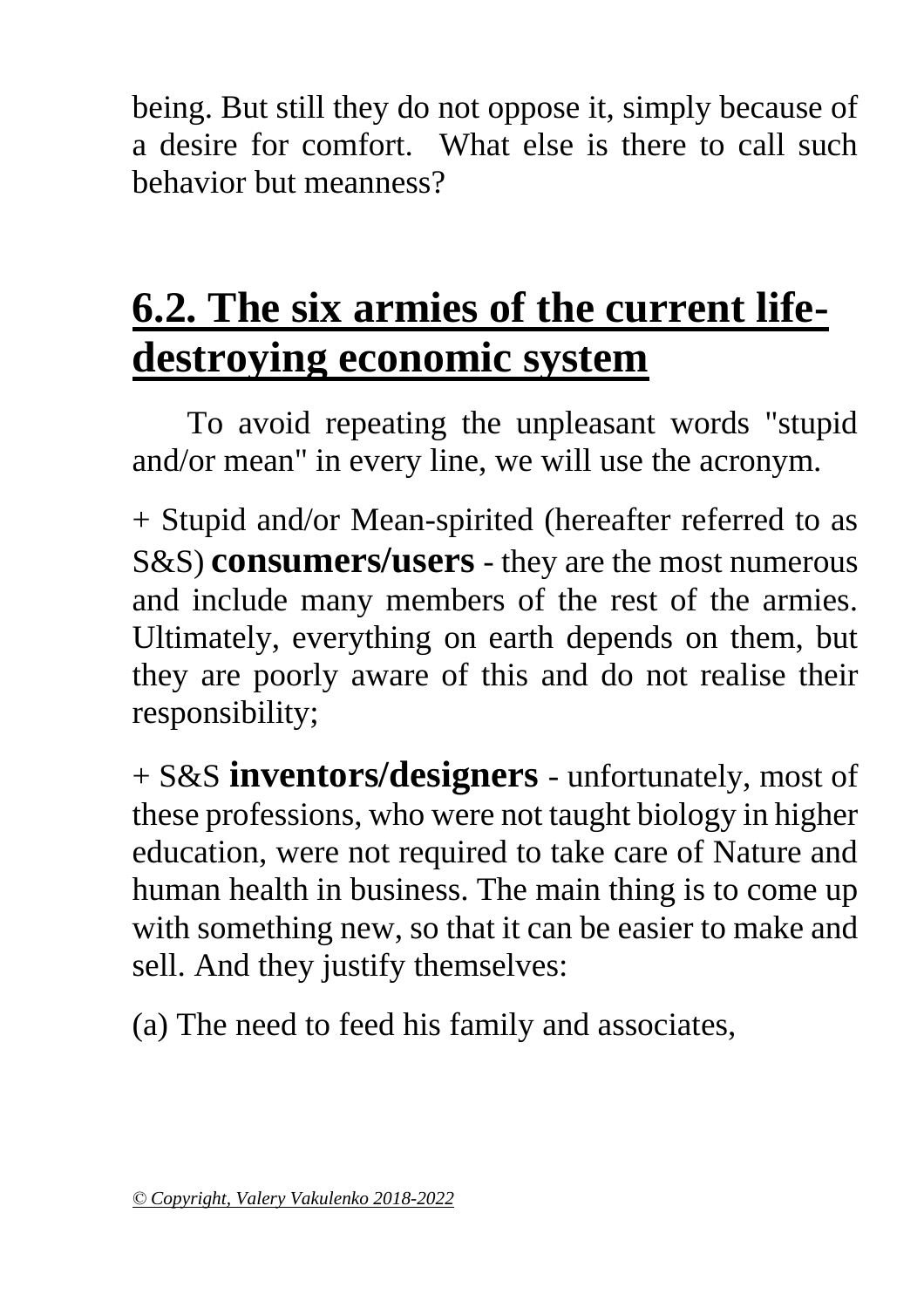b) the insignificance of their contribution to the damage to Nature on a global scale and that c) "if not me, others will do it, and even worse";

The same can be said of many:

#### + S&S **producers, builders**, etc;

+ S&S **salespeople, marketers**, etc;

+ S&S **politicians and big businessmen**;

#### +S&S **artists, military, propagandists, thinkers and mind melders**;

The latter two groups cannot afford to appear stupid, so they try to prove that they have heard about the problem of the demise of Nature and Homo Sapiens, but do not believe in it. Or that they do not agree with the anthropogenic origin of these phenomena, and therefore "see no point in twitching about and changing anything in their perfectly organized way of life".

And some even reinforce their position with a counter-attack: "On the contrary, since the end is near, one should enjoy the remaining time of existence in order to take everything from life and not regret anything when it comes to the end" ...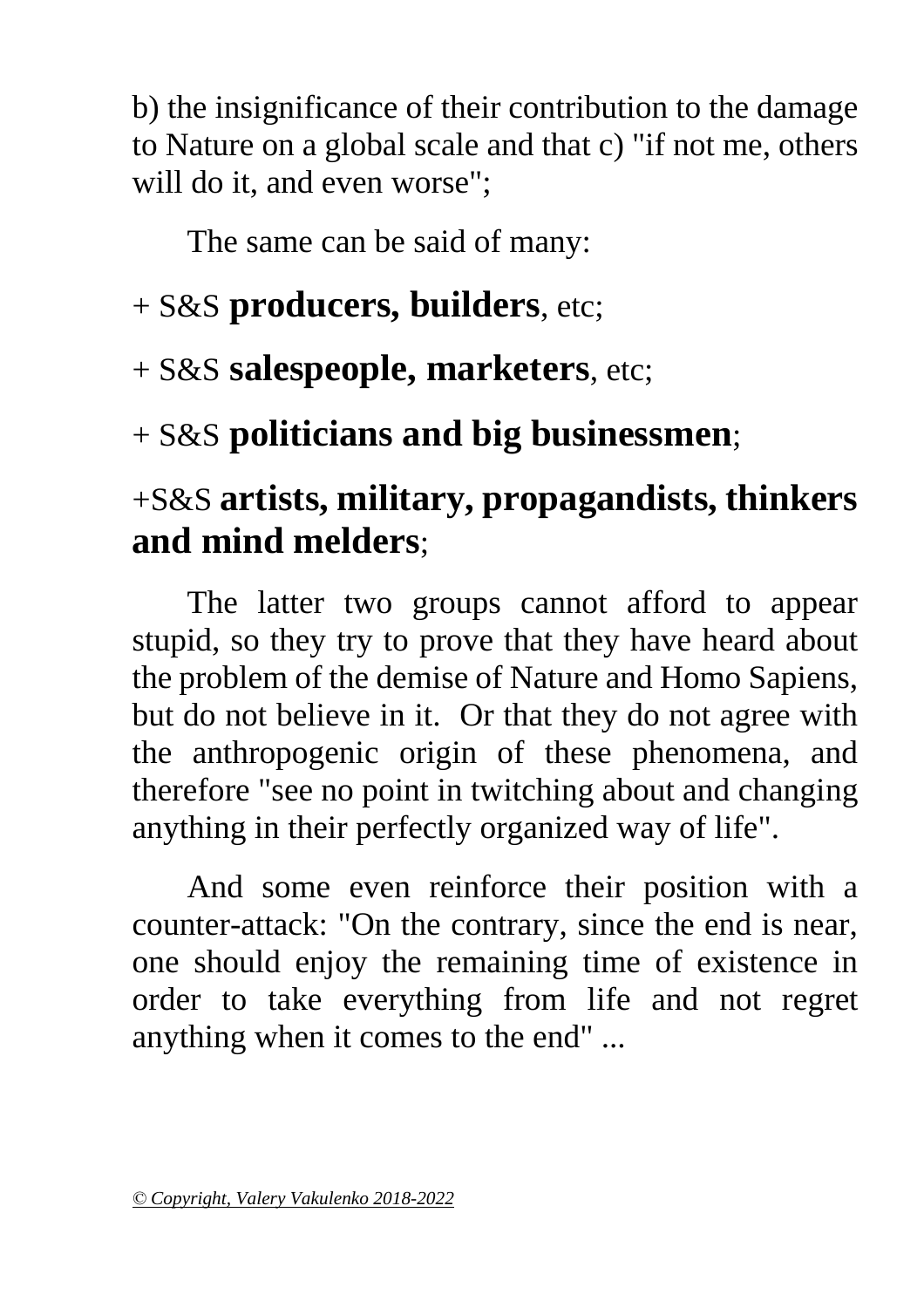Such VIPs try not to think too much about the fate of their children and grandchildren, so as not to reduce their comfort level, including mental comfort.

These groups are the least numerous but have the strongest influence on the broad masses of Homo Sapiens both by virtue of their power and financial capacity and by virtue of their publicity backed up by PR. The majority of the masses believe that "because he is so rich (or powerful), he must be smart". But often even the world's oligarchs are rather uneducated people, because apart from "debit-credit, balance is yours" they have little interest in life (well, except art, more precisely its valuable objects and works). And certainly, few of them have delved into the problems of biology, ecology, sustainable development, anthropology, noosphere, etc., if this did not bring profit, which even according to the charter of commercial structures is the main purpose of their existence. Therefore, much more important in business and in the policies that support it, are considered to be the six striking business weapons. It is not without reason that many business textbooks treat markets as a battlefield.

## **6.3. The six main tools of the current economic system**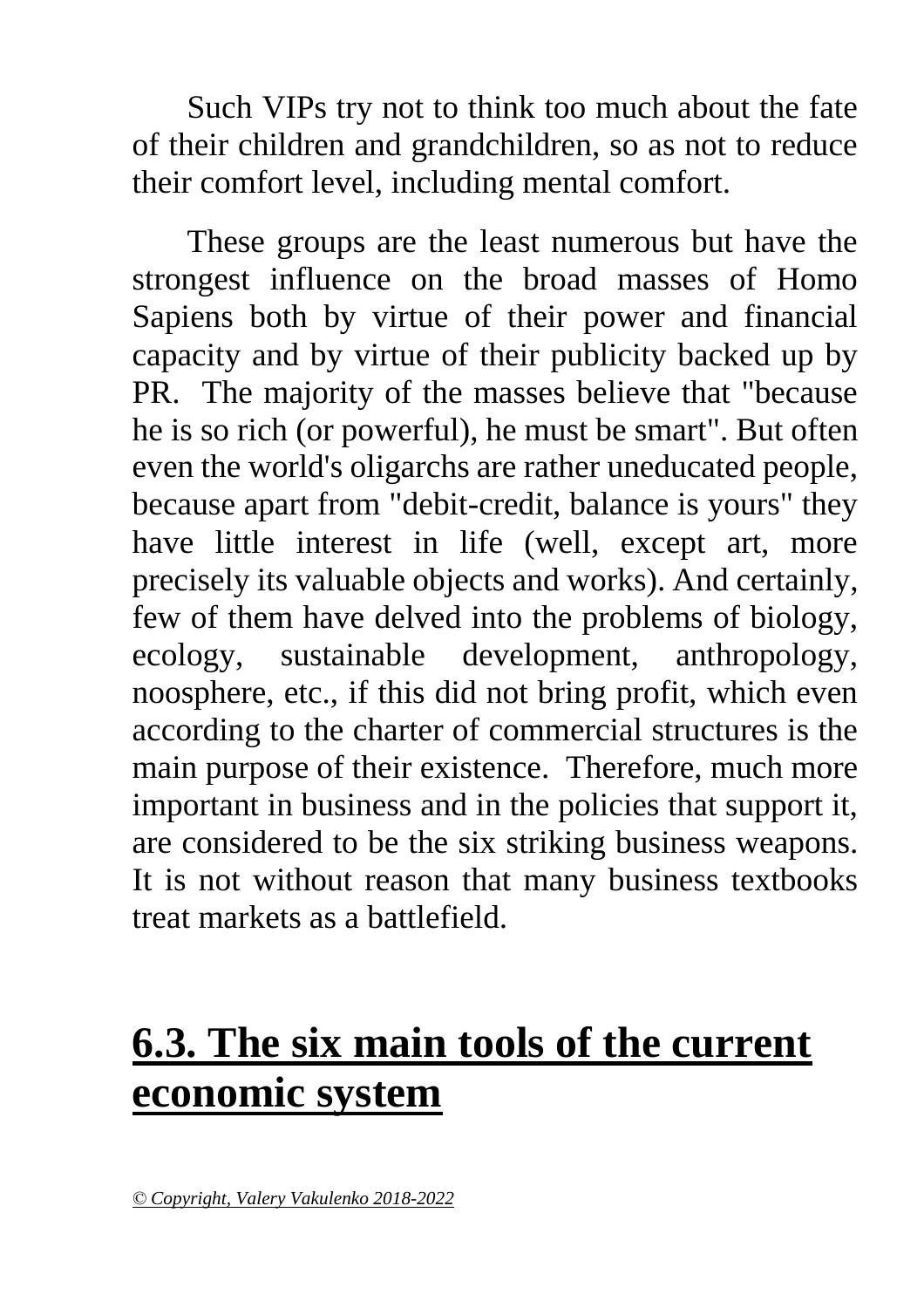The formula for the development and functioning of capital, the accumulation of which is the main aim of the activities of the subjects of the capitalist economic system, is Money-Commodity-Money+. The one who has sold the most goods is the best! But how can we sell if people already have normal clothes, food, housing, transportation, and other **necessities of life**? That's where the sorceress FASHION comes to the rescue, supported by the vice of VANITY!

-So what if you already have it? You don't wear that nowadays! (You don't ride it! You don't eat it! ...You don't look at it... etc., etc.). And the duration of this "now" has shrunk by orders of magnitude, and in clothes has already reached "fashion of the week"! Adepts of fashion are full of junk, which is used once a year, and even not used at all. And they do not care, that on manufacture of one pair of jeans more than 10 tons (!!!) of water are consumed, and on one kilogram of made goods/items people take from the Nature - mother 100 kg of her body - natural resources (woods, air, water, soil, fauna, etc.).

The main pernicious feature of fashion is that, by following it, people do not consume what they really need for life, health, and well-being, but what some idols acquire/consume. It is what the producers have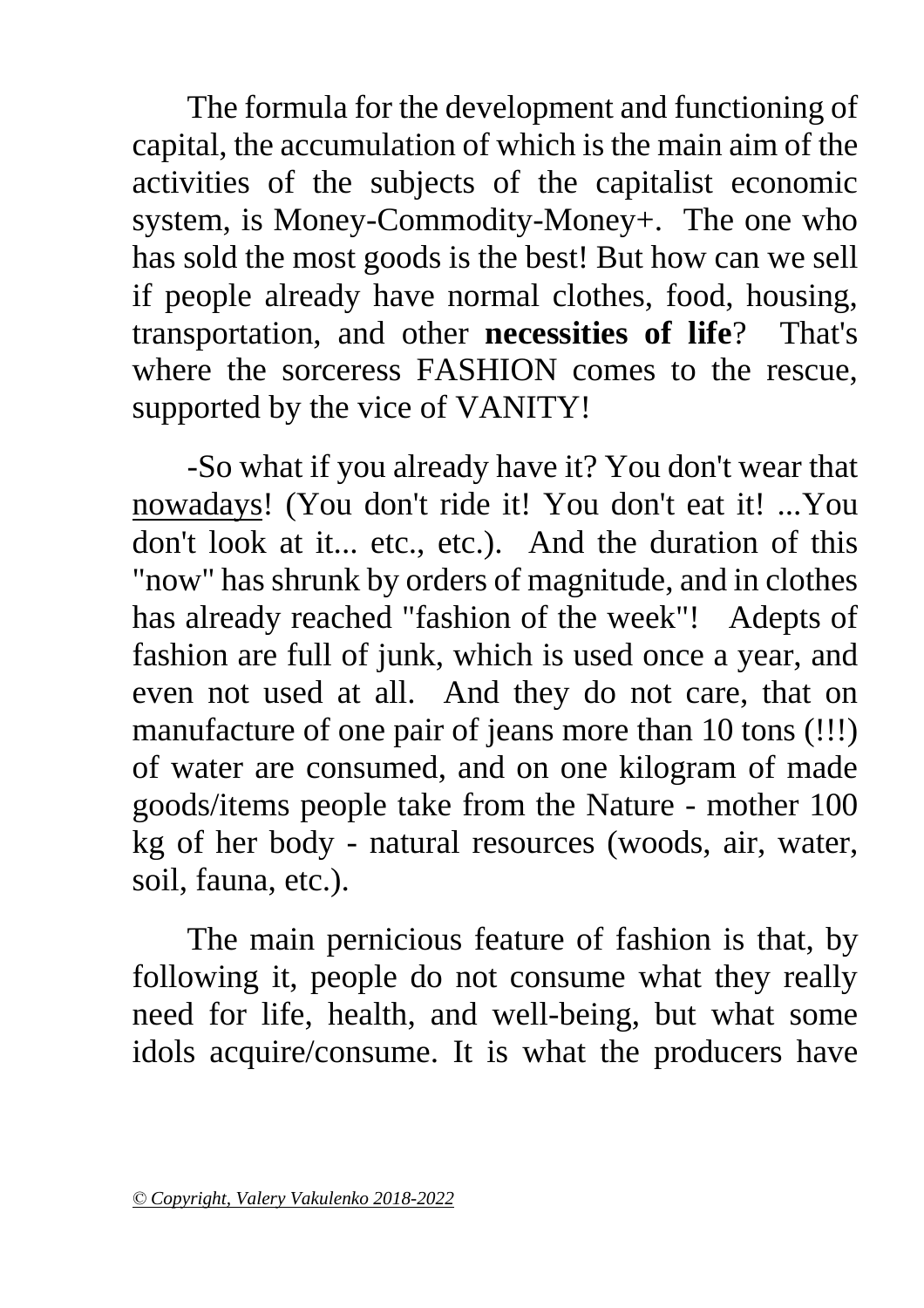drummed into their heads, with the help of those same idols.

So even if a fashion for environmentally friendly things were to arise, we would not be very happy about it, for it would still be mindless and ultimately meaningless and non-environmental consumption. So, first in this top six, we put a weapon of mass destruction called

**- Fashion** that hits people in the vulnerable places weakened by the vices listed in 6.1;

The other five implements (we are talking about when they are not directly aimed at conserving Nature and man) largely serve **Fashion**:

**- Invention** (production invention) invents all new goods and services in order to sell them to consumers and to make them want or have to buy something else as soon as possible. The logical pinnacle of Industrial Invention was the one-off products, which began with napkins and hygiene products, and then evolved into complex and costly technology;

**- Conveyor production** seeks to cut costs and make goods as cheaply as possible, so that the customer, without thinking about quality, would buy what was produced. And so that even the most uneducated and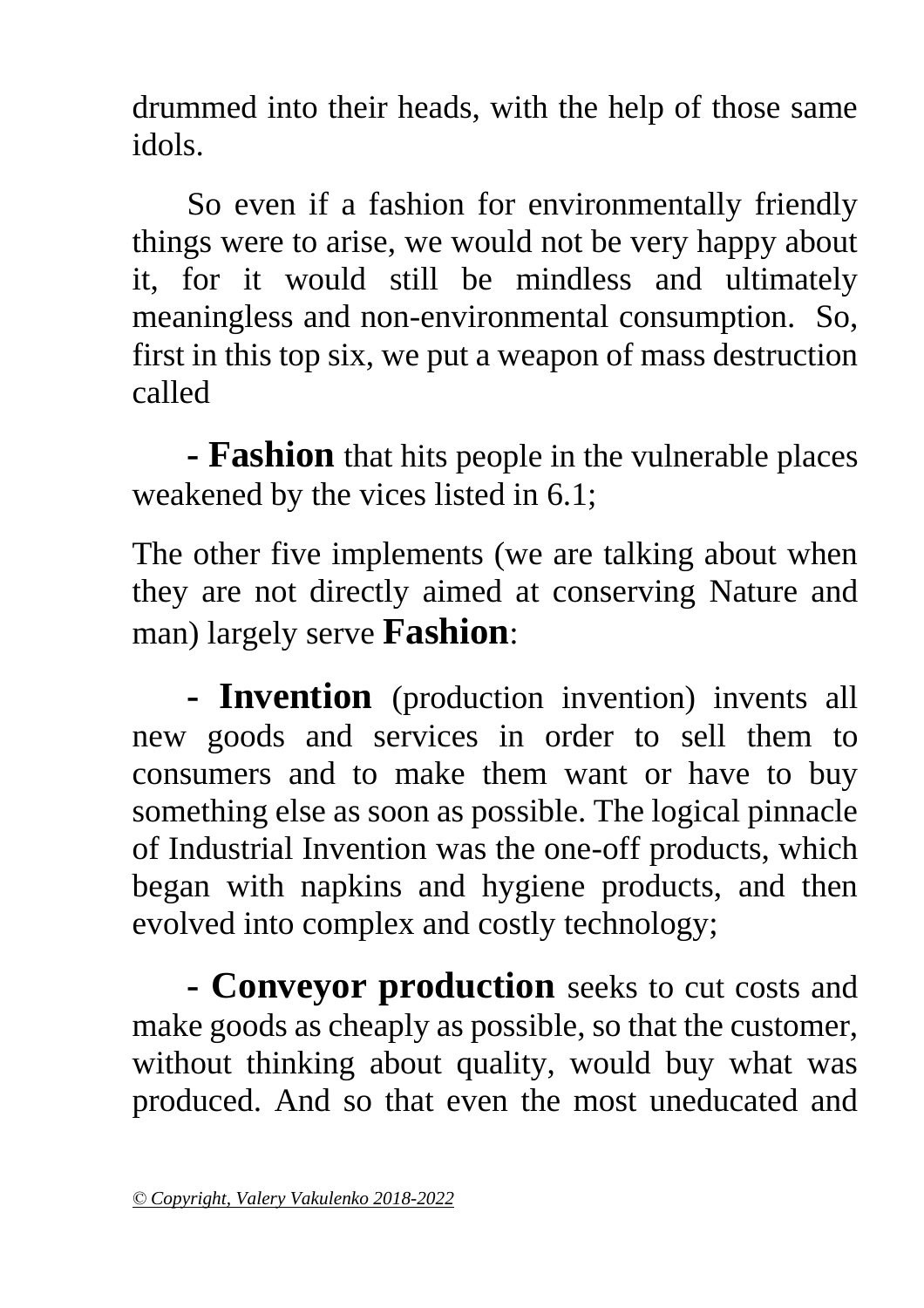unskilled people can participate in the production of this crap (excuse me, products so beautiful and fashionable, but losing their useful properties, if they had them at all, much faster than they should);

**- Globalization and regional specialization** serve roughly the same purpose, but on a global scale. And so, this tool includes untold fleets of monster freighters, similar fleets of ships but by air, endless strings of trains and hordes of long-haul autos;

**- Marketing** looks for ways and means to sell inventions invented by inventors and produced by producers. It still relies on founder Philip Kotler's teaching that "If there is no demand for the product you make, then you have to create it. Producers and retailers continue to repeat the mantra that "advertising is the engine of trade! And the pinnacle of marketing thought, the shortest, most vivid, all-conquering maxim: "Packaging sells the product! This idea has already penetrated even into the heads of the most conservative subjects of the economic system - Russian village grannies, gardeners and vegetable growers. For the first fifteen years of the new capitalism in Russia, they sold dirty potatoes without packaging. But in recent years it has been hard to fend off the plastic boxes and cups into which they pack handfuls of berries. Or from the bags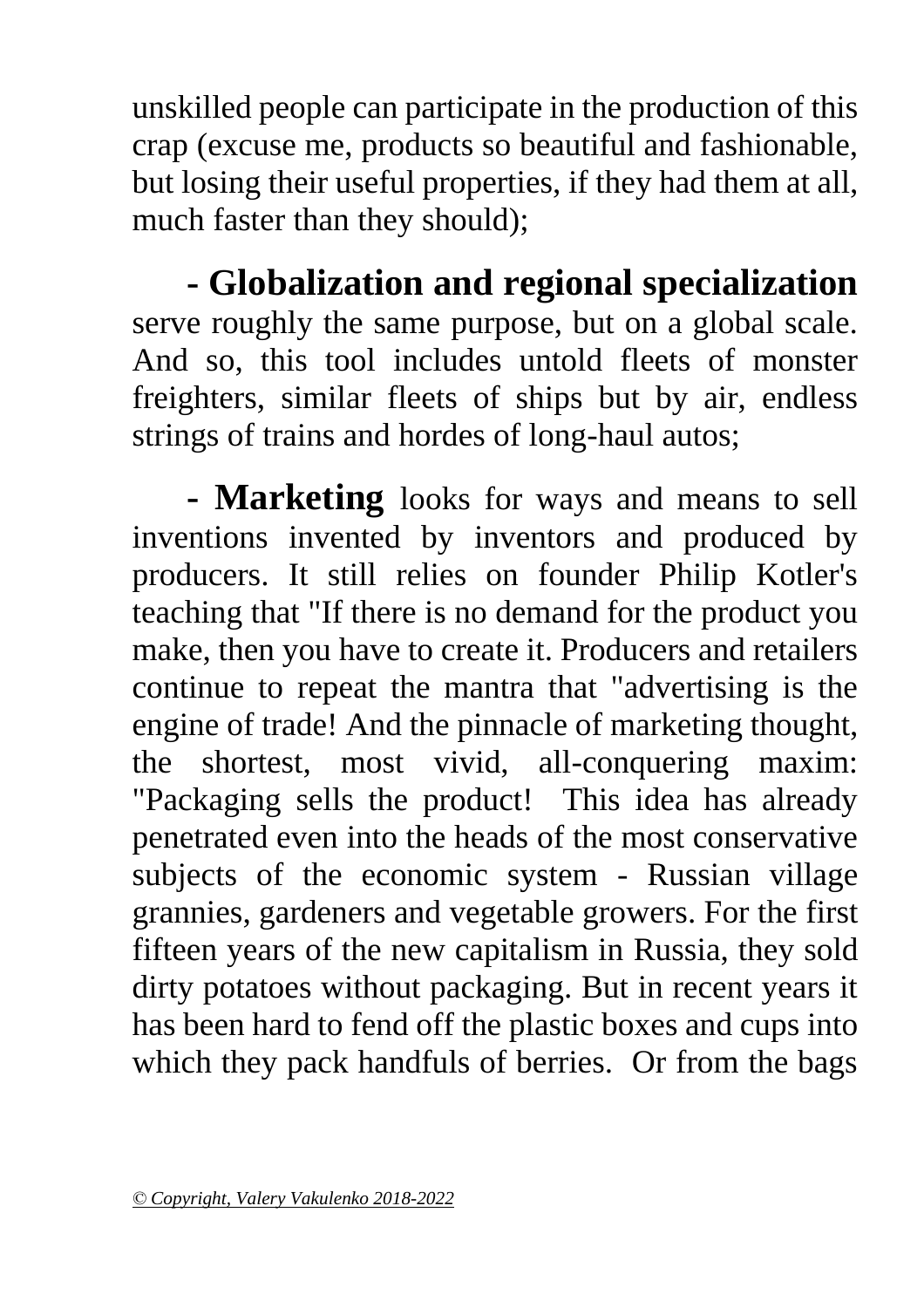they impose, even if you buy clean apples or cucumbers in your reusable bag.

And finally, the sixth gun:

#### **- Automation and mechanization** without borders or meaning.

In industry, logistics and trade, this is a total trend. It is easier for company owners to manage machinery than live staff, who have various human situations and rights. That is why automated lines are installed, staff is laid off, and more products are produced, cheaper and in beautiful packaging.

And then society and mankind as a whole are puzzled about where to dispose of these mountains of products, often not only useless, but even harmful to both Nature and people. What to do with the packaging? And most importantly, what to occupy the laid off? How to rid them of hypodynamia, maintain health, ensure socialization and money allowance. That is, all the things that, before automation, people had and provided for themselves.

Automation and mechanization in the home is also often absurd. We buy a mixer, or a robot hoover, clutter up the house with unnecessary things, burn electricity, littering the atmosphere with energy waste, deprive ourselves of natural exercise, buy fitness equipment or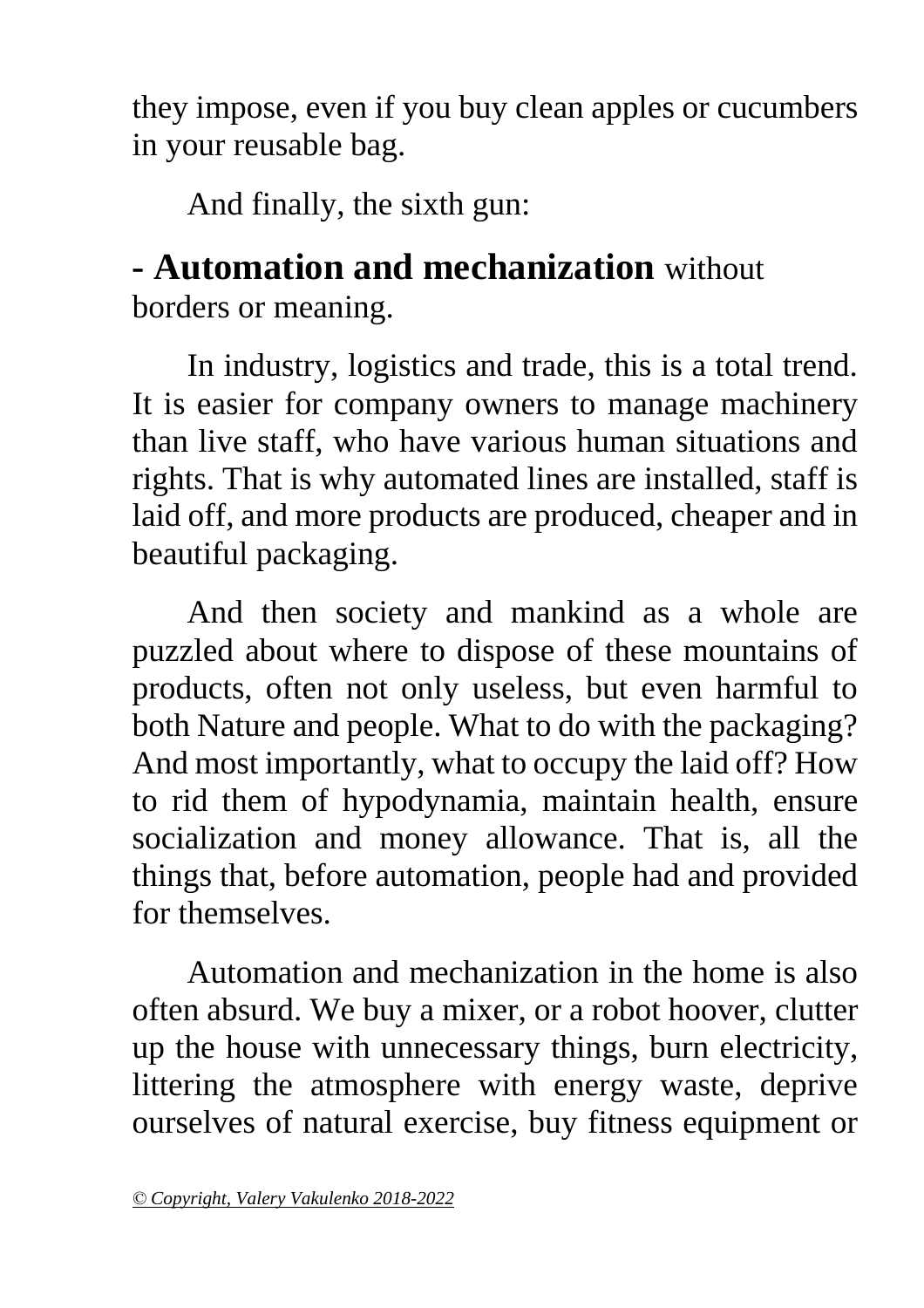take a car to the fitness center for a treadmill. One can argue endlessly about what is better: exercise in a fitness center or work in the garden and at home on the household chores (which, incidentally, can be done with the right load of muscles, stretching, etc.). But now it is too late to argue: the resources of Nature are running out, the environment and the climate are ruined and if we want our children and grandchildren to live at least a little worse than us (and for some it is a question of survival as such!), then we have to choose the latter.

We know from experience what it is:

- (a) It is quite possible,
- b) is not very complicated,
- c) brings health, pleasure and
- d) gives perspective to descendants.

<span id="page-36-0"></span>But of course, if these and other good practices and tips are implemented on an appropriately substantial scale.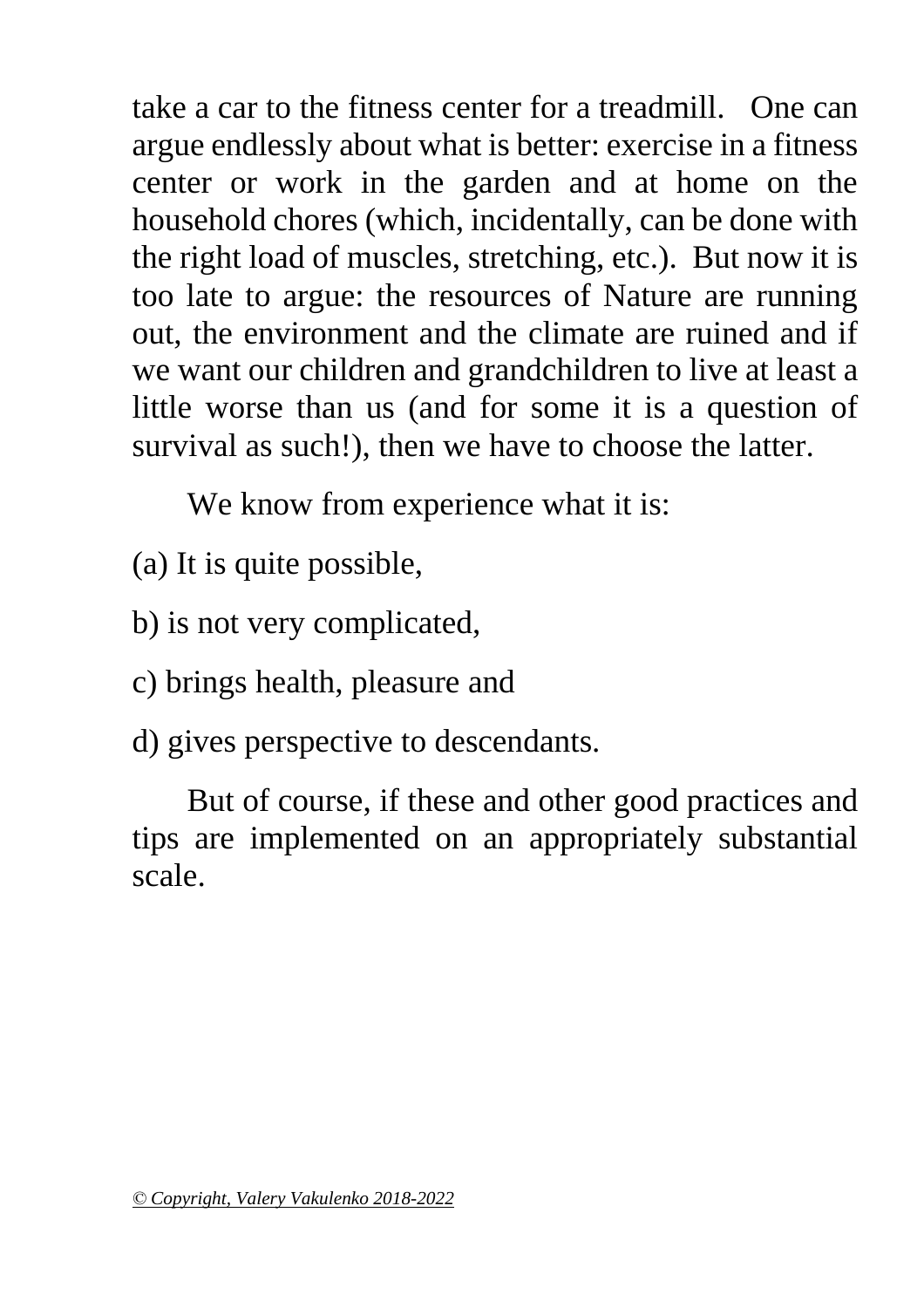## **Chapter 7 . THE SEVEN SCALES OF HABITAT. Our statuses and opportunities to influence at these scales.**

Every person is at the same time a family member, a neighbor, a fellow countryman, a citizen, etc. It is very important to understand your responsibilities and opportunities in these roles and to find the scale at which you can do the most good for people and yourself, to discover your potentials and talents. There is a lot to think about and work on here, because often people who seemed very insignificant and what they were doing was of little use to anyone turned out to be leaders in business or social movements on a global scale. For example, Greta Thunberg, whom we know and will tell you about, as well as many other prominent defenders of nature and life on Earth (let's call them Eco-Guards for short). We will also talk about those who harm Nature and other people's lives (we call them Eco-Pests for short).

The progressive achievement here is for the Ecoguards to encompass an ever-increasing scale of influence and control. In contrast, eco-pests, through education, persuasion or other methods, should be prevented from harming flora, fauna and people. Which,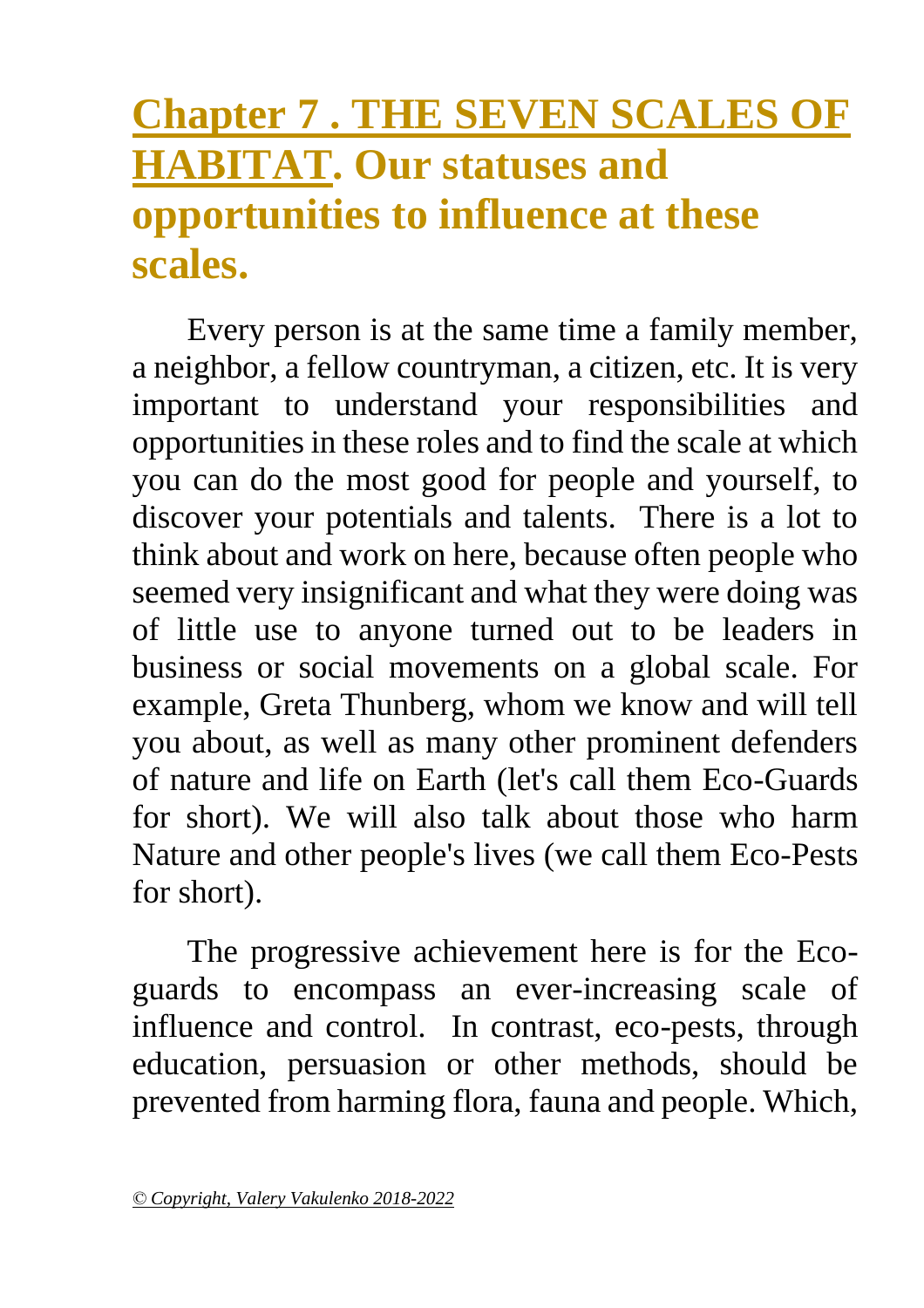generally speaking, is in their vital interest too. For all this, it is useful to have in front of you a hierarchy of activity levels.

**1.Home /family; 2.Estate/Neighborhood; 3. Town/Countryman; 4.Region/Countryman; 5.Country/Citizens; 6.Europe/European's; 7.World/Humanity.**

At each of these levels, one can act simply as an activist (blogger, educator, agitator, etc.), or one can be part of some executive or representative authority at house, township, district, city, etc.

There is also enormous potential and prospects for commercial/non-commercial structures, NGOs, groups, etc. on the topic of ecology, health, and social wellbeing in our time and for the future. They can be set up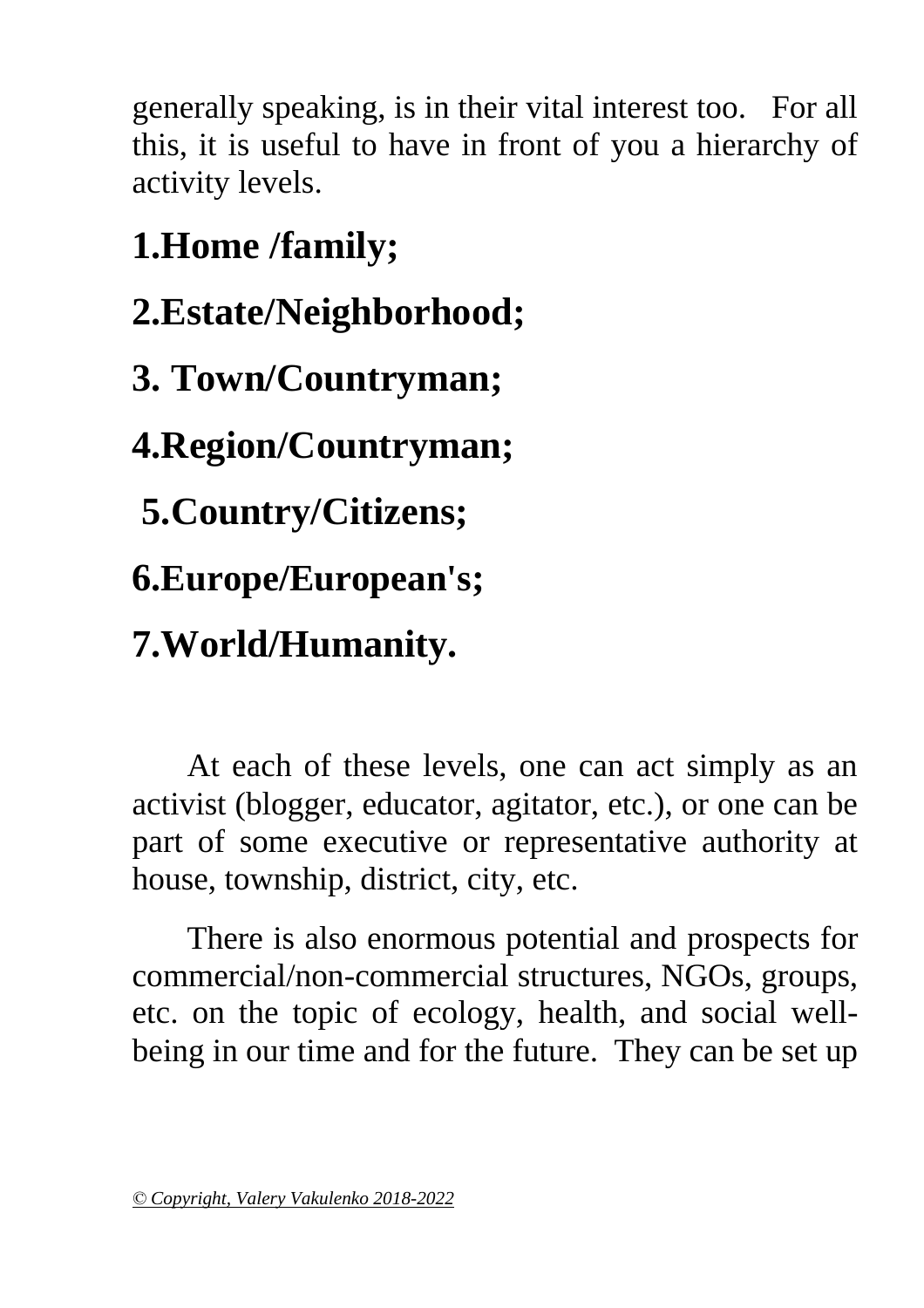on their own or be involved in the work of those already established by their peers.

Whichever location you choose as your outlet, the most important thing is that your and your colleagues' activities contribute to realizing the goals the ECOSANACLUB formula aims to achieve. To make it more concrete and systematic, let's break it down into eight rules.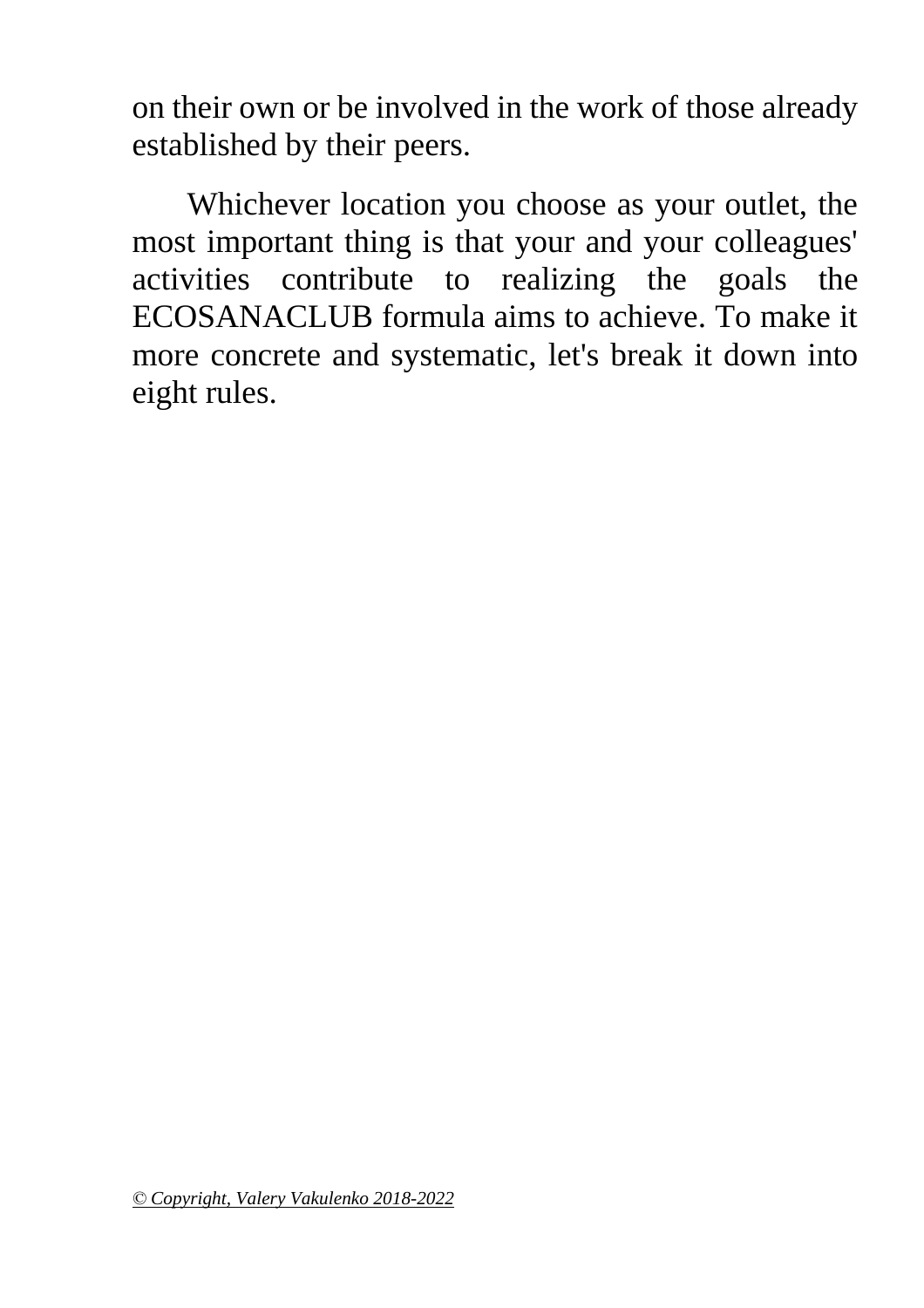### <span id="page-40-0"></span>**Chapter 8. EIGHT EFFECTIVE ECO-RULES. For the survival of Homo Sapiens and its habitat.**

The point of any rules is that they should become a habit, a daily practice, and a reference point for people in all spheres of life and in different situations. Rules should be simple, universal, logically grouped, and easy to remember (hence, a poetic form is desirable). Otherwise, they will not work well. What are the simplest, most effective, comprehensive, and reliable ways to save and improve the well-being of People and Nature?

This is what the formula is for

*ECO-SANA-CLUB,* which means focusing all our thoughts and efforts on the Good for Nature (ECO), for Human Health (SANA) and for Society (CLUB, where people are friends and collaborate).

Let's now explore each part of the formula in a little more detail and specificity.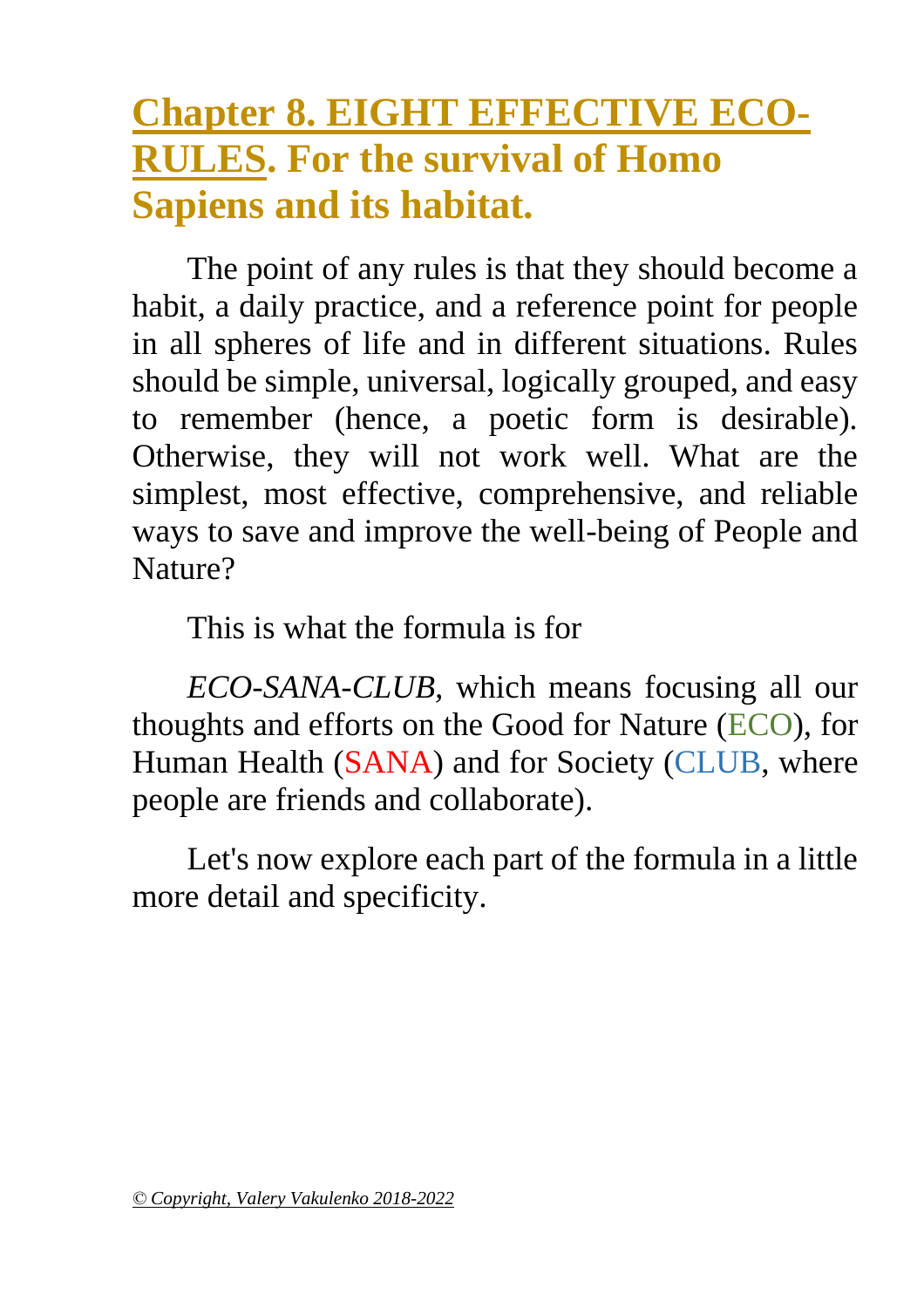# **ECO. MORE NATURE, LESS STUFF! Rule 1: MORE NATURE**

**the more pristine biosphere and climate, the one in which humans as a species emerged and evolved with the potential to regenerate themselves, the better!**

## **Rule 2: Fewer things!**

**the fewer things made from virgin natural resources, the better!**

**THINGS, including REALITY, should only be created** that are useful to Nature and Man, in acceptable quantities, of good quality, durable, actually necessary for life.

If we Homo Sapiens, normal citizens, do not allow ourselves to be manipulated and consume less stuff, energy and natural resources, then the developers, manufacturers, retailers, transporters etc. of all this will be forced to scale back their activities! And that will save a lot of natural resources, add to everyone's health and chances of survival.

Everybody wins, even the downsized producers, because without prosperity their scale and billions mean nothing. The most intelligent of them can take their rightful place in the new ECO-economy which needs to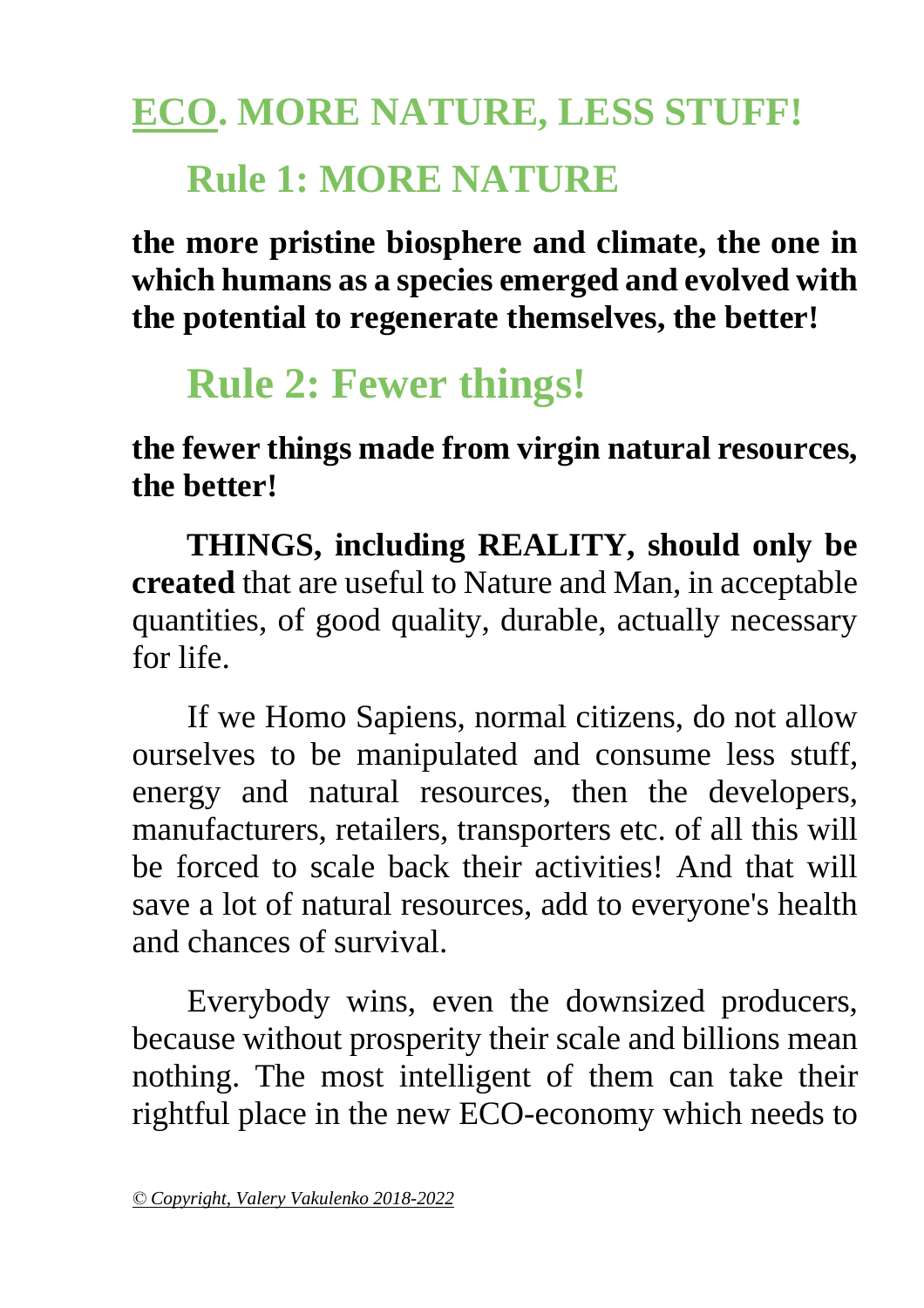be urgently created and developed instead of the allconsuming hammer of the existing mindless orthodox capitalist economy. By the way, it cannot, strictly speaking, be called an economy. Aristotle called such a system of economic management CREMATIC, i.e. acquisitiveness, the worship of profit and accumulation.

The main thing in the New Economy, i.e. the ECO-Economy (we can call it the true Economy, because the existing one has become Aristotelian Chrematism), is that it must be friendly to Nature, Man and Society and serve them, not destroy them. The emphasis in it should be shifted to the proper manufacture of all things, their ergonomic use, repair, disposal. Specific ways of realizing these principles are already being worked out by scientists and practitioners and will be considered by us in due course and in due time.

For now, let us note once again that the quickest and most realistic way to save ourselves in the current critical situation is to reduce the production and consumption of things and energy. It must not be forgotten that for 1 kg of things, on average, 100 kg of natural resources, i.e. the body of Mother Nature, are consumed!

## **SANA. NUTRITION, MOVEMENT, CONNECTION TO NATURE!**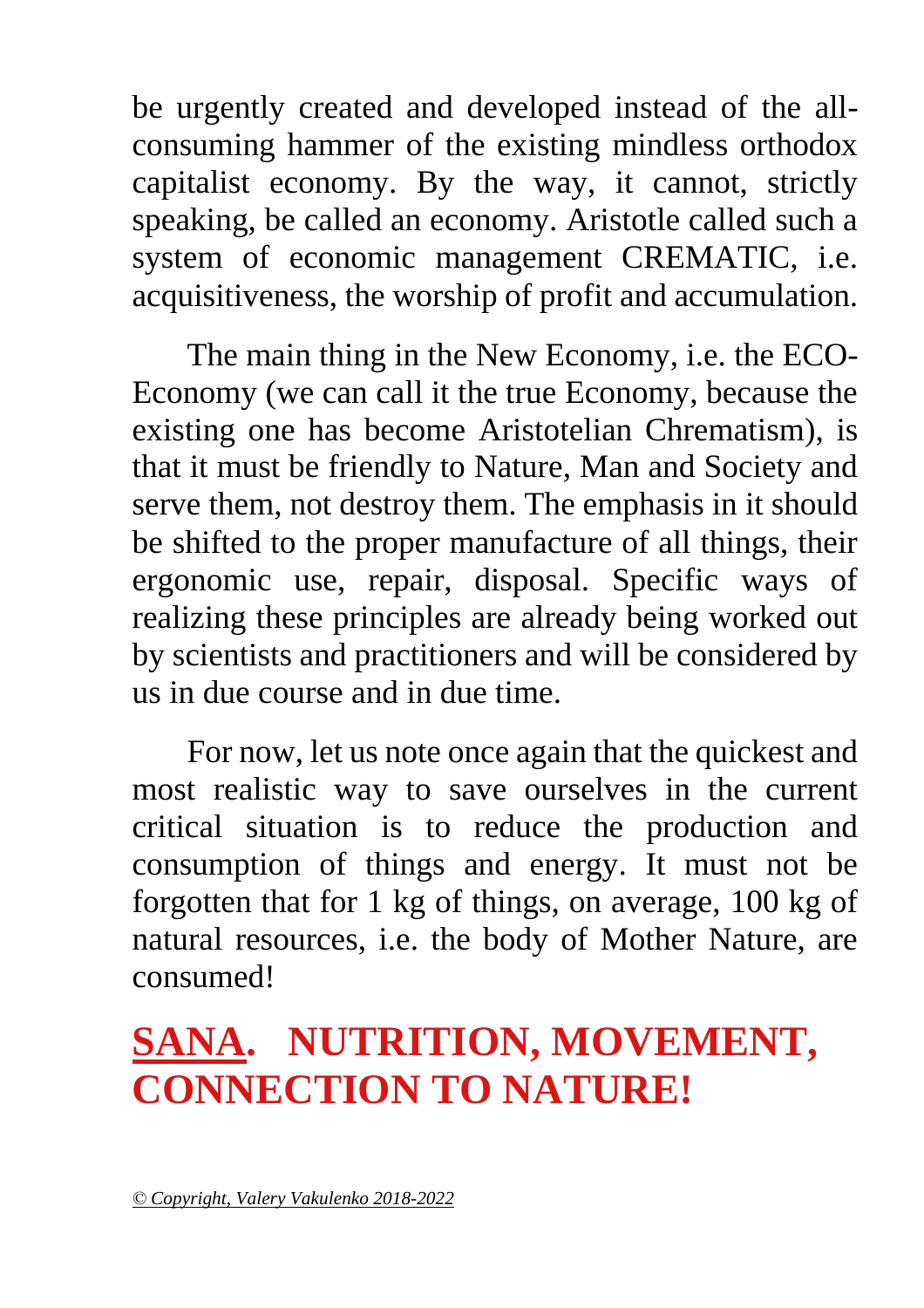### **Rule 3. Eat** healthy!

Consume and assimilate correctly: clean air and water, healthy foods, medicines, sunshine, and useful information and other resources. **A man is what he is made of, and he is made of what he consumes.**

### **Rule 4. MOTION**: form a healthy lifestyle and habits!

Develop useful talents, potentials (abilities, skills); acquire a lifestyle (work/activity/leisure) that maximizes ergonomics and useful movement, movement/travel, recovery, and the use of personal positive potentials.

## **Rule 5. TO NATURE CONNECTION**:

macro and micro are the two types of connection.

This was discussed in Chapter 4, in the description of one of the roots that feed life.

MACROLIFE is the incorporation of our organisms into the organism of Nature, the Biosphere. In other words, the incorporation of the "small" life of the individual into the macro-life of the Earth or the Cosmos. These are interconnected and mutually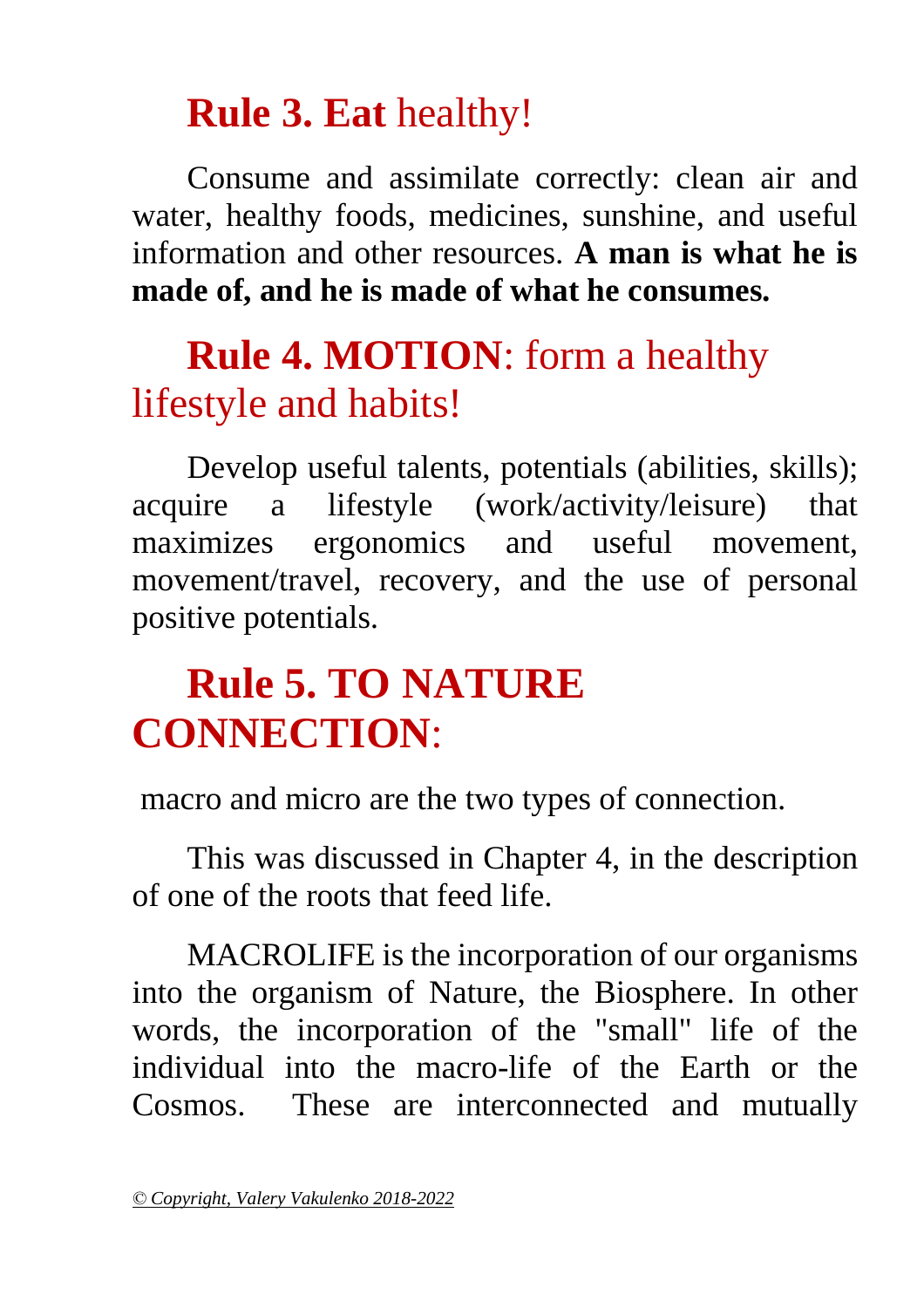nourishing constituent parts, and they should not just be included in each other, but have as extensive an exchange of elements as possible.

MICRO-CLINKING is the activation of all the channels within our body through which all the trace elements in our systems move, supplying our organs and parts with the necessary oxygen, energy, various chemical and biological elements, and everything else needed for proper functioning.

In general, the **SANA** section aims to protect, improve, and prolong life. In it, piece by piece, we will gather useful knowledge and skills on effective physical, organizational, legal, medical, technical, software, information (including Bigdata, AI, ML, NN) and other means of protection and restoration.

We will also identify what is harmful and learn how to protect ourselves from it. From harmful anthropogenic, environmental, climatic, informational, chemical, radioactive, bacteriological, physical, energetic, psychological, social, power and other harmful influences on health and longevity.

## **CLUB. SHARE, UNITE, DEVELOP THE NOOSPHERE!**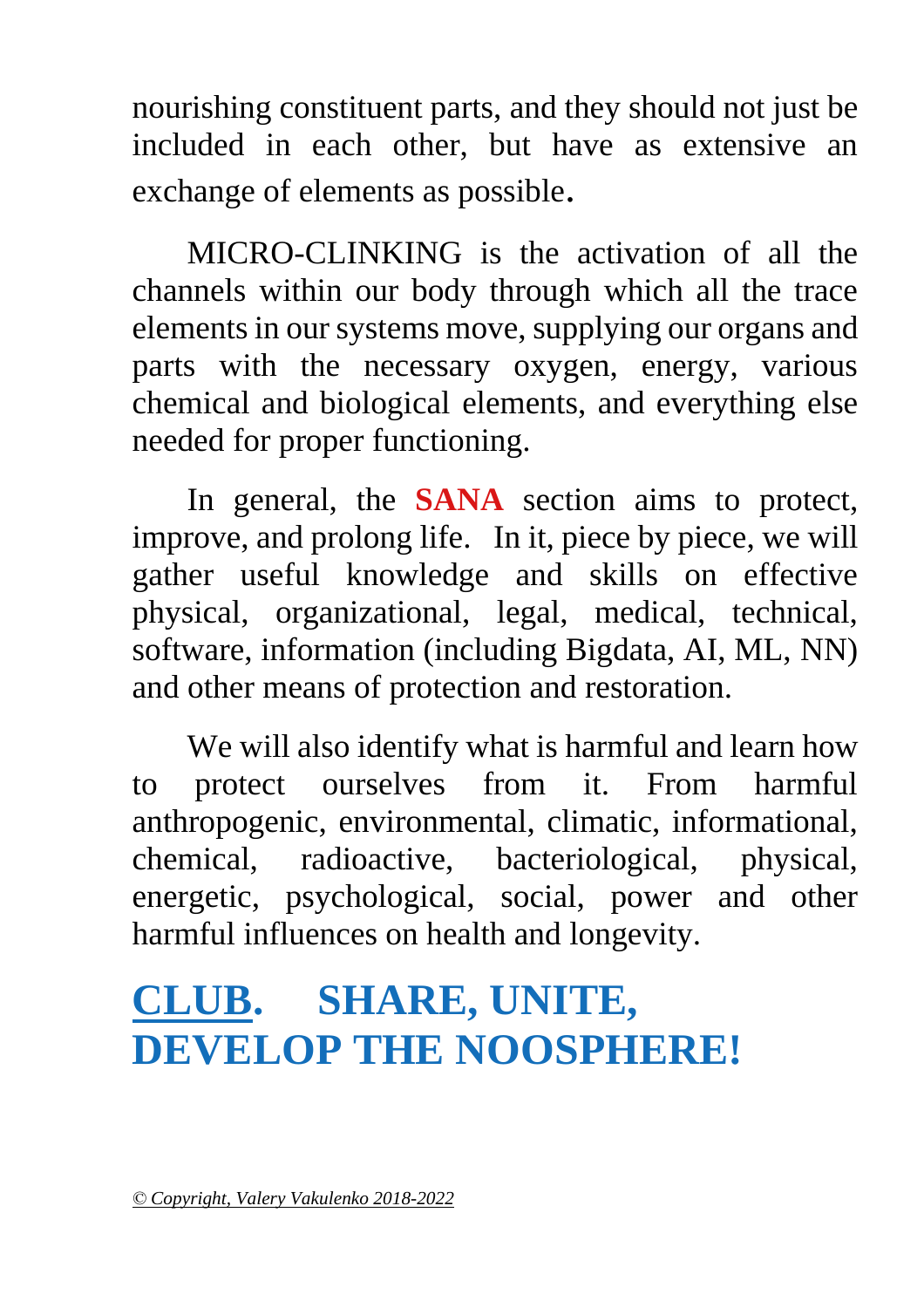**In our ECO-SANA-CLUB formula, the last component has the most conventional character. A club means a place where people gather voluntarily, on the basis of their interests, and in friendship and cooperation do what they and others enjoy.**

Overall, it symbolizes a positive, intelligent community. It is not about profit, as in primitive business, but about development, communication, and interaction with others, which ideally leads to happiness.

The guru Tal Ben Shahar, mentioned earlier, also believes that "happiness is not about money or prestige, but about the quantity and quality of time we spend with the people we care about". Writers in particular have mastered this theme. Saint-Exupéry called human companionship "the highest luxury on earth". Another writer, Chaboua Amirejibi, extolled "unhurried human interaction".

So, the Club as a format and a place where positive communication, business and leisure cooperation, the possibility to receive necessary useful services, including medical, educational, where trust reigns - is an important component of the triune formula for the preservation and development of Nature and people's lives. Let's see what the rules are for the successful organization and development of the Club itself, which,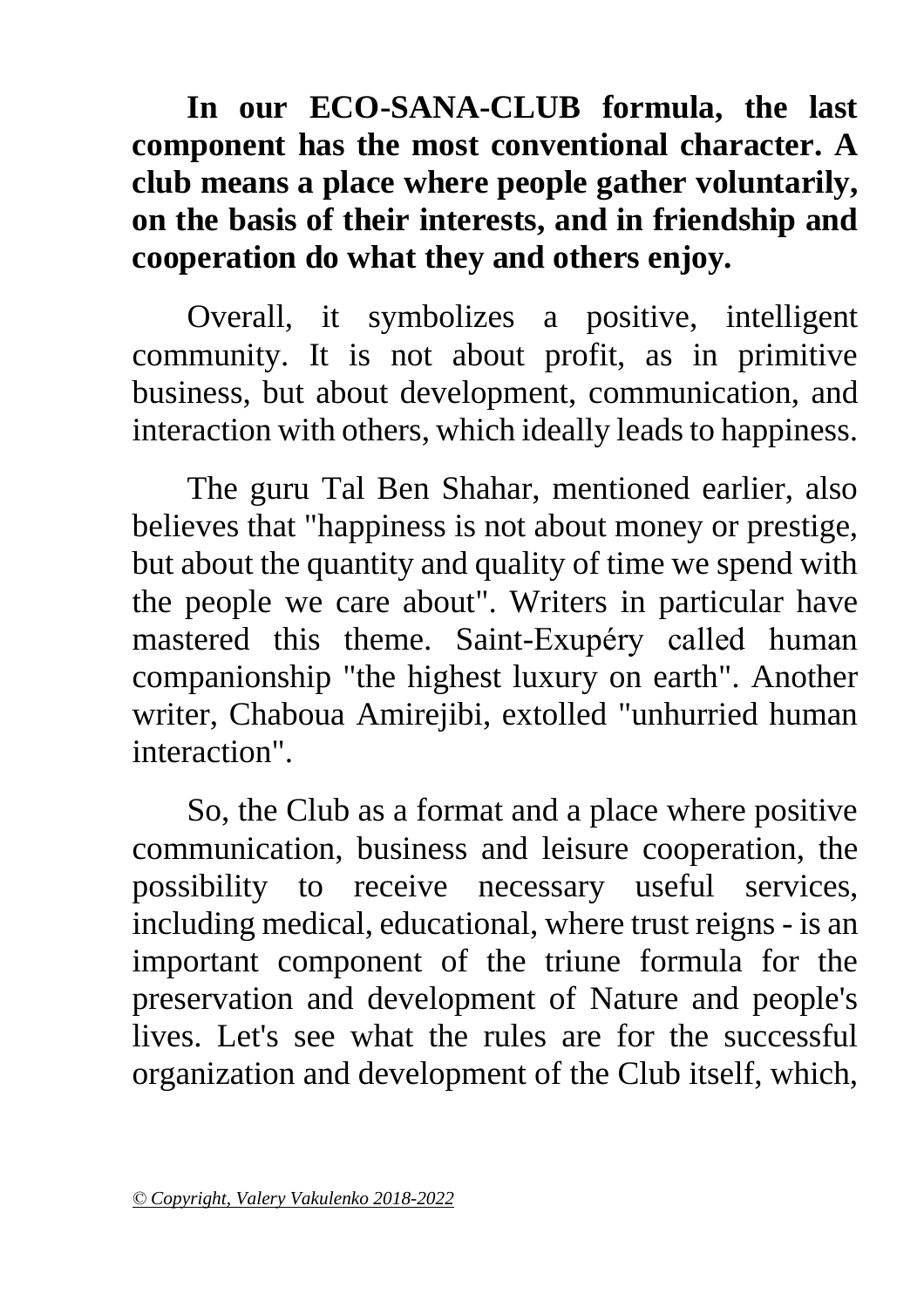it is important to remember, can have any scale - from the family to the city and the world.

## **Rule 6. Share** (talents, things, energy)

Reasoning to the contrary: What is the point of having talents or possessing important knowledge, skills, if they are not shared with others, with the public? Why keep things that are very rarely used? Not only is it useless, but it is harmful to the 'holder', to Nature and to society.

## **Rule 7. CONNECT** (cooperate, socialize, have fun)

"Share" and "Unite" are two sides of the same coin. When we willingly share talent, knowledge or even things, we enter into a positive relationship with a certain number of people. In doing so, we bring them together on some basis of mutual interest.

*-Share&unite;*

*-Forget "divide and conquer";* 

*-Unite your friends, help your comrades-in-arms,*

*protect and survive.*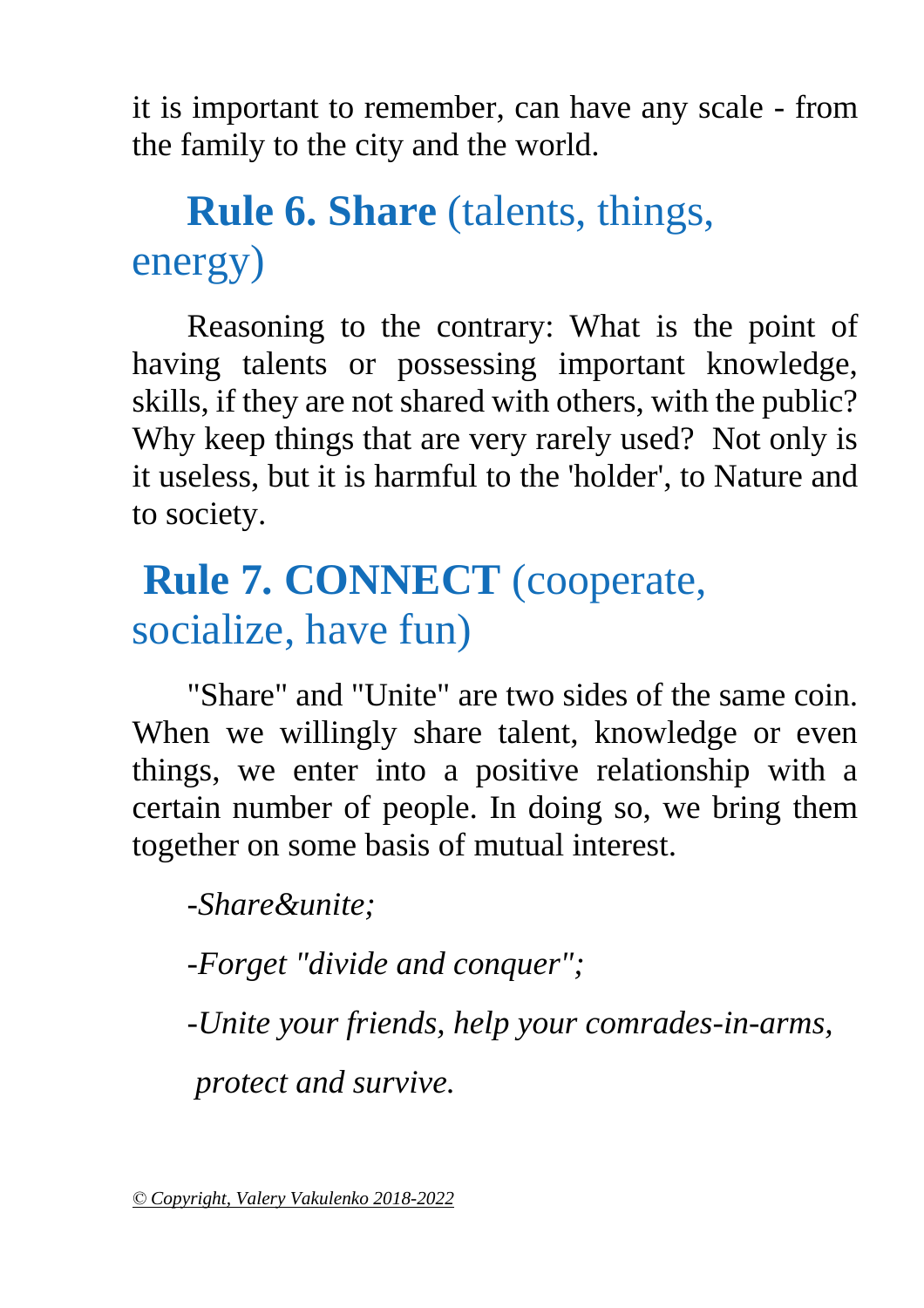All these seemingly simple, unpretentious slogans are in fact the most effective life strategies. It has already been proven by scientists and practitioners in the most advanced countries and institutions that broad cooperation, trust, sharing or exchange of everything possible, from ideas and performances to things and large objects, is much more effective than different levels of autonomy. Of course, if we are not aiming to quickly destroy Nature and ourselves but are based on a life strategy according to the ECOSANACLUB formula.

## **Rule 8: NOOSPHERA DEVELOP!**  Add useful credible information and its clean verified sources.

In our time, Vernadsky's century-old doctrine of the Noosphere as the highest part of the biosphere, under the influence of intelligent humans, is supported by relevant technological advances. But there are also many phenomena destroying the Noosphere, chief among which is the degradation of people, manifested in the reduction of cognitive abilities, minimization of knowledge, clogging of brains with false information and understandings.

Therefore, the developments of BIGDATA, AI, ML, NN the creation, maintenance and use of quality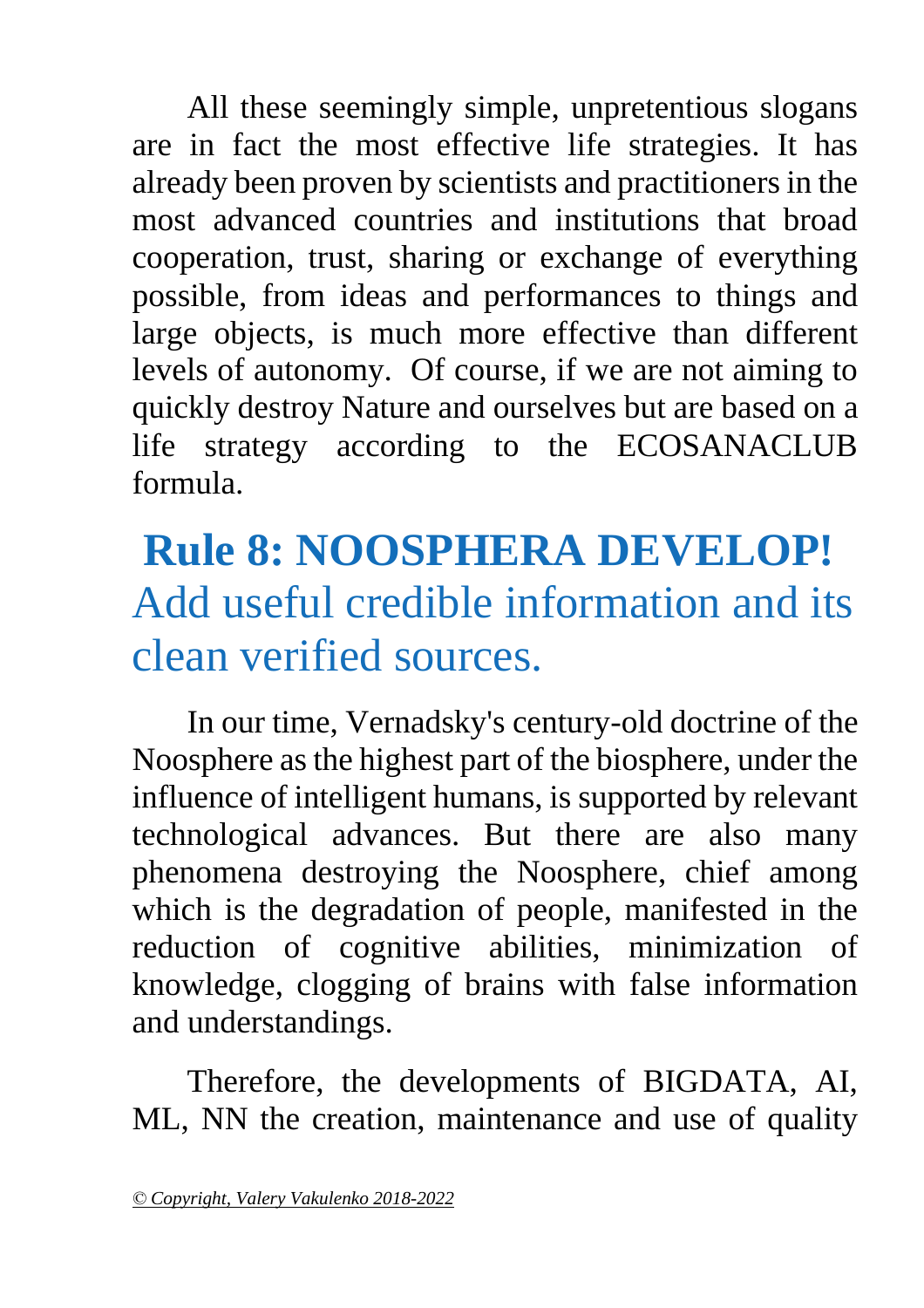databases with useful, important, reliable information, must be accompanied by a cleansing of harmful lies and myths. To include as many people as possible in the Noosphere, useful and sensible rules, ethics, laws should be promoted and disseminated as widely as possible.

And, most importantly, something practically useful for the environment, health and society needs to be done all the time and everywhere. There are millions and billions of opportunities. There are as many as there are people on the planet because everyone contributes to these spheres through their activities. All that is needed is for everyone to think about and determine what they can do that is useful and within their potential. And to do this in the most efficient way possible, i.e. to achieve the maximum results with the minimum costs.

Let's show nine of our projects as an example.

### <span id="page-48-0"></span>**Chapter 9. NINE PROJECTS TO REALISE THE ECOSANACLUB MISSION**.

So, at one time I realized that there is and can be nothing more important than keeping my children,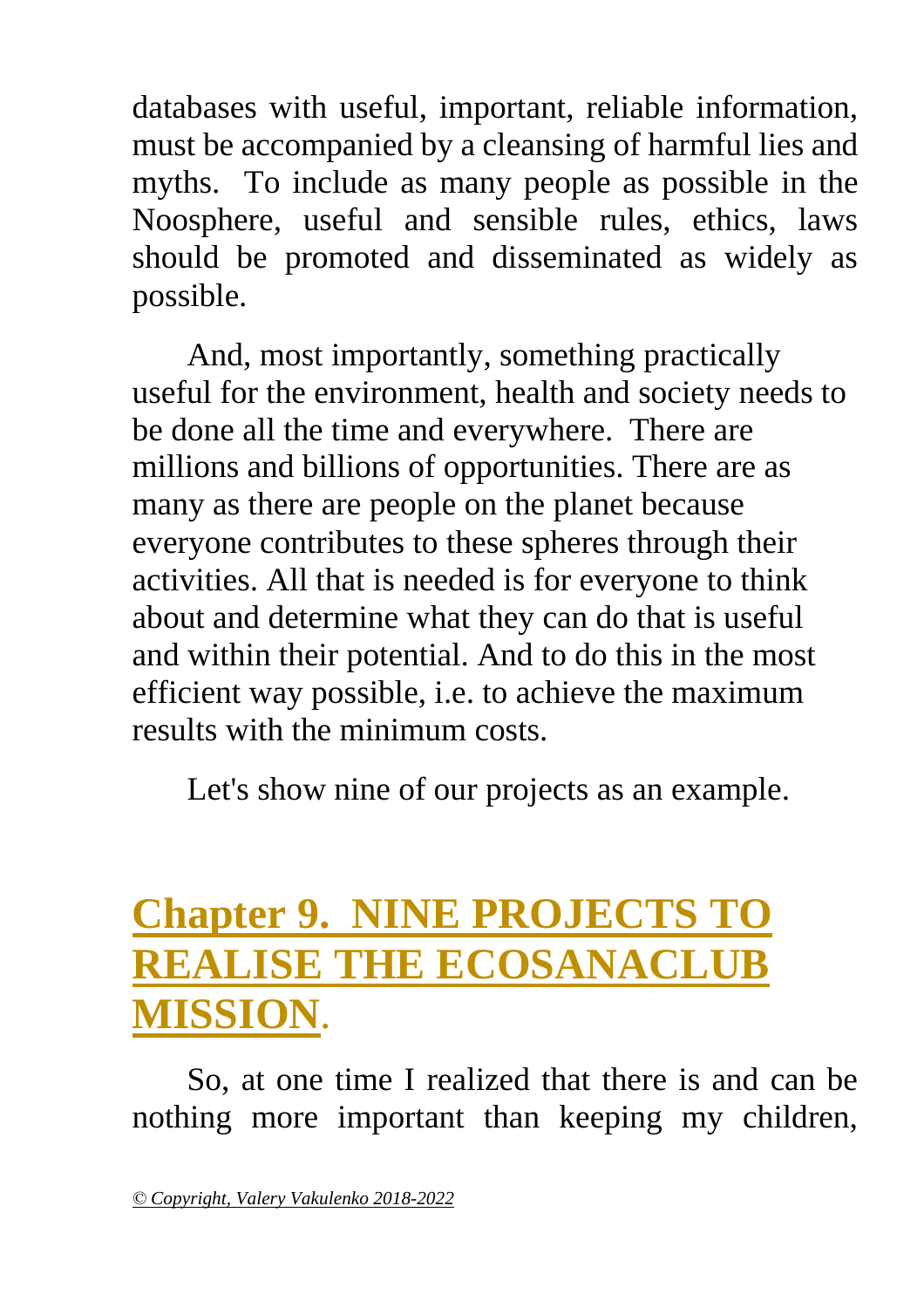grandchildren, and descendants alive. (It happened at the turn of my half-century, when I was reflecting and determining what I could do most importantly in the next half-century). And for that it is necessary to preserve, or rather to restore - to save, the habitat, without which normal life is not possible.

Since I am not a global oligarch, president of a power, UN Secretary General or Pope, I realized that the greatest contribution I can make is to learn the right way of life everywhere and in everything myself, as well as to involve my family, relatives, people far away and anyone else I can reach. Based on our education, knowledge, experience, fields of work, connections, etc., we began to practice and promote this knowledge and skills everywhere, seeking to consolidate them as habits/day-to-day practices.

Moreover, one of the important principles of these enlightenment and coaching efforts, I kept a rule that I formulated and observed back when I was implementing my first publishing and educational project. At that time, I and a group of co-authors published the first package of practical manuals (nine books) under the title "How to create a new type of company and organize its effective work". This was back in 1990-1991, when the socialist system of management and state administration that had existed in the USSR was barely functional.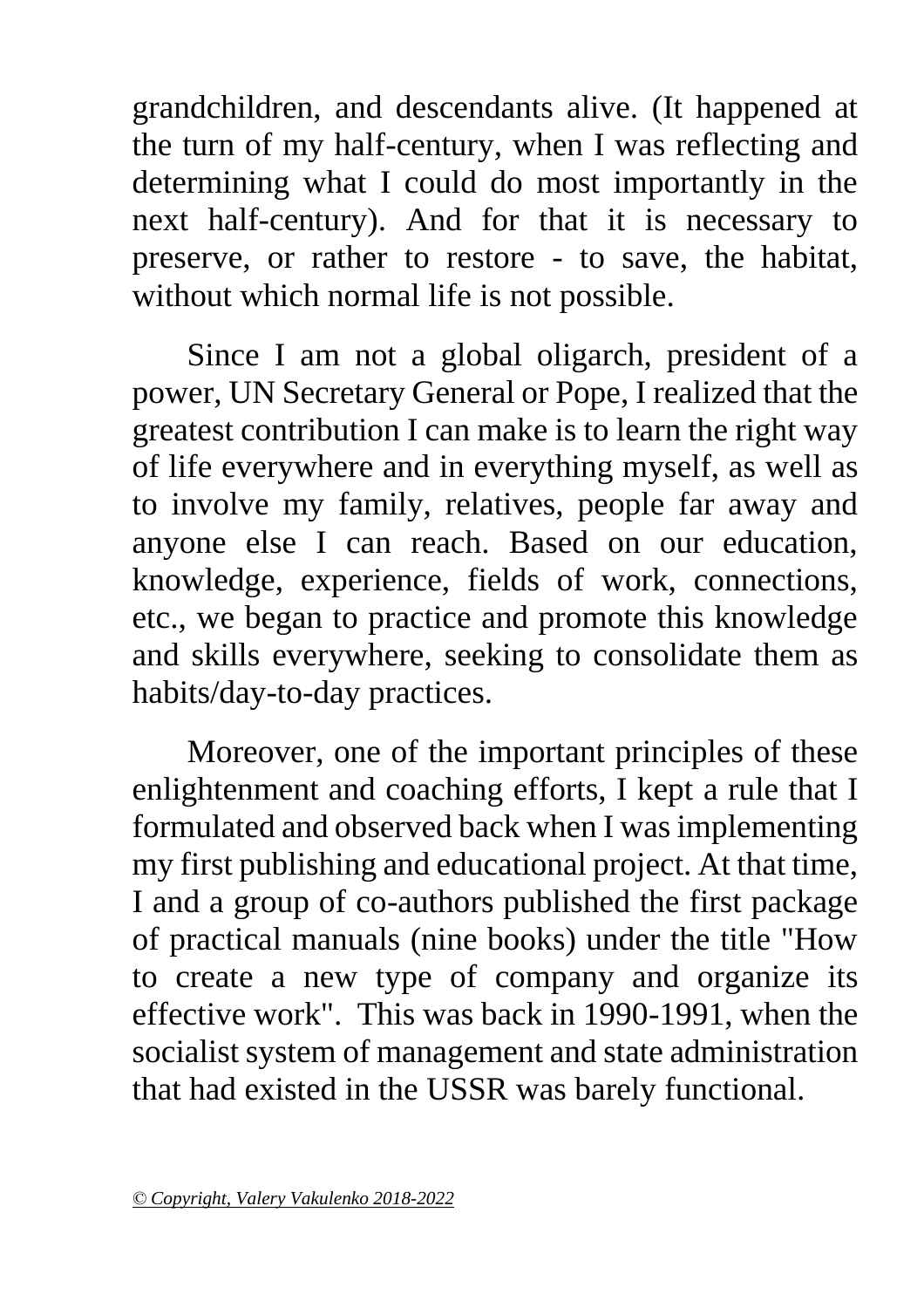The principle is quite simple:

*"For others as for yourself, for yourself as for others!".* 

Later I learned that it was almost a fundamental biblical tenet, "Do not do unto others what you would not have them do unto you! But in the Soviet Union, at school, at university and in graduate school, we were made atheists and the scriptures were not taught. Which is a pity, because the rule is good and works very effectively.

And people around them have more confidence in those who follow such rules, rather than in others, such as "it's not shameful to cheat a sucker". Of course, if the aim is "to make a lot of money, fast and big", then the latter rule is more appropriate. But the goal itself makes no sense, if the main thing is not the health, longevity and well-being of each person. To achieve this, a good ecology (environment) and a healthy society are essential. This, in turn, requires a massive and widespread switch to appropriate standards of behaviour, which are named in chapter eight and substantiated in the preceding text.

Thus, based on: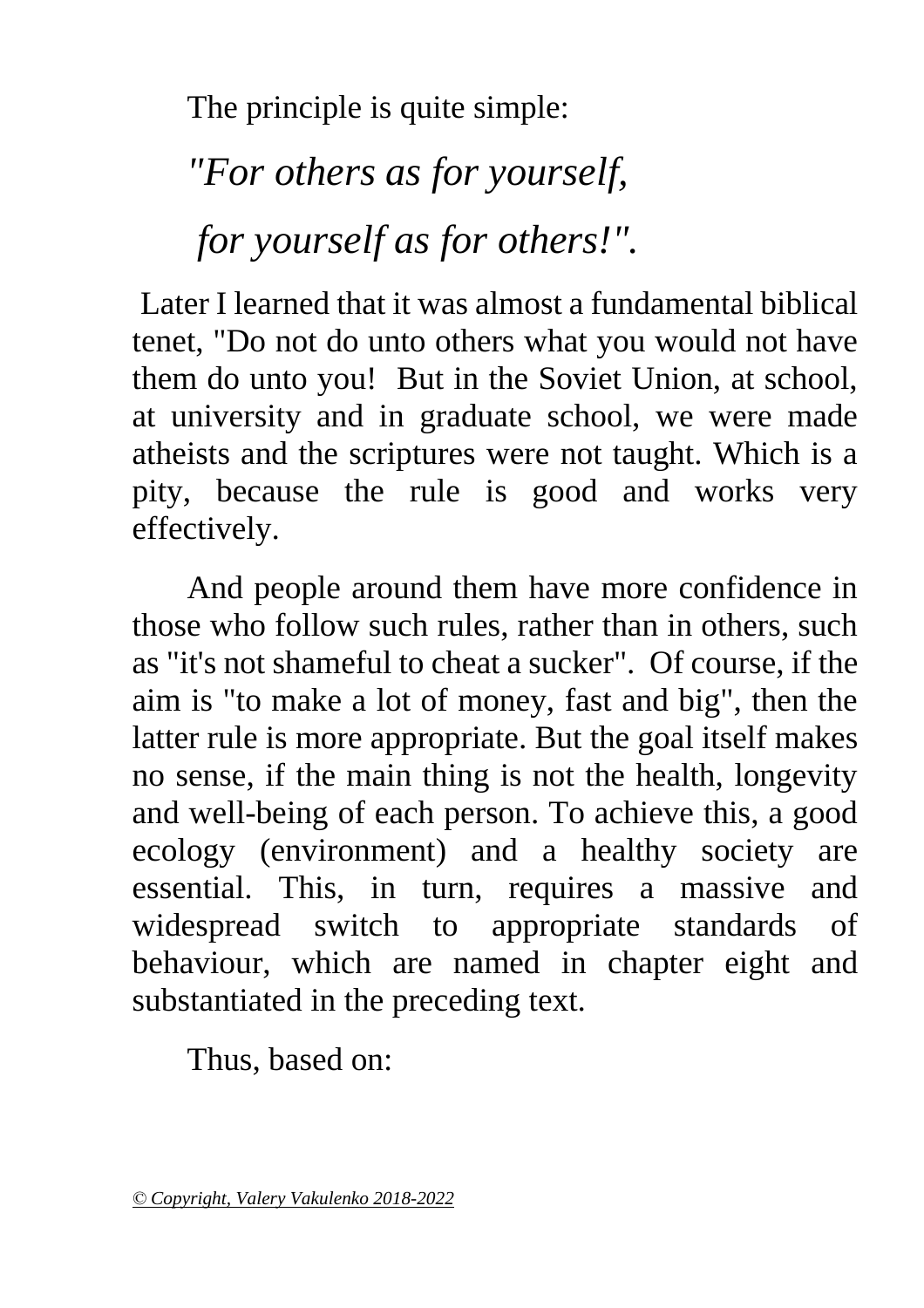(a) Awareness of the major common problems of the age that concern everyone,

b) willingness to contribute to their solution,

c) existing capacities, interests and

d) understanding the most effective ways of implementing all of the above, we have chosen the following project themes to identify specific problems, explore and find the best solutions and promote them to wider practice.

9.1. **Vakulenko.club**. Everything we offer to others, we experience firsthand and are ready to share it: photos, videos, stories, leisure activities, deeds, successes of the Vakulenko family. We love fun, informative, and rewarding meetings with friends, and we value integrity and reliability in relationships and cooperation with associates.

9.2. **EcoEstate. EcoHouse/Settlement**. Real estate takes most of the life resources from Nature. How to make your house and settlement an Autonomous Eco-Fortress, a stronghold of Homo Sapiens, Flora and Fauna? How, for this purpose, to carry out the Eco-Tuning of an existing facility or create a new one? We will tell and show you with real examples;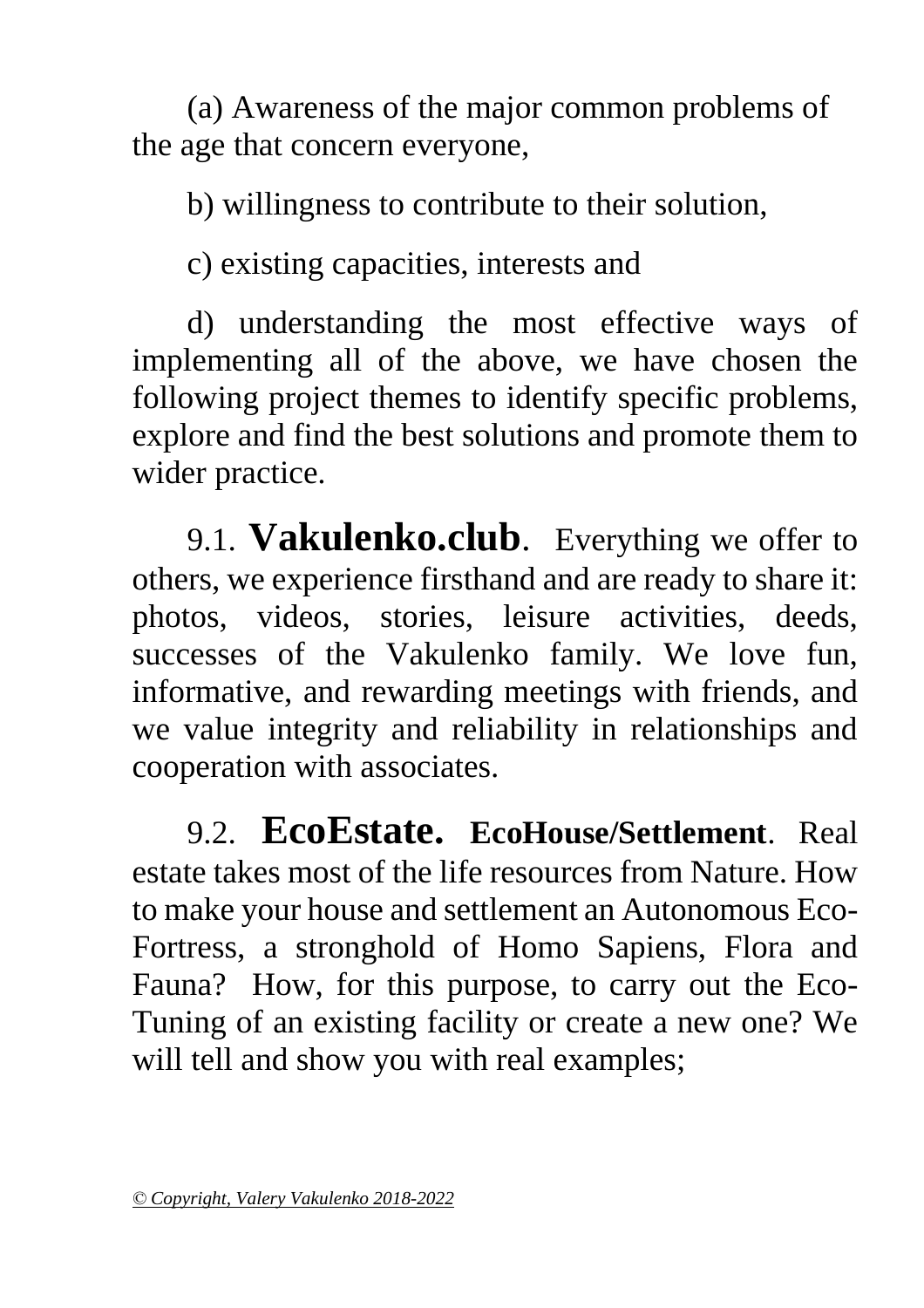9.2.1. *bambookhutor.* A concrete EcoEstate facility that has been successfully implemented and operated. Experts and media have called it "The first unique ecohotel in Sochi" and "An oasis in an asphalt-concrete desert" etc. , guests give it the highest marks. The BAMBUKHUTOR eco-hostel is located in the Olympic Park, now Sirius, and works as an exhibition and educational and experimental base with a stream of guests and interested parties;

9.3. **EcoTown**. **The role of cities** for a healthy, safe, and comfortable life for everyone **is growing in the world.** How to develop them properly and what can we do about it? Theory and practice of the best Russian, European and global cities, including Tsarskoye Selo (Pushkin), Sirius-Sochi, the Finnish city of Lahti (Green Capital of Europe 2021) and Lappeenranta with the world's greenest university campus.

9.4. **EcoRegion**. **The increasing role of regions and agglomerations** is another global trend for economic development as well as for the well-being of human settlements and their inhabitants. Theory and practice of the best Russian, European and global regions, and agglomerations.

*<sup>©</sup> Copyright, Valery Vakulenko 2018-2022*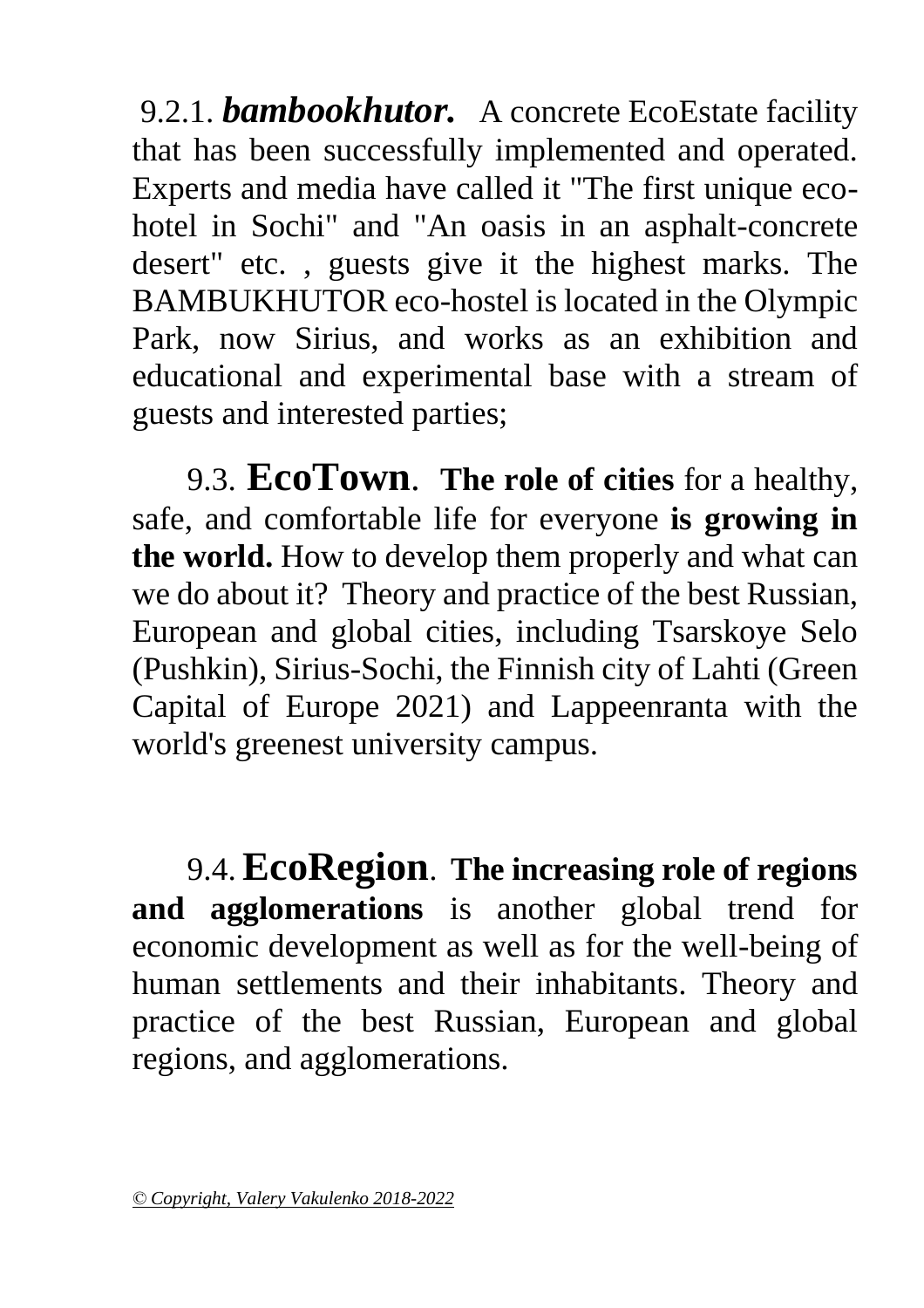9.5. **EcoPower**. **EcoPower is the best power**. Legislation and experience of countries with the greatest potential and experience, developments for a sustainable world. Ways to 'green not green' and promote existing positive eco-solutions.

9.6. **EcoEurope.** The European Union with its Green Deal project is the most advanced and powerful global engine for sustainable development. It is advisable to study their experience, to cooperate and to take advantage of existing programmed of financial and other support for relevant projects.

9.7. **EcoEco**. Most of the anthropogenic transformations on Earth which have brought humanity to the brink of destruction are carried out by business and government, acting according to the rules of capitalist economics ("money-goods-money-plus"). Today, company charters legally state "Profit Generation" as the main objective. And there is no need to commit to "not harming people's health", "not harming nature", taking care of future generations, etc.

 A similar approach is taken by the authorities at different levels, who are most concerned with filling the budget, investment, and new jobs. And, very often, the goals are achieved at the expense of environmental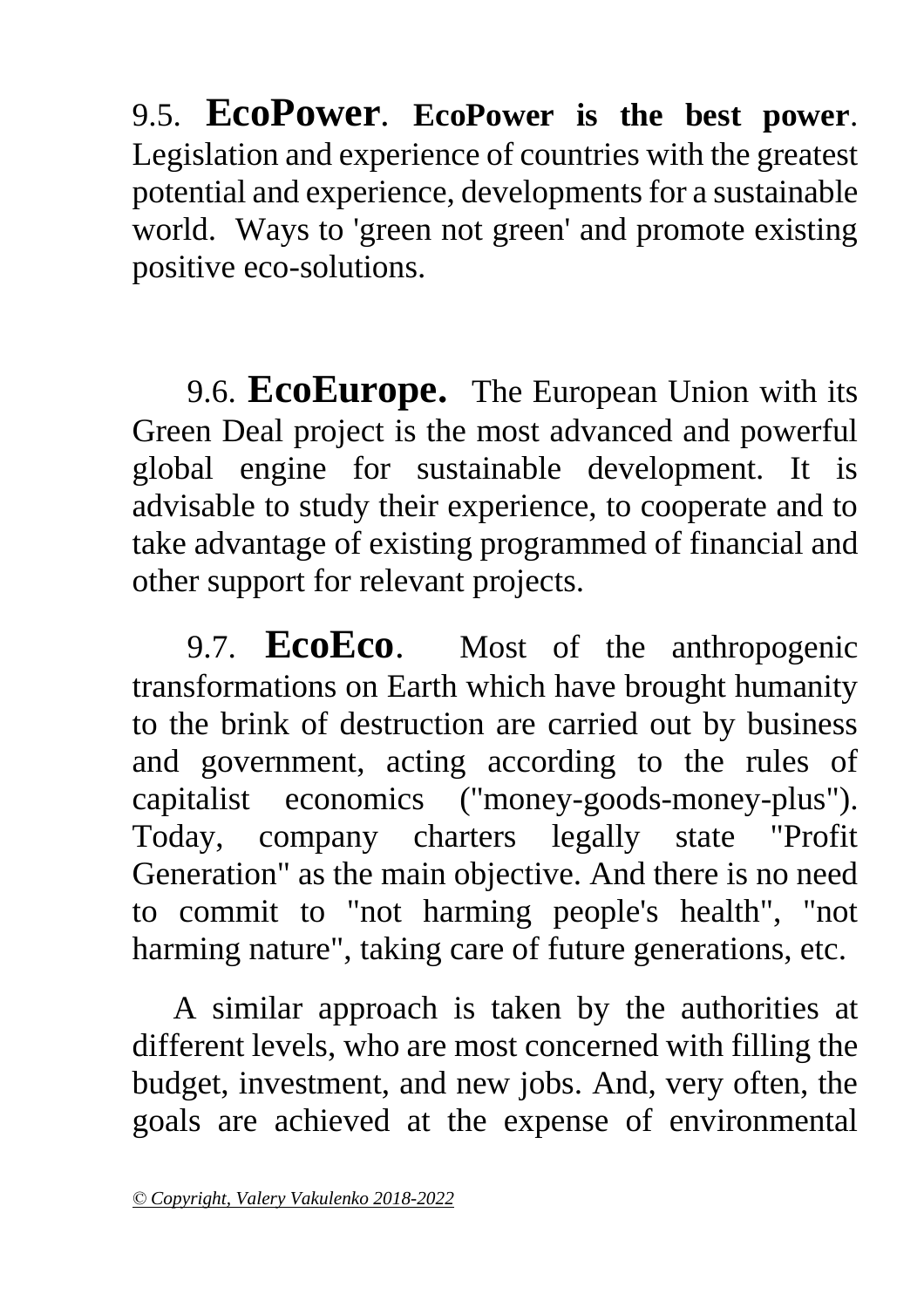degradation and public health. This state of affairs must be changed before it is too late. Here a number of very complex but interesting tasks arise how to make ecosystem services of Nature a priority, not GDP, how to link national quotes, token emission, cryptocurrencies, etc. to them. If we want to survive, the Economy has to be EcoEco and no other! EcoEco! EcoPower!

### 9.8. **EcoCulture. Culture for sustainable development.**

Texts and meanings alone make it difficult to reach the minds of ordinary people, even on issues of vital importance to them. It is necessary to promote culture and the arts, which are able to penetrate people's hearts and souls. Besides, nobody cancelled good leisure time and wholesome pleasures. But another point is even more important - culture determines our behavior, our treatment of Nature, our attitude towards health and those around us.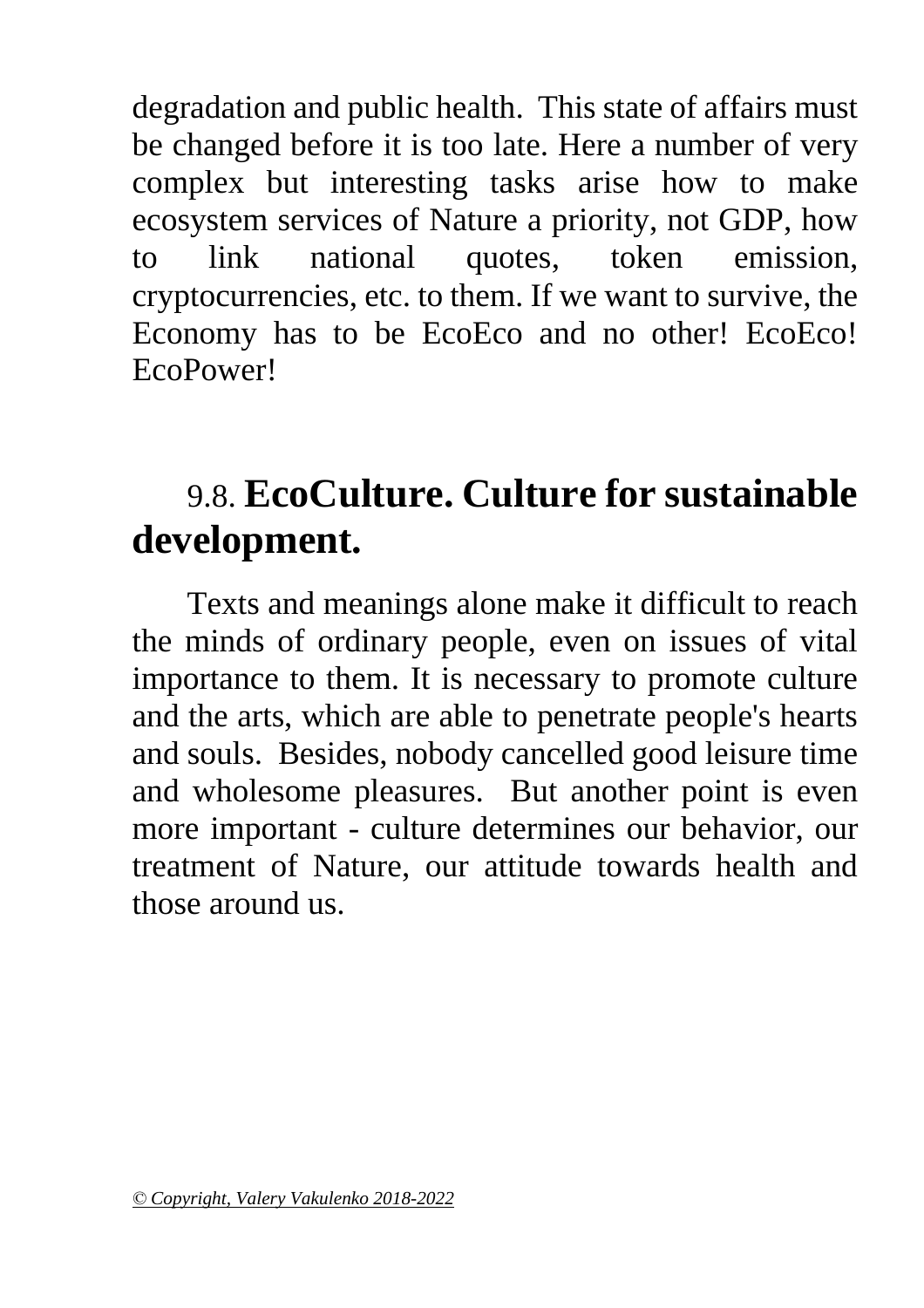### 9.9. **EcoGuards**.

Mass co-creation, like crowdsourcing, is fine, but without active and motivated leaders, large-scale tasks cannot yet be solved. We need strong, well-known and authoritative Eco-guards. There is no more time to nurture them "from scratch". Therefore:

(a) Engage VIPs at different levels in support and development of the SDGs and ESC;

b) find eco-neutrals and even eco-villains (people, firms, organizations, countries), re-educate them and turn them into eco-warriors;

Finally, the final chapter and integrating all the previous projects.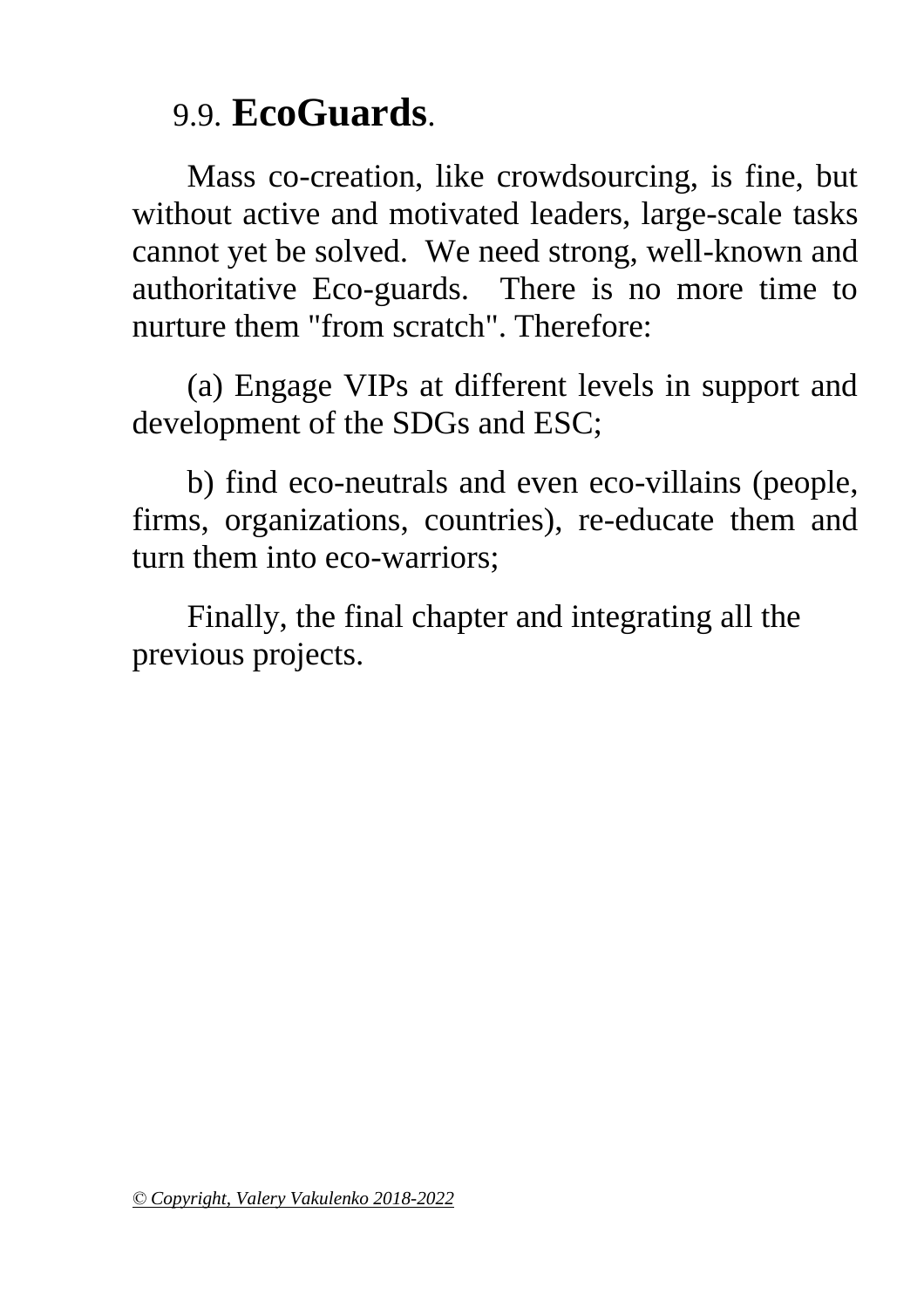#### <span id="page-56-0"></span>**Chapter 10 . GENERATION'S DECLARATION**

The most important factor that has ensured Homo Sapiens' unrivalled power and dominance on Earth is the cooperation of generations in passing on knowledge and experience from the elder to the younger. However, in the context of mass material prosperity and mass debilocation, the most important topics on which information is exchanged have almost disappeared: issues of survival and long-term sustainable prosperity.

There is a need to strengthen intergenerational cooperation dramatically and extensively in the transmission of crucial useful experiences, especially in the preservation and enhancement of health. And also in the material sphere, in order to ensure prosperity, but without harming Nature. The "intergenerational declaration" is intended, by means of "crowdsourcing" (let us construct such a term), to be a list of the most important themes and tasks, as well as a tool for their coordination and promotion.

We should finally return to the ancient paradigm that **"We do not inherit land from our ancestors, we borrow it from our children".**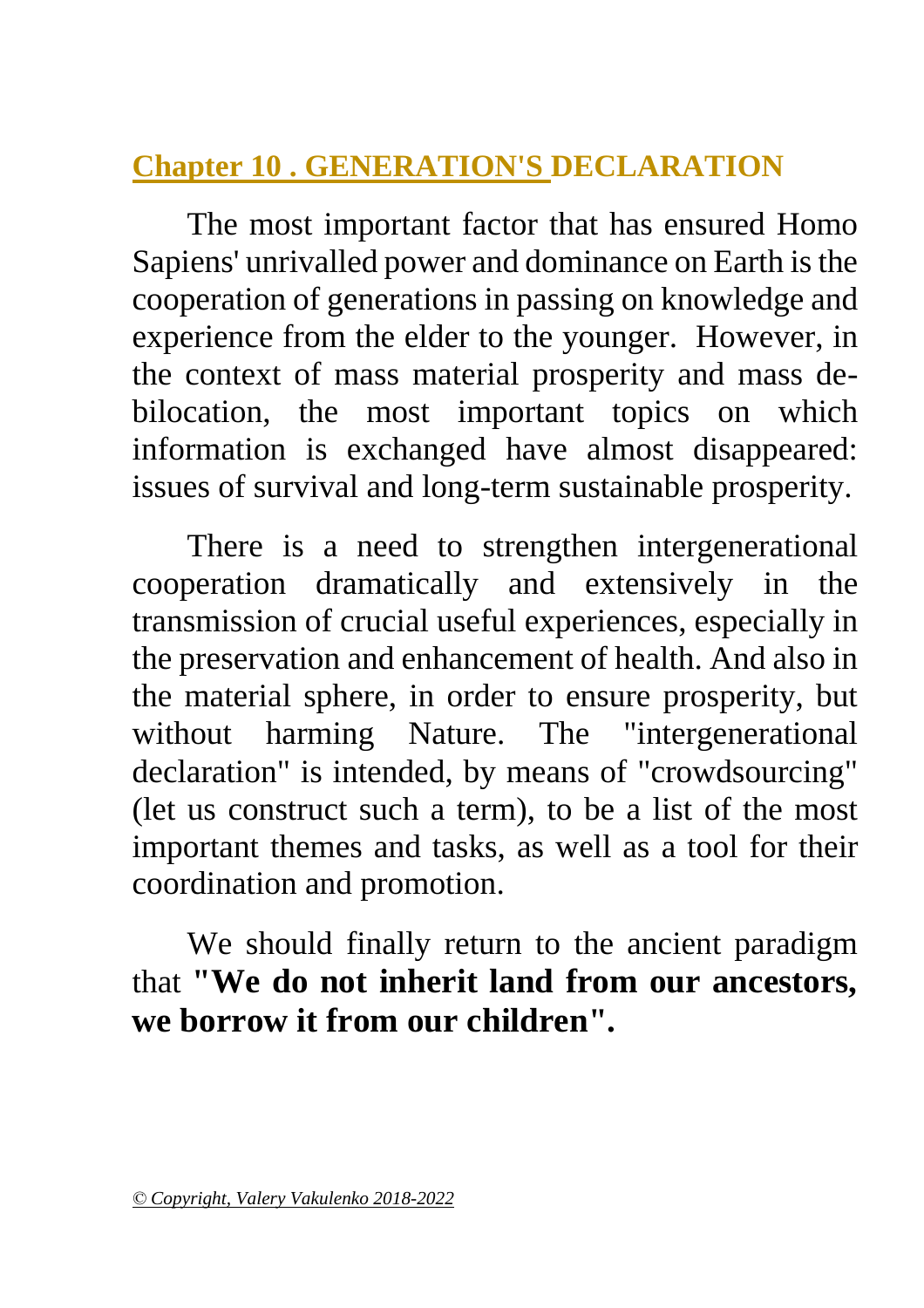### **AFTERWORD**

# **ECOSANACLUB -**

# **is also a formula for a new sustainable world order as well as for the Noosphere**.

So, in this project-book we have told that Homo Sapiens, being a product of Nature and its part, foolishly, so developed the possibilities and tools of influence on the Nature, that has brought own environment and itself to abyss of non-existence. We have outlined the most important problems from the field of biology and ecology facing humanity and some, in our opinion, of the most effective and realistic ways of solving them. But the Russian Federation's strike ("SVO") on Ukraine and the resulting world situation have shown that not only natural factors can be destructive or, conversely, lifesaving for humanity, but also societal ones. The latter depend on the correctness of the world order created by people on the Earth.

It is extremely dangerous not only to break, but even to damage the established Westphalian world order, which is supposed to protect humanity from nuclear wars and other means of species' suicide and has so far fulfilled this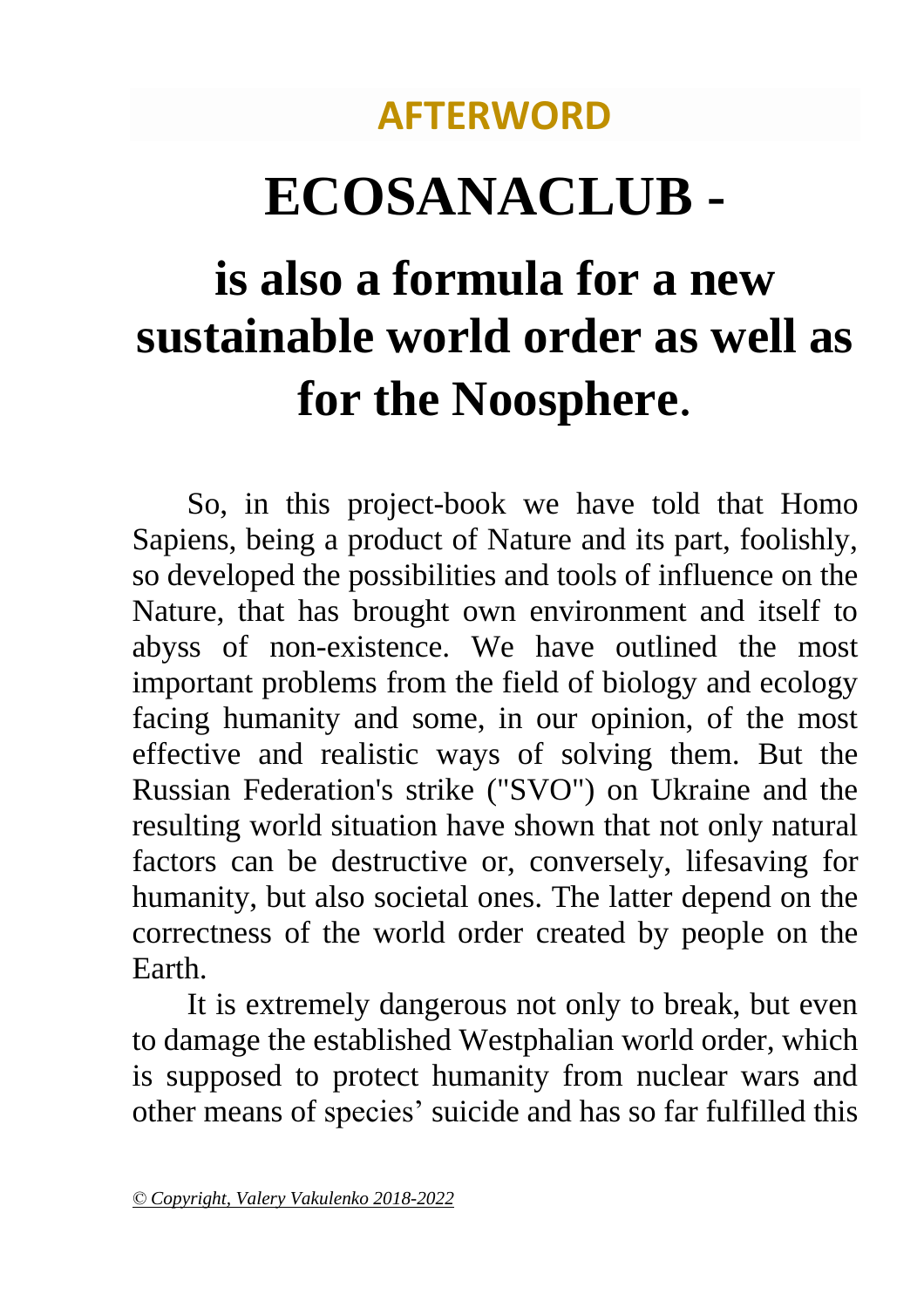mission. Of course, the Westphalian security system, in its current format based on the UN, the Helsinki Accords and other institutions, will now have to prove its right to exist in the face of criticism and accept modernization after being blown through the war in Ukraine.

We, too, will not be left out of this really important and fundamental debate. In our view, it is time to adopt not another (seventh or whatever) version of Westphalia, but a new paradigm and a new system based on the priority of the goal of Homo Sapiens survival and the sustainable development of civilization. And sovereignties and other cornerstones of the Westphalian system should be subordinated to this goal.

Closely related to the theme of world order is another, equally important, but less visible and tangible theme of the Noosphere, to which wars are also extremely damaging. This part of the biosphere, apparently composed of information and algorithms, is supposed to be as clean as a spring of a global system of verified and important knowledge. But in wartime it is polluted by torrents of lies and can be turned into a dirty sewer.

The latter are considered quite justified and affect not only the hostilities as such, but also many things around them. Mark Twain said: "Nowhere do they lie more than in court". The satirist may have exaggerated about the trial, but in war it is considered the norm. How to avoid a catastrophic poisoning of Noosphere's info-sources? What filters will help clean up the mud flows? How to shift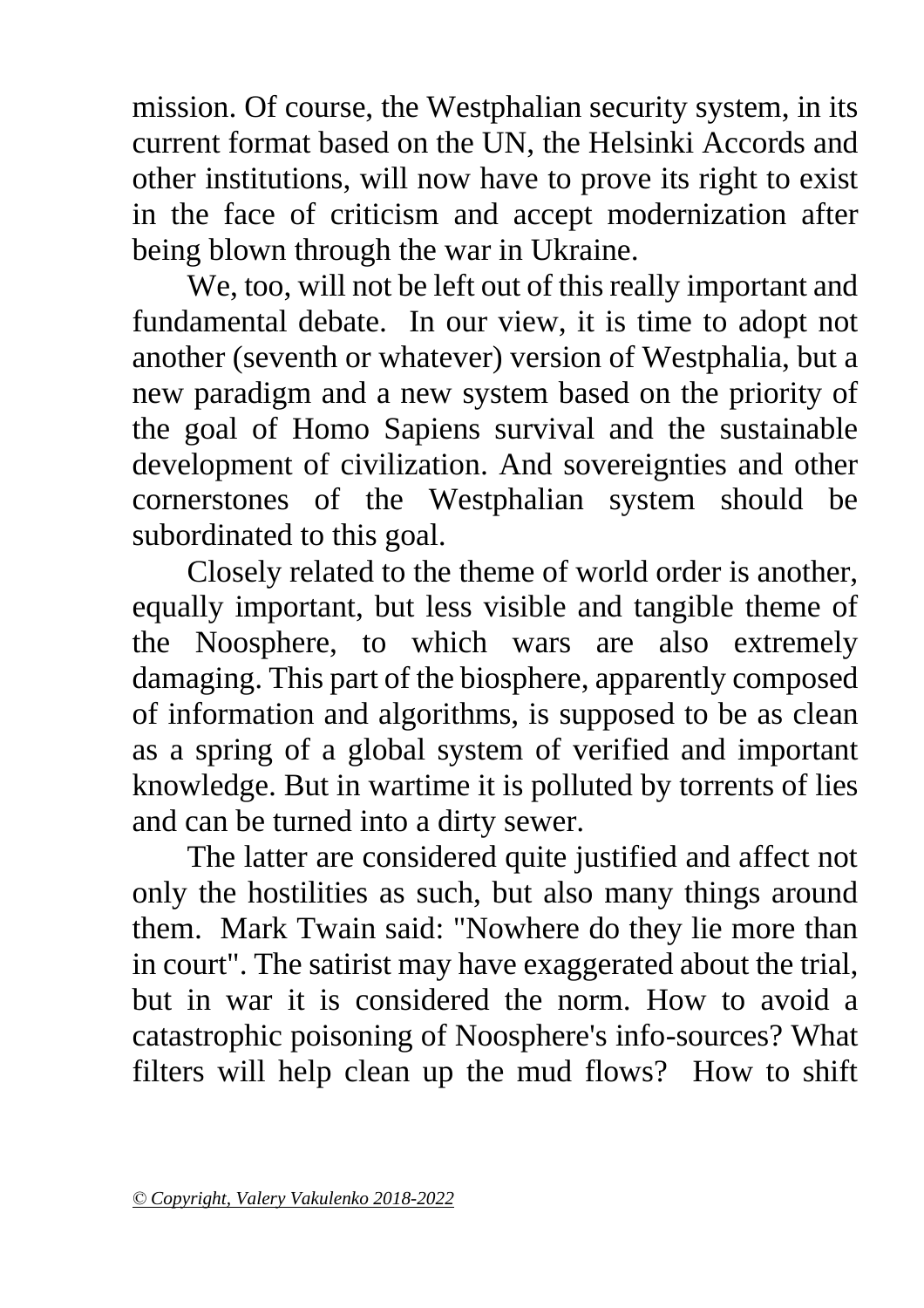people's attention from confrontation and destruction to cooperation and creation?

 Only by immersing yourself in life-affirming, constructive and positively evolving themes! Viktor Frankl, the greatest psychologist of the last century, who lived through the horrors of war and the Nazi concentration camp, lived 92 years and became a world-renowned moral authority, wrote: "**In subhuman conditions, only those who aspire to the future, who believe in their vocation and dream of fulfilling their destiny can survive"** (book "Man in Search of Meaning").

 And another of his great and relevant insights: "**We have to teach ourselves and explain to the doubters that it's not about what we expect from life, but what it expects from us**" (book "To Say Yes to Life: A Psychologist in a Concentration Camp").

 Viktor Frankl meant (and millions of his followers and I am sure many of you reading this can attest to this) that meaningful fulfilment of reasonable requests of people, society, and Life itself is not only the way to serve the society, but also the way to your own success and happiness.

 The ECOSANACLUB project-book is intended for interested people to search together for what Life expects of us. We just formulated the structure and some directions of this search to make it more effective and systematic. We are also going to share what we know and give information